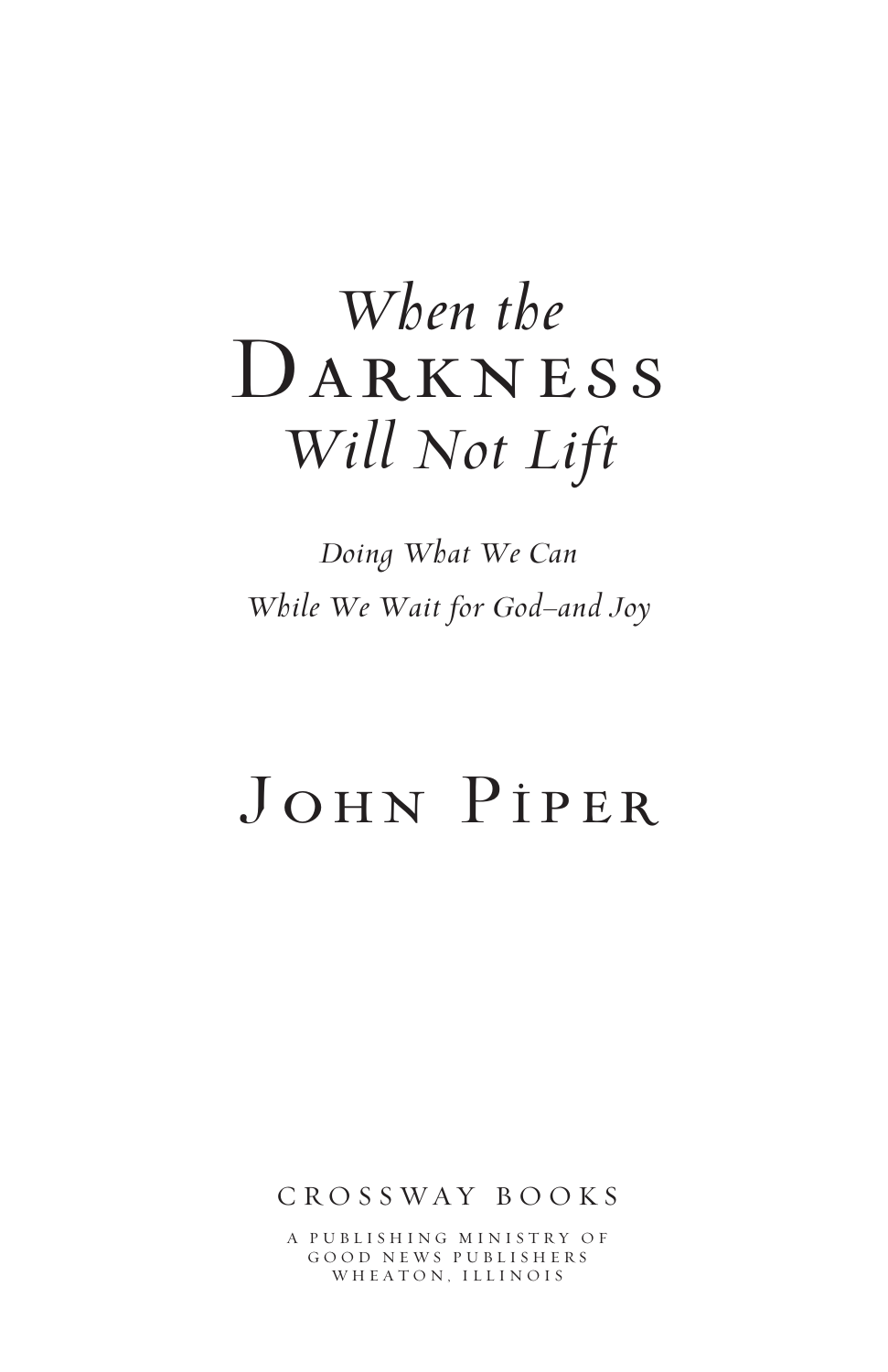When the Darkness Will Not Lift: Doing What We Can While We Wait *for God—and Joy* 

Copyright © 2006 by Desiring God Foundation

Published by Crossway Books

a publishing ministry of Good News Publishers 1300 Crescent Street Wheaton, Illinois 60187

All rights reserved. No part of this publication may be reproduced, stored in a retrieval system, or transmitted in any form by any means, electronic, mechanical, photocopy, recording, or otherwise, without the prior permission of the publisher, except as provided by USA copyright law.

Cover design: Josh Dennis

Cover photo: iStock

First printing 2007

Printed in the United States of America

Scripture quotations marked ESV are from *The Holy Bible, English Standard Version*®, copyright © 2001 by Crossway Bibles, a publishing ministry of Good News Publishers. Used by permission. All rights reserved.

All emphases in Scripture quotations have been added by the author unless otherwise noted.

#### **Library of Congress Cataloging-in-Publication Data**

Piper, John, 1946– When the darkness will not lift : doing what we can while we wait for God and joy / John Piper.

p. cm. Includes bibliographical references. ISBN 13: 978-1-58134-876-7 (tpb) ISBN 10: 1-58134-876-2

1. Depressed persons—Religious life. 2. Spiritual life—Christianity. 3. Expectation (Psychology)—Religious aspects—Christianity. 4. Trust in God. 5. Patience—Religious aspects—Christianity. 6. Depression, Mental—Religious aspects—Christianity. I. Title. BV4910.34.P57

| 248.8'6-dc22 |      |                          |                            |  |  |  |  |  |  | 2006026383 |  |      |  |
|--------------|------|--------------------------|----------------------------|--|--|--|--|--|--|------------|--|------|--|
| <b>BP</b>    |      |                          | 16 15 14 13 12 11 10 09 08 |  |  |  |  |  |  |            |  | - 07 |  |
| 14           | - 13 | 12 11 10 9 8 7 6 5 4 3 2 |                            |  |  |  |  |  |  |            |  |      |  |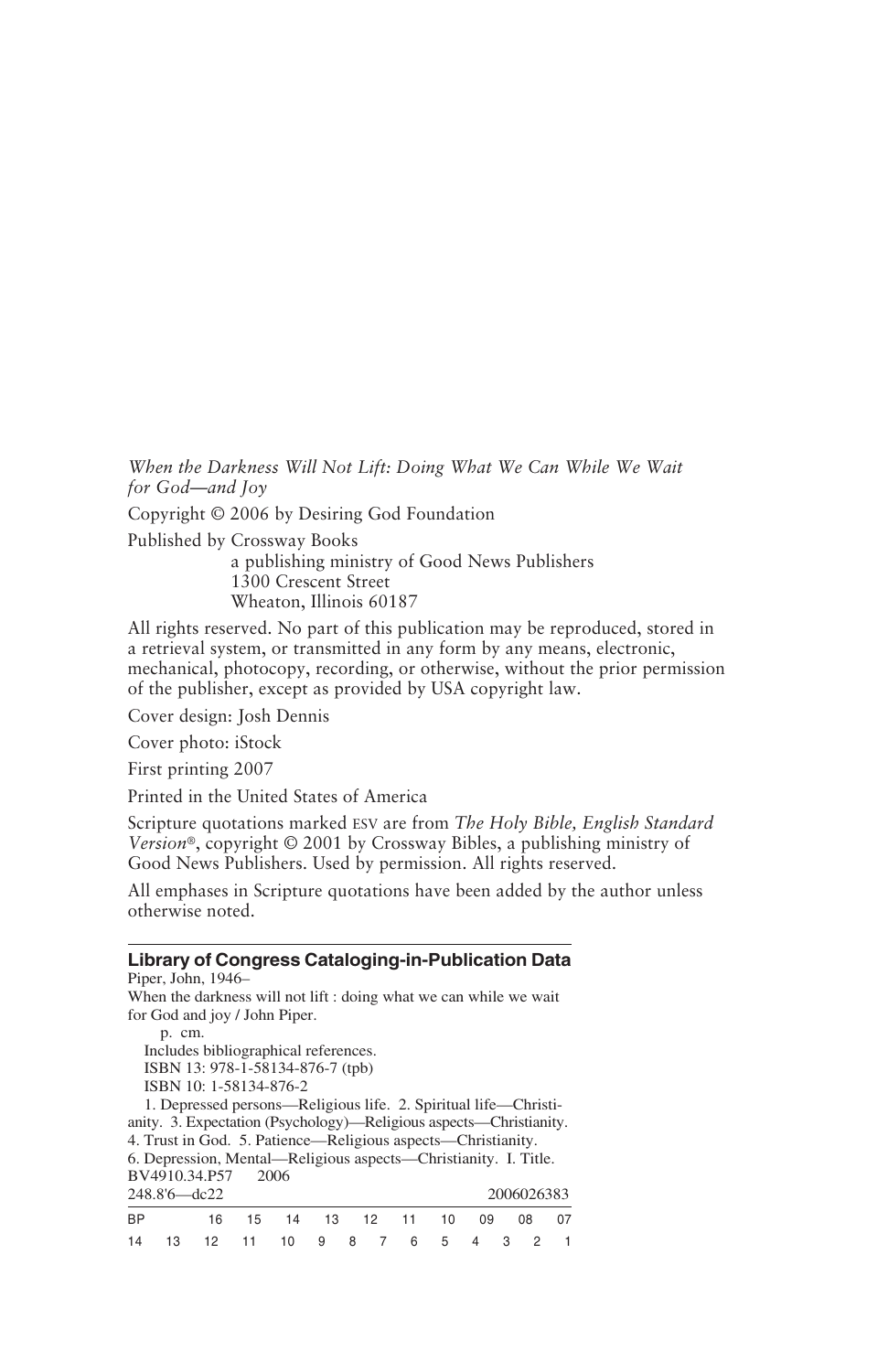*To the memory of*  JOHN OWEN *who has wakened hope for many in the darkness of perfectionistic despair*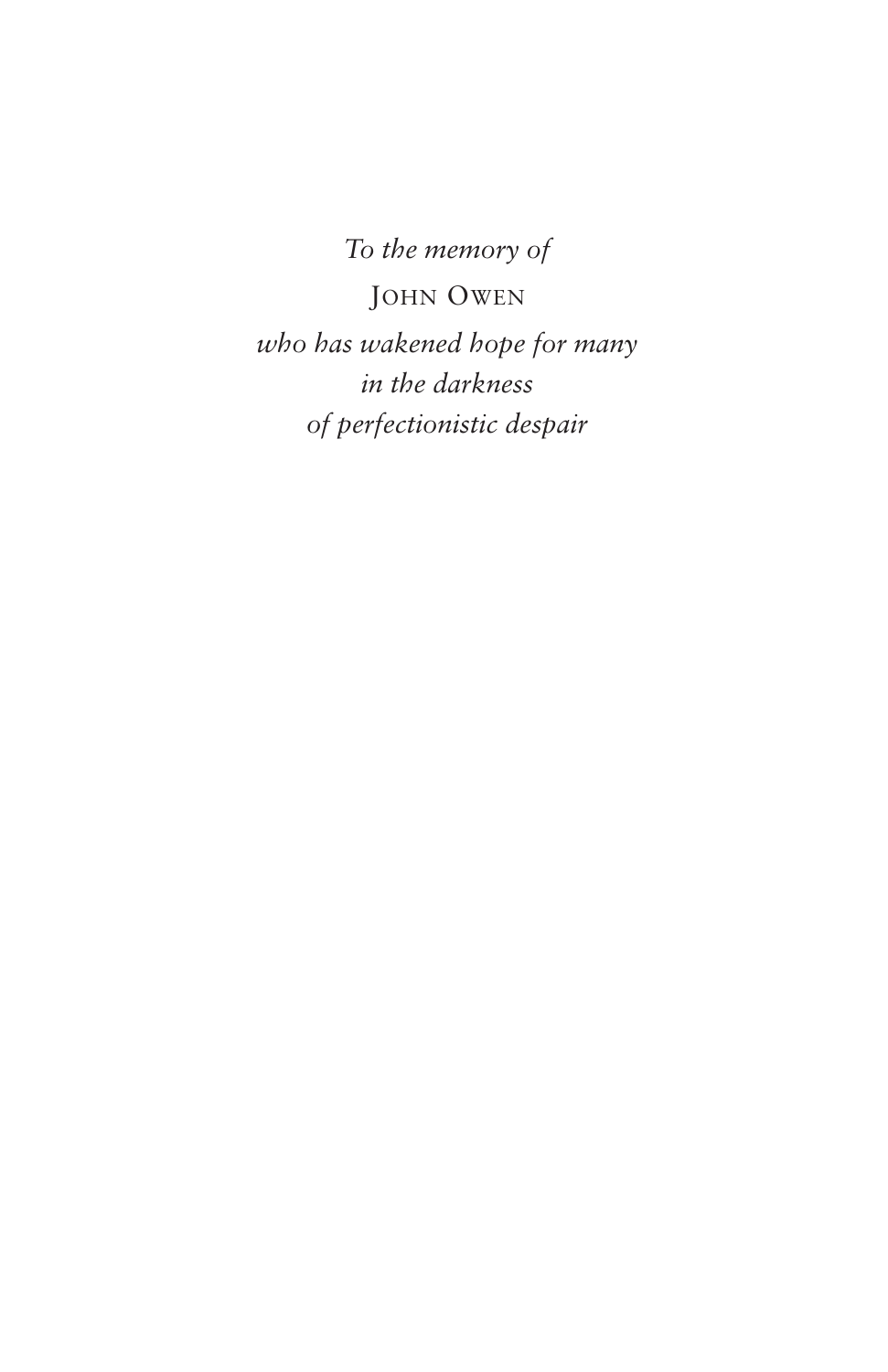#### **CONTENTS**

#### Introduction: Faith Alone and the Fight FOR JOY 11

*To Help Those for Whom Joy Stays Out of Reach The Foundation of Gutsy Guilt The Great Work of Christ Outside of Us Confusing Justification and Sanctification Will Kill Joy John Bunyan Sees His Righteousness in Heaven Start with Despair in Yourself* 

1 The Darkness of Melancholy 23 *The Physical Side of Spiritual Darkness The Place of Medication in the Fight for Joy* 

#### 2 Waiting in Darkness, We Are Not Lost and Not Alone 33

*How Long, O Lord, How Long! The Ground of Our Assurance When We Cannot See Our Faith When a Child of God Is Persuaded That He Is Not* 

#### 3 FOLD NOT THE ARMS OF ACTION 45

*What Matters Is Your Duty, Not Your Joy? Duty Includes the Duty of Joy Will You Be a Hypocrite If You Obey without Joy? Thanksgiving with the Mouth Stirs Up Thankfulness in the Heart*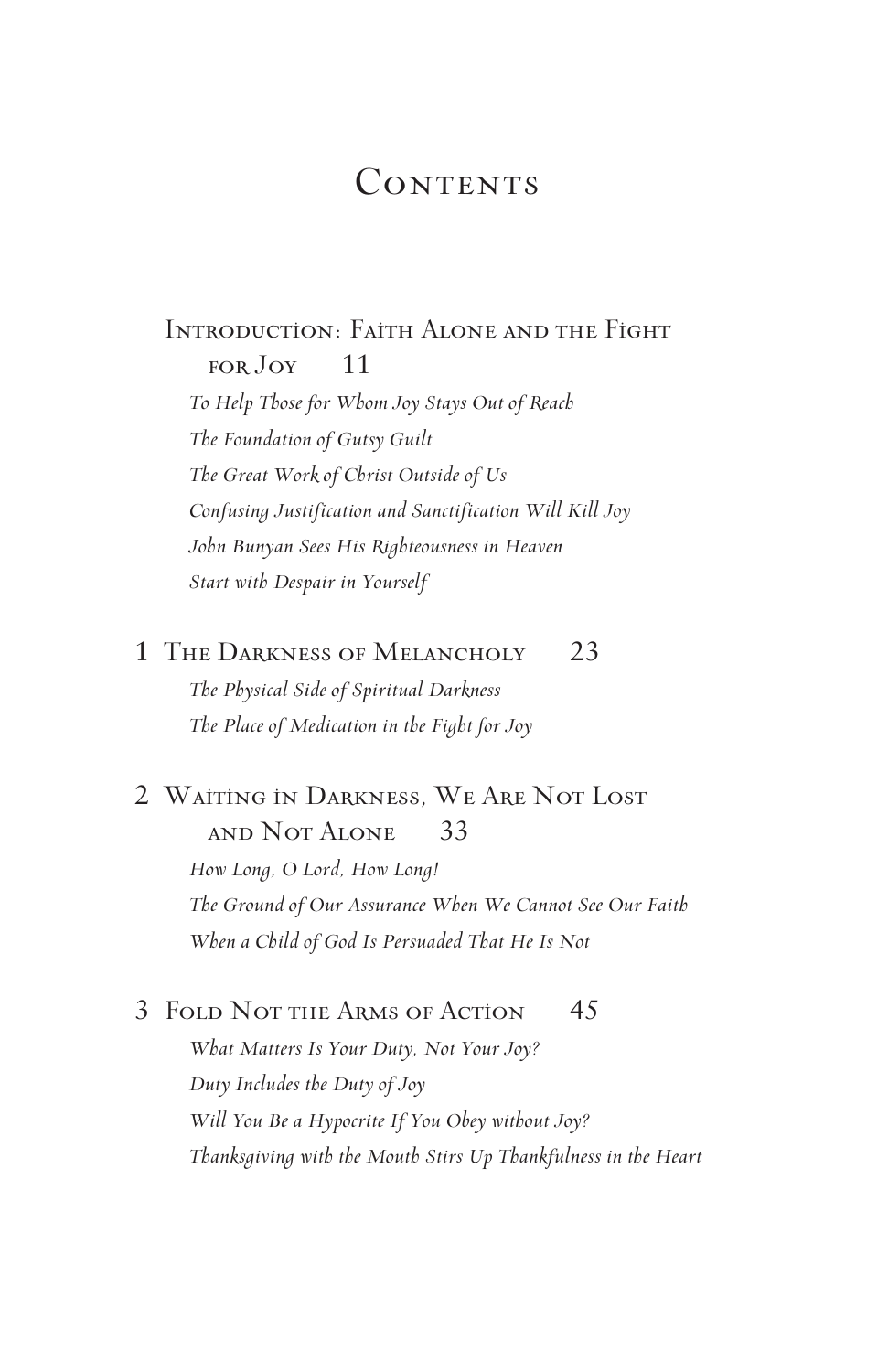#### 4 Does Unconfessed Sin Clog Our Joy? 53

*Confessing to God and to Man Is Sweet Freedom Give the Devil His Due, but No More The Devil Cannot Abide with the Light of Cherished Truth* 

#### 5 The Darkness That Feeds on Self-Absorption 61 *How Bill Leslie Became a Watered Garden and a Spring What My Eighty-Five-Year-Old Father Said Was Missing The Aim Is That Our Words Would Be the Overflow of Joy in Christ Is the Cause You Live for Large Enough for Your Christ-Exalting Heart?*

6 LOVING THOSE WHO CANNOT SEE THE LIGHT 69

*The Amazing Grace of John Newton's Care for Cowper There Is No Wasted Work in Loving Those without Light* 

Desiring God–A Note on Resources 80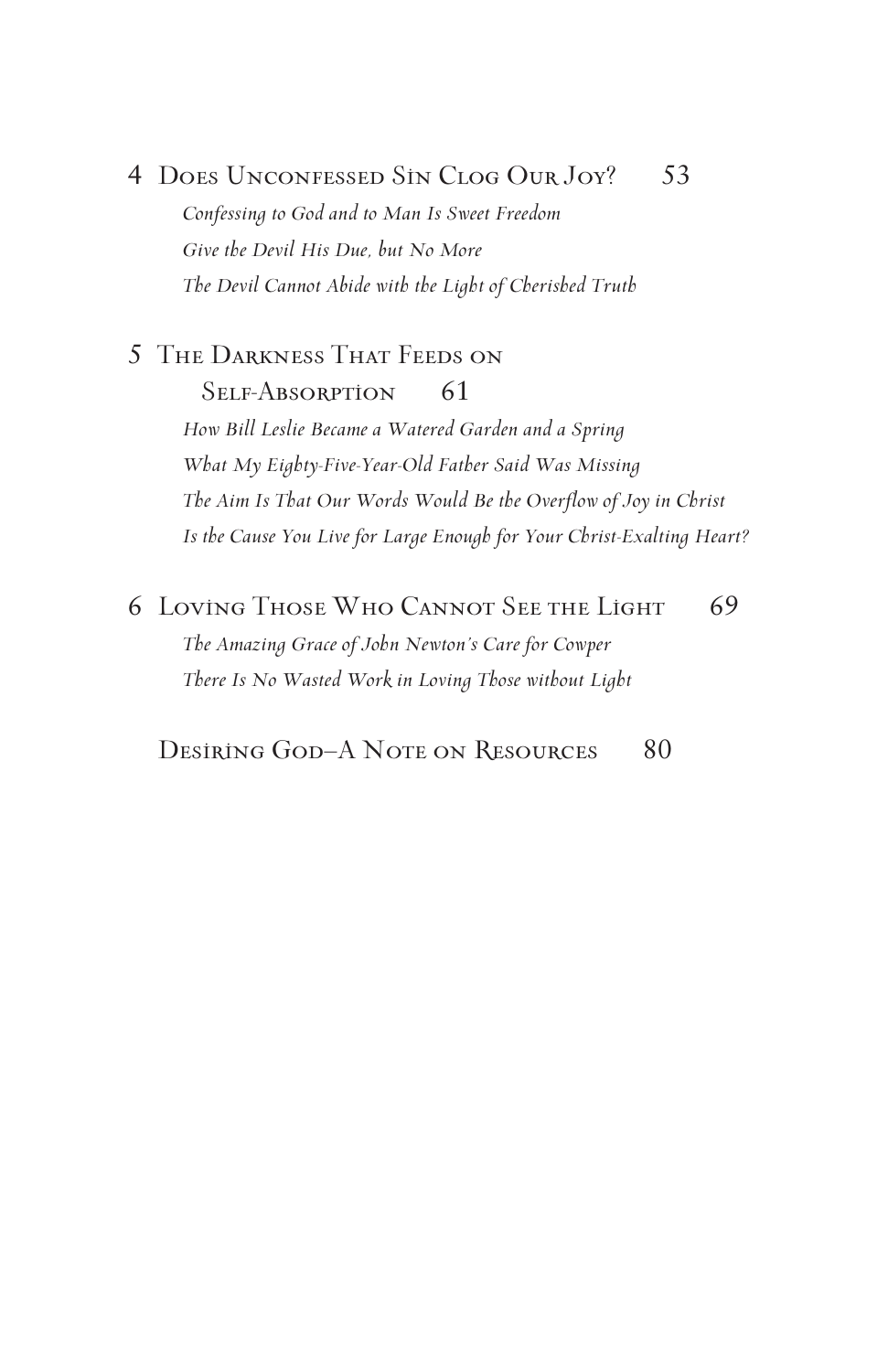### WHEN THE DARKNESS WILL NOT LIFT

*Doing What We Can While We Wait for God—and Joy* 

> *I waited patiently for the LORD.*  Psalm 40:1

*Weeping may tarry for the night, but joy comes with the morning.*  PSALM  $30:5$ 

*Ah my deare angrie Lord, Since thou dost love, yet strike; Cast down, yet help afford; Sure I will do the like.* 

*I will complain, yet praise; I will bewail, approve: And all my sowre-sweet dayes I will lament, and love.* 

George Herbert *"Bitter-sweet"*<sup>1</sup>

<sup>&</sup>lt;sup>1</sup> George Herbert, "Bitter-sweet," from his collection titled *The Temple* (1633), quoted from: http://www.ccel.org/h/herbert/temple/Bittersweet.html (accessed July 11, 2006).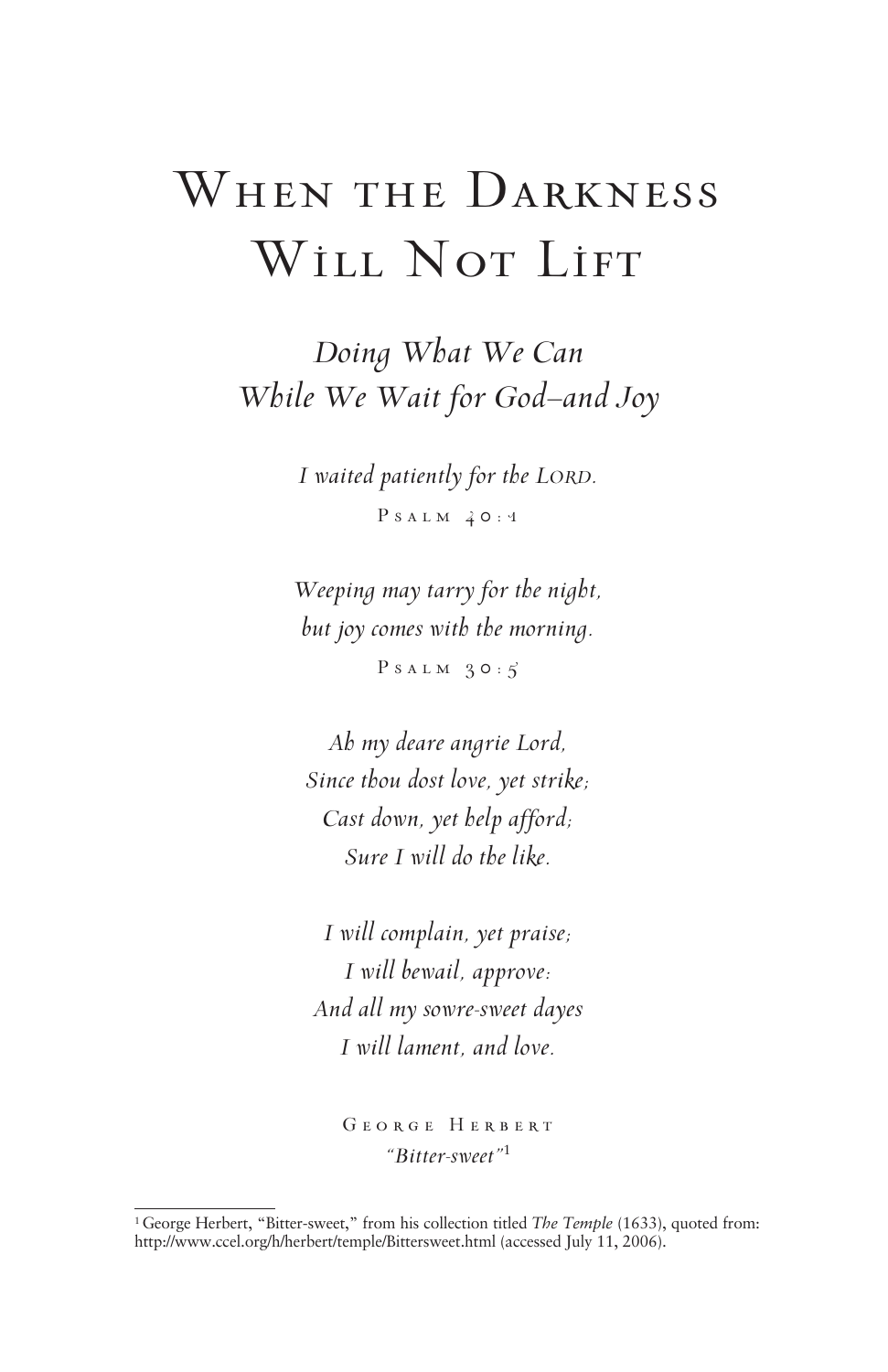### **INTRODUCTION**

## Faith Alone and the FIGHT FOR JOY



I n addressing the topic of spiritual darkness, I am aware that I have put my oar in a very large sea. I rise from my desk and walk past a wall of books that speak more wisely than I on the care and cure of sad Christian souls. Just opening these volumes reminds me of how many wise and valuable things could be said and cannot be said in a book of this size. It will always be so. The Word of God is inexhaustible, and the world he made holds countless treasures waiting to be found by clear eyes in search of Christ-exalting joy.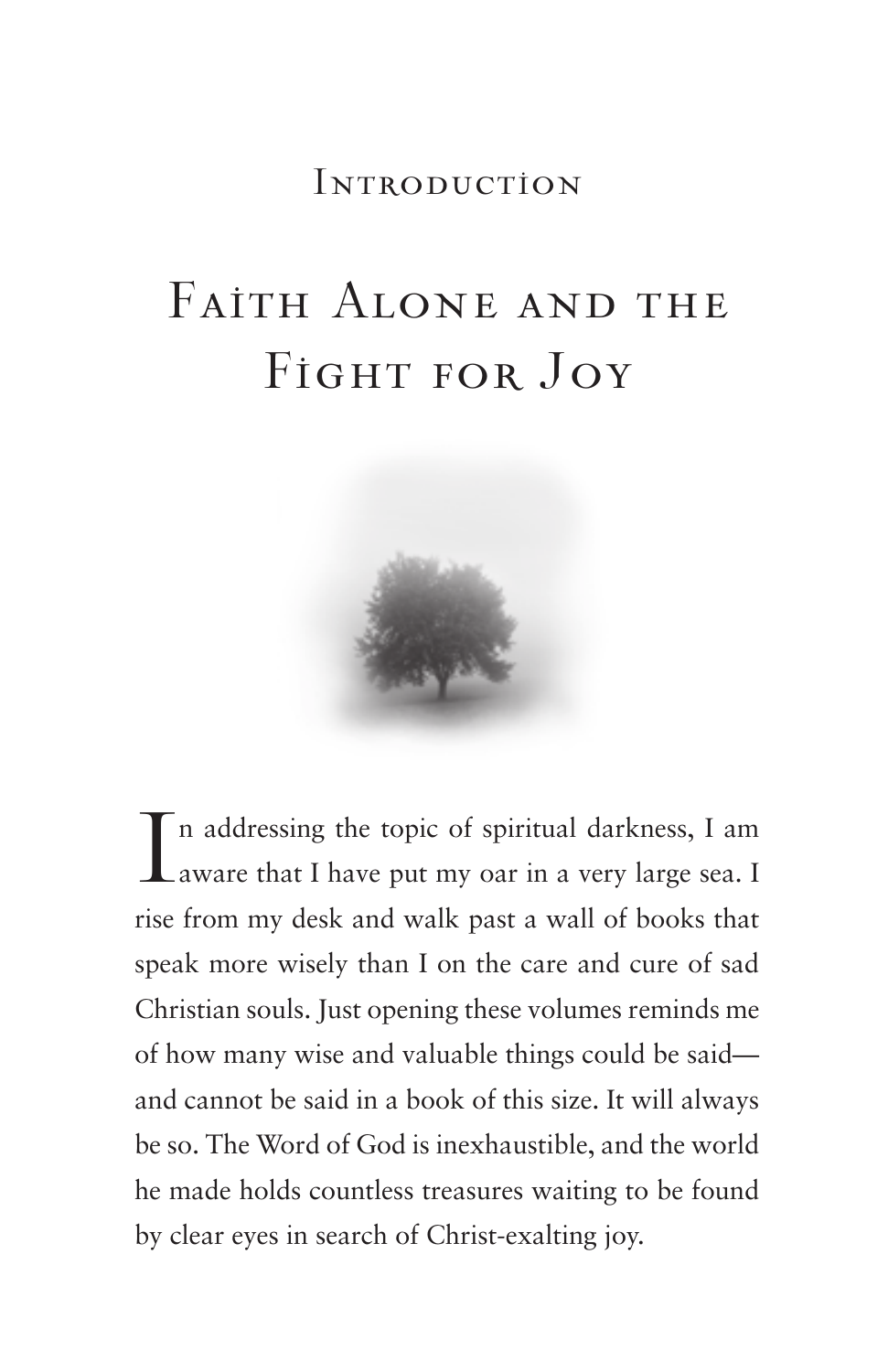The needs of embattled people who fight for joy will always be as diverse as the people themselves. So I content myself with rowing out into this sea as far as my limits allow, and I pray that you will search out some of these great old books and go farther in your quest for joy than I am able to take you here.<sup>1</sup>

#### To Help Those for Whom Joy Stays Out of Reach

My aim is to give some guidance and hope to those for whom joy seems to stay out of reach. Virtually all Biblesaturated physicians of the soul have spoken about long seasons of darkness and desolation. In the old days they called it melancholy. Richard Baxter, for example, who died in 1691, wrote with astonishing relevance about the complexities of dealing with Christians who seem

<sup>1</sup> Willem Teellinck*, The Path of True Godliness*, trans. Annemie Godbehere, ed. Joel R. Beeke (repr. Grand Rapids, Mich: Baker, 2003); Richard Sibbes, *The Bruised Reed* (1630; repr. Edinburgh: Banner of Truth, 1998); William Bridge, *A Lifting Up for the Downcast* (1649; repr. Edinburgh: Banner of Truth, 1979); Jeremiah Burroughs, *The Rare Jewel of Christian Contentment* (1648; repr. Edinburgh: Banner of Truth, 1979); John Owen, *Overcoming Sin and Temptation* (Wheaton, Ill.: Crossway Books, 2006); John Owen, *Communion with God*  (1657; repr. Edinburgh: Banner of Truth, 1992); Richard Baxter (died 1691), "The Cure of Melancholy and Overmuch Sorrow by Faith and Physic," in *Puritan Sermons* 1659–1689, vol. 3, ed. Samuel Annesley (Wheaton, Ill.: Richard Owen Roberts Publishers, 1981 [available to read at http://www.puritansermons.com/baxter/baxter25.htm]); Walter Marshall, *The Gospel Mystery of Sanctification* (1692; repr. Grand Rapids, Mich.: Reformation Heritage Books, 1999); Henry Scougal, *The Life of God in the Soul of Man* (1739; repr. Ross-shire, Scotland: Christian Focus, 1996); Jonathan Edwards, *The Religious Affections* (1746; repr. Edinburgh: Banner of Truth, 1986); Martyn Lloyd-Jones, *Spiritual Depression: Its Causes and Cures*  (Grand Rapids: Eerdmans, 1965); Gaius Davies, *Genius, Grief and Grace: A Doctor Looks at Suffering and Success* (Ross-shire, Scotland: Christian Focus, 2001); J. I. Packer, Faithfulness and Holiness: The Witness of J. C. Ryle (Wheaton, Ill.: Crossway Books, 2002).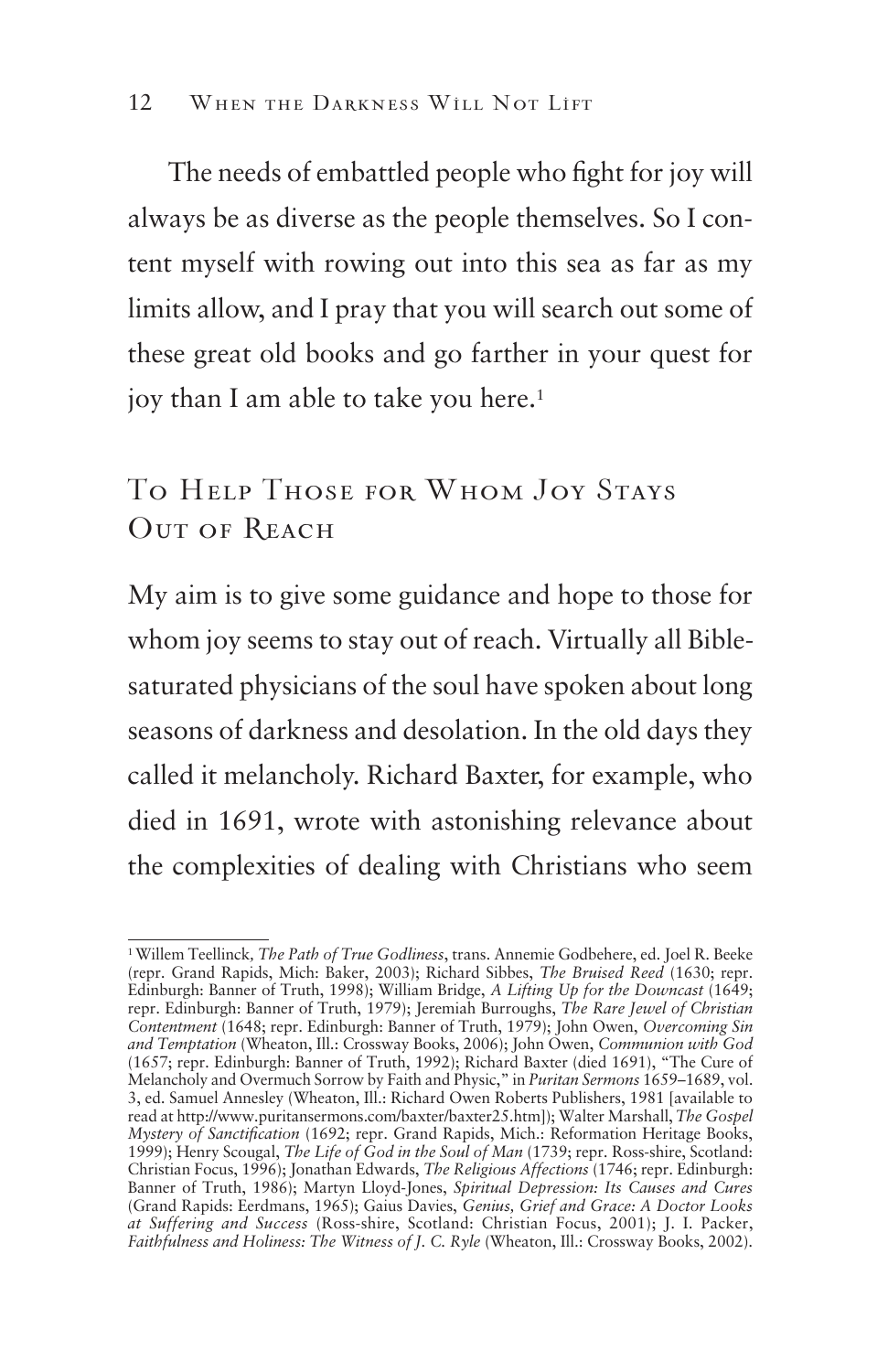unable to enjoy God. "Delighting in God, and in his word and ways," he said, "is the flower and life of true religion. But these that I speak of can delight in nothing—neither God, nor in his word, nor any duty."2

I think that is technically an overstatement. At least I prefer to say that all true believers in Christ have within them the seed of joy, and that they do experience it in some real way. They may not have the "flower" of "true religion," but they do have the "life," even though it may be only a mustard seed of joy in Christ.3 They have tasted and seen that the Lord Jesus is a sweet, lifegiving spring of eternal joy for their souls (Ps. 34:8; 1 Pet. 2:2-3), but the taste, even though it indicates that there is true spiritual life, is easily overwhelmed by the floods of darkness that threaten to bury it. These are the ones I want to help in this small book.

#### The Foundation of Gutsy Guilt

This book began as the final chapter of a larger book titled *When I Don't Desire God: How to Fight for Joy*. 4

<sup>2</sup> Baxter, "The Cure of Melancholy," 257.

<sup>3</sup> For a fuller discussion of the relationship between joy and saving faith see John Piper, "The Purifying Power of Living by Faith" in *Future Grace* (Sisters, Oregon: Multnomah Publishers, 1995), chapters 14–16.

<sup>4</sup> John Piper, *When I Don't Desire God: How to Fight for Joy* (Wheaton: Crossway Books, 2004), 209-34.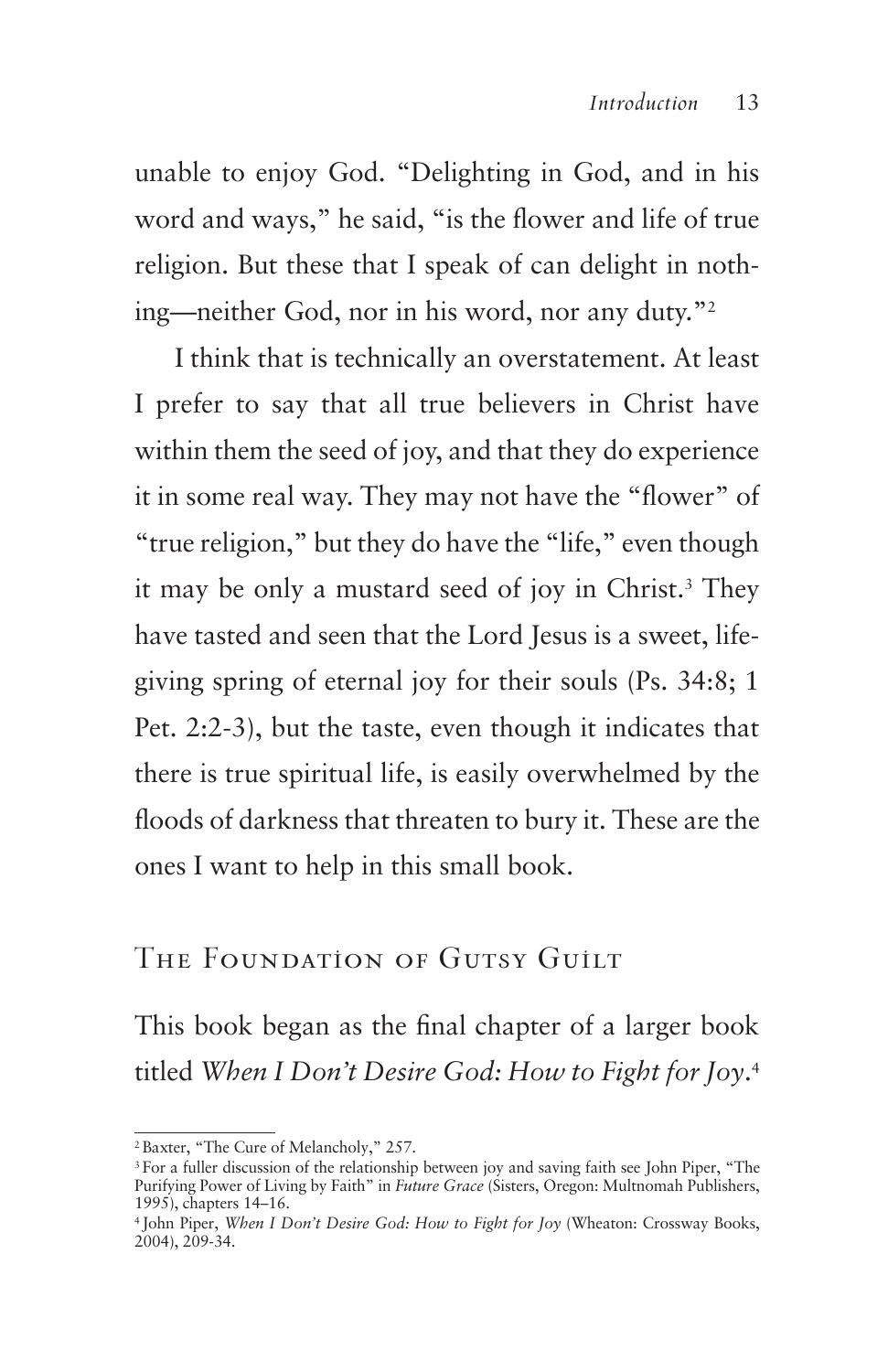I hope that if this small book proves helpful, readers will consider what is in the larger one. There are crucial foundations in that larger book which are not included here. One of the most important is learning to fight for joy like a justified sinner. I call this "gutsy guilt." Every embattled saint has learned this secret, even if they never called it by that name.

Gutsy guilt means learning to live on the rock-solid truth of what happened for us when Jesus Christ died on the cross and rose again from the dead. It means realizing that in this life we will always be sinful and imperfect. Therefore *in ourselves* we will always be guilty. This will prove emotionally devastating if we do not discover the reality of justification by faith, that is, the secret of gutsy guilt. This is not the only weapon with which we fight for joy in the darkness of discouragement, but it is one of the most foundational and the most important.

The biblical truth of justification says that my rescue from sin and God's wrath is first a legal rescue, and only then a moral one. First, I am legally absolved of guilt and credited with a righteousness that I don't have. That is, I am declared righteous in the courtroom of heaven, where God sits as judge, and where I, with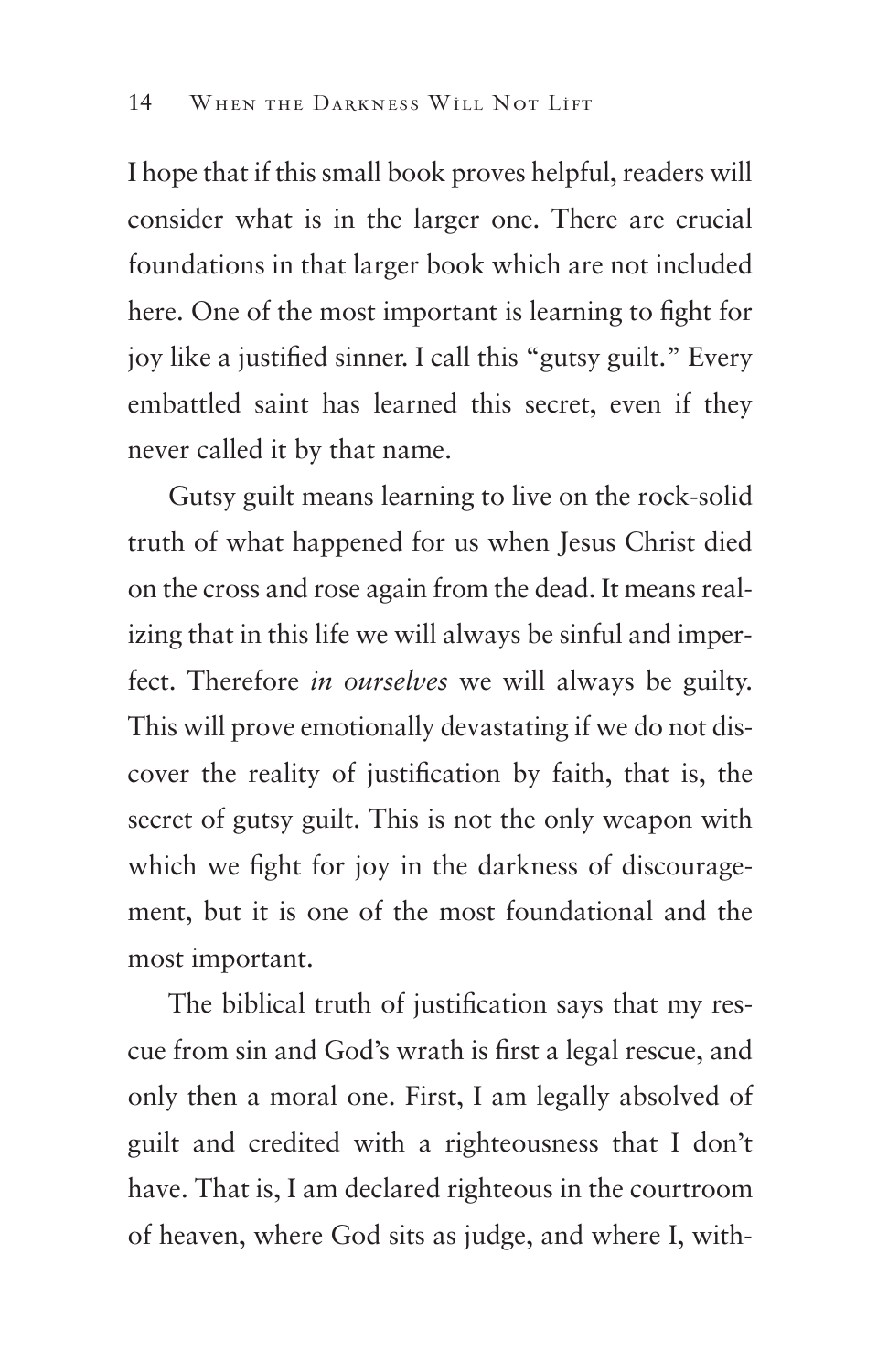out justification, would stand condemned by his law. That's what the word "justify" means: not *make* just, but *declare* just.<sup>5</sup>

We can see this in Luke 7:29 where the people "justified *God*"! That is, they declared that he was just. They didn't *make* him just. The difference is that we are sinners and do not have a righteousness of our own. We should, but we don't. That's why we are guilty and destined for eternal punishment. This is the deepest root of all our misery. If we could sever this root, we would fight for joy as victors. God's gift of justification on the basis of Christ's blood and righteousness does sever this root of misery.

The Great Work of Christ Outside of Us

To make a way for us to be saved, God sent Christ to live a perfect divine-human life, and die an obedient death. In this way Christ became both the substitute punishment for our sins (Matt. 26:28; 1 Cor. 15:3; 1 Pet. 3:18) and the substitute performer of our righteousness (Rom. 5:19; 10:4; 2 Cor. 5:21; Phil. 3:9). Therefore, in the courtroom

<sup>&</sup>lt;sup>5</sup> For a fuller explanation and defense of this understanding of the doctrine of justification by faith, see John Piper, *Counted Righteous in Christ* (Wheaton: Crossway Books, 2002).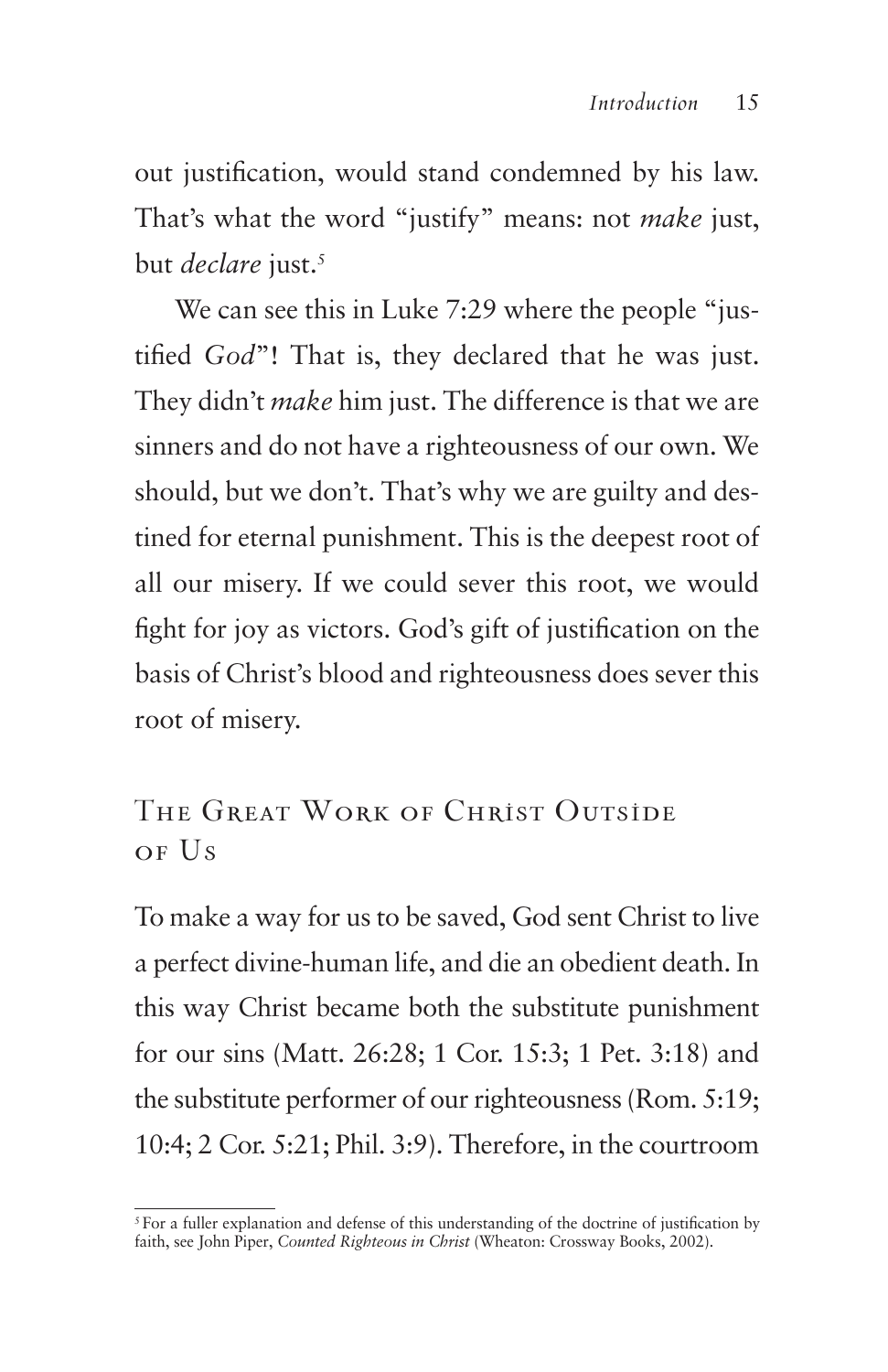of God, my guilt for sin is removed by Christ's blood ("In him we have redemption through his blood, the forgiveness of our trespasses" [Eph. 1:7]); and my title to heaven is provided by Christ's obedience ("By the one man's obedience the many will be made righteous" [Rom. 5:19]). I am declared just—freed from the punishment of sin and now possessing a title to heaven. This is what the Bible means by justification.

The capstone of its joy-producing glory is that justification is *by faith alone* apart from works of the law. Paul said, "We hold that one is justified *by faith* apart from works of the law. . . . To the one who does not work but *trusts him who justifies the ungodly*, his faith is counted as righteousness" (Rom. 3:28; 4:4-5). The best news in all the world to the "ungodly," who grieve under the cloud of darkness and guilt, is the news that God, by faith alone, counts them as righteous because of Christ. This is the rock where we stand when the dark clouds gather and the floods lick at our feet: justification is by *grace alone* (not mixed with our merit), through *faith alone* (not mixed with our works) on the basis of Chri*st alone* (not mingling his righteousness with ours), to the glory of *God alone*  (not ours).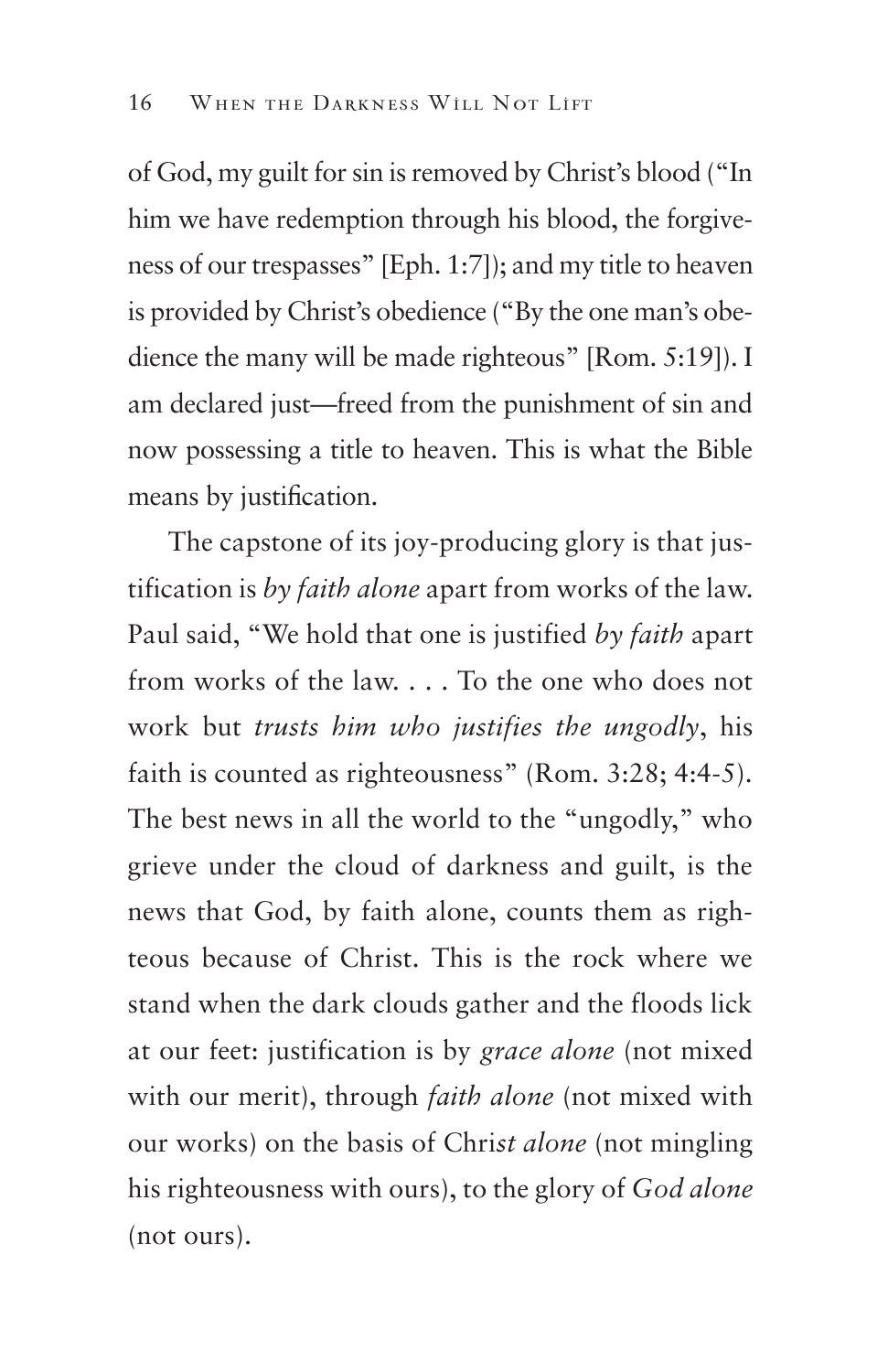### CONFUSING JUSTIFICATION AND SANCTIFICATION WILL KILL JOY

Then, and only then, on the basis of this forgiveness and this declaration of righteousness, God gives us his Holy Spirit and progressively transforms us morally into the image of his Son. This progressive change is *not* justification, but is based on justification. This change is what we call *sanctification*. "Now that you have been set free from sin and have become slaves of God, the fruit you get leads to sanctification and its end, eternal life" (Rom. 6:22).

First, the legal issue is settled. In the courtroom of heaven, we ungodly sinners are declared righteous by faith alone. Christ's righteousness is imputed to us. We do not have a righteousness of our own when God accepts us. Our faith was not our righteousness. It was our desperate receiving of Christ and all that he is for us. We had not yet become loving. Instead, with empty hands we received Christ whose faithful life of love perfectly fulfilled the law of God. By faith alone we were united to Christ. And all that he is was imputed to us, the ungodly. This is justification. This is the settling of the legal issue first.

When that is settled—and it is settled in the twinkling of an eye—then the moral progress goes forward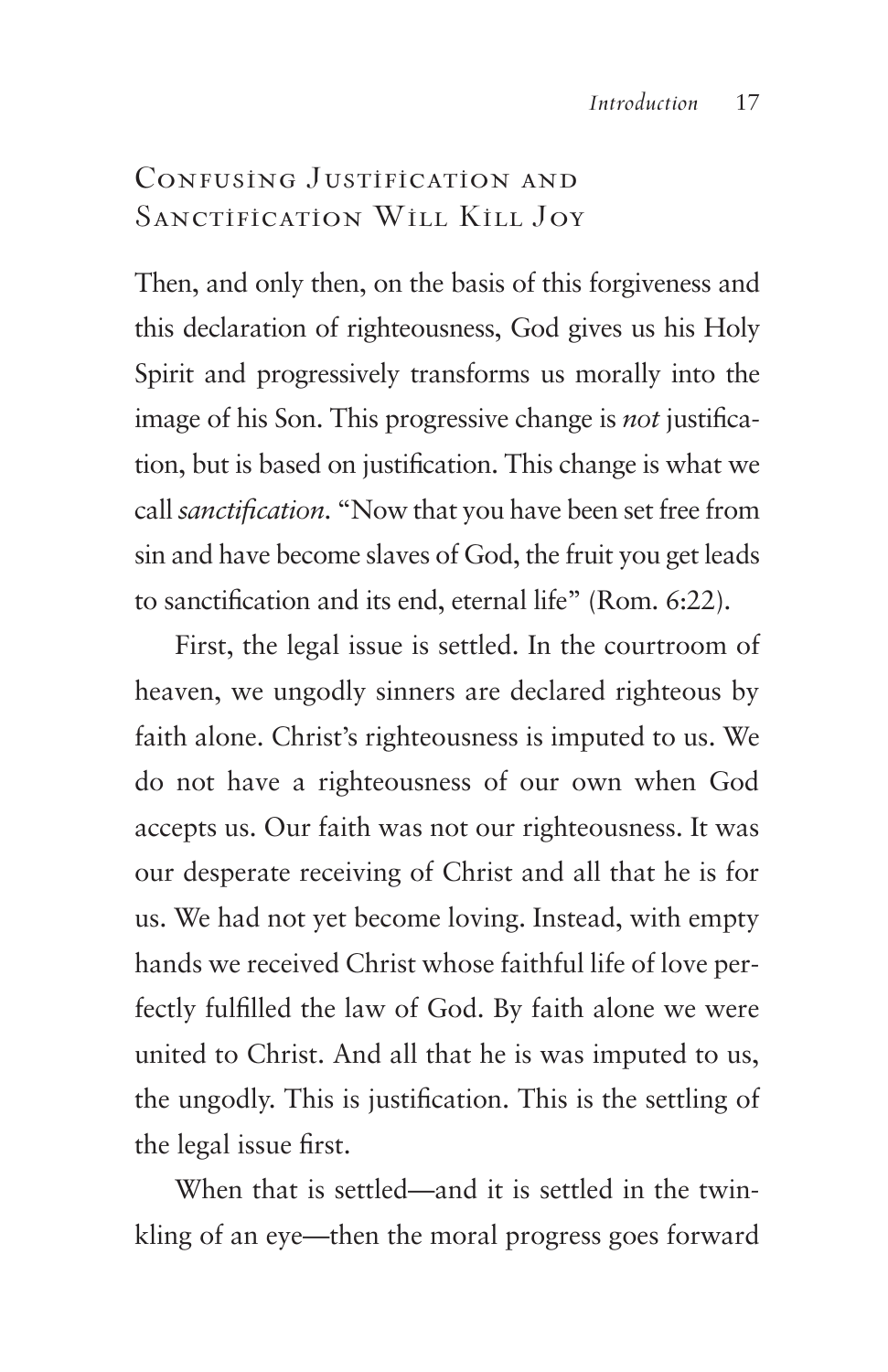(sanctification) all too slowly, we lament. Both justification and sanctification are gifts from God. Both are bought by the blood of Christ. They are inseparable, but different. Both are by faith alone. Justification is by faith alone because only faith receives the declaration that we, the ungodly, are counted righteous. Sanctification is by faith alone because only faith receives the power to bear the fruit of love.

It is crucial in the fight for joy that we not confuse or combine justification and sanctification. Confusing them will, in the end, undermine the gospel, and turn justification by *faith* into justification by *performance*. If that happens, the great gospel weapon in the fight for joy will fall from our hands.

God accepts us on the basis of Christ's righteousness, not ours. To be sure, our progressive sanctification—our all-too-slow growth in Christlikeness matters. It is the necessary evidence that the seed of spiritual life is in our soul and that our faith is real.<sup>6</sup> But,

<sup>6</sup> The historic *Westminster Confession of Faith* expresses well how faith alone justifies but is never alone, and always gives rise to love. "Those whom God effectually calleth He also freely justifieth; not by infusing righteousness into them, but by pardoning their sins, and by accounting and accepting their persons as righteous: not for anything wrought in them, or done by them, but for Christ's sake alone: nor by imputing faith itself, the act of believing, or any other evangelical obedience, to them as their righteousness; but by imputing the obedience and satisfaction of Christ unto them, they receiving and resting on Him and His righteousness, by faith: which faith they have not of themselves; it is the gift of God" (11.1); and "Faith, thus receiving and resting on Christ and His righteousness, is the alone instrument of justification; yet is it not alone in the person justified, but is ever accompanied with all other saving graces, and is no dead faith, but worketh by love" (11:2).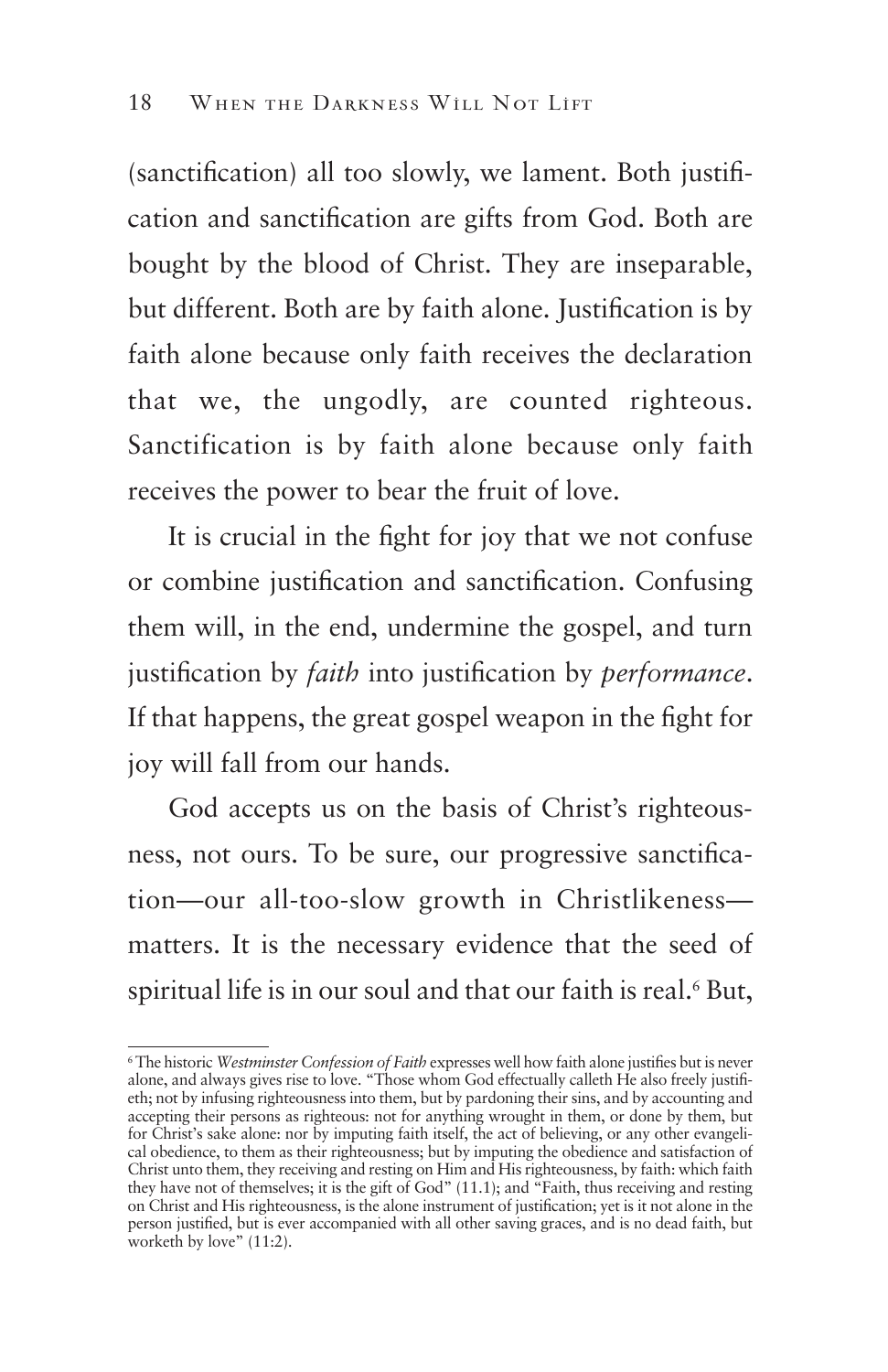O what a difference it makes to be assured, in the discouraging darkness of our own imperfection, that we have a perfect righteousness *outside ourselves*, namely Christ's.

### JOHN BUNYAN SEES HIS RIGHTEOUSNESS in Heaven

This was John Bunyan's experience and he tells his story to encourage us to rejoice in the doctrine of justification—that there is a perfect, objective, external righteousness imputed to us that is not our own but Christ's. Bunyan is the one who wrote *The Pilgrim's Progress*, which has sold more copies in English than any book besides the Bible. He was a pastor in the seventeenth century who spent over twelve years in prison because he refused to stop preaching the word of the cross. The greatest Puritan theologian and contemporary of Bunyan, John Owen, when asked by King Charles why he went to hear an uneducated tinker preach, said, "I would willingly exchange my learning for the tinker's power of touching men's hearts."7

But Bunyan was not always so bold and full of

<sup>7</sup> John Brown, *John Bunyan: His Life, Times and Work* (London: The Hulbert Publishing Co., 1928), 366. This is a paraphrase of an indirect quote.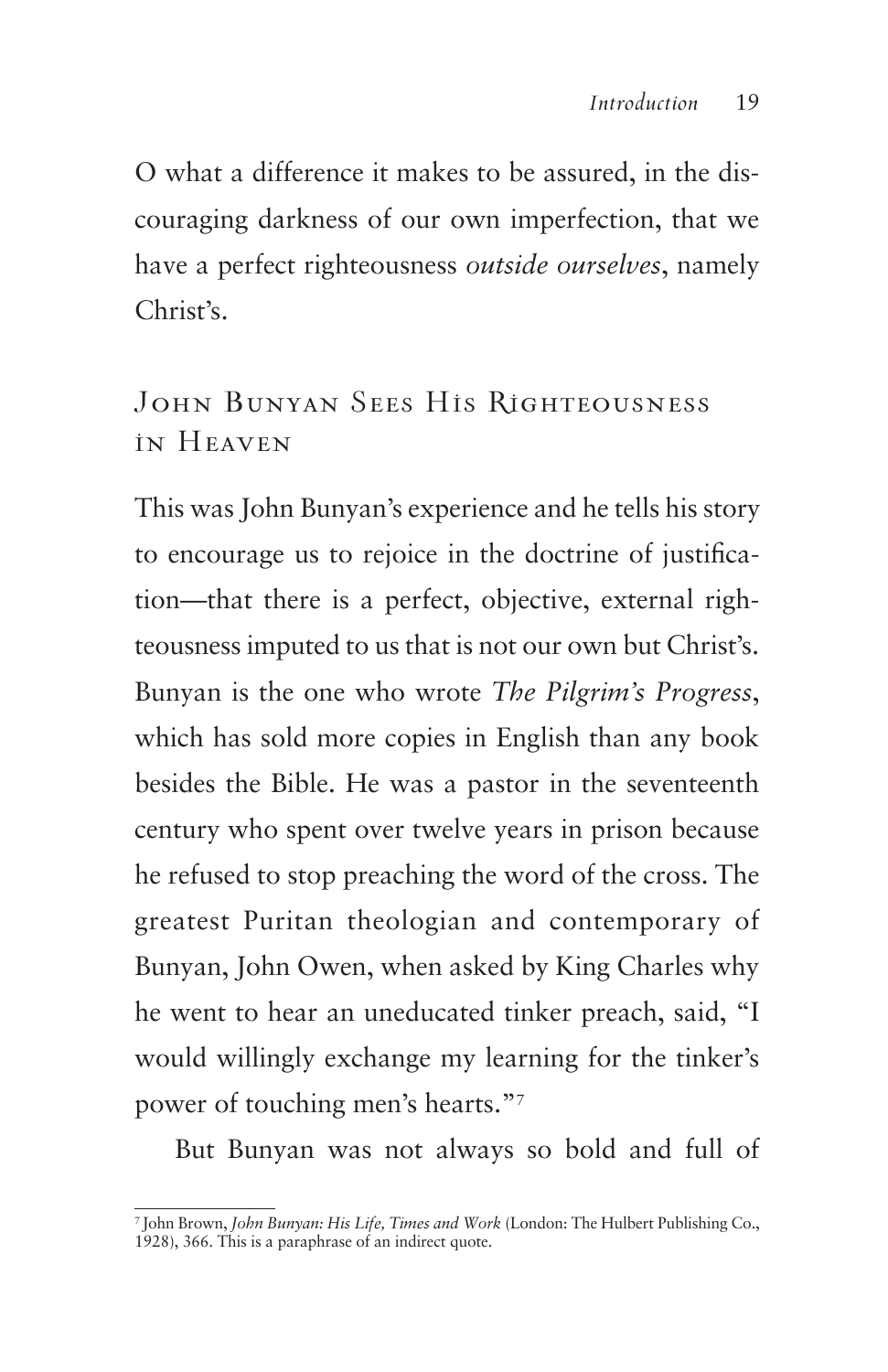gospel power. In his twenties there were terrible struggles. "A whole flood of blasphemies, both against God, Christ, and the Scriptures were poured upon my spirit, to my great confusion and astonishment. . . . My heart was at times exceeding hard. If I would have given a thousand pounds for a tear, I could not shed one. . . . Oh, the desperateness of man's heart. . . . I feared that this wicked sin of mine might be that sin unpardonable. . . . Oh, no one knows the terrors of those days but myself."8

Then came the decisive moment of triumph over despair and joylessness. It was an awakening to the magnificent truth of the imputation of Christ's righteousness.

One day as I was passing into the field . . . this sentence fell upon my soul. *Thy righteousness is in heaven*. And . . . I saw with the eyes of my soul Jesus Christ at God's right hand; there, I say, was my righteousness; so that wherever I was, or whatever I was doing, God could not say of me, he [lacks] my righteousness, for that was just before him. I also saw, moreover, that it was not my good frame of heart that made my righteousness better, nor yet my bad frame that made my righteousness

<sup>8</sup> John Bunyan, *Grace Abounding to the Chief of Sinners* (Hertfordshire, England: Evangelical Press, 1978), 55-59.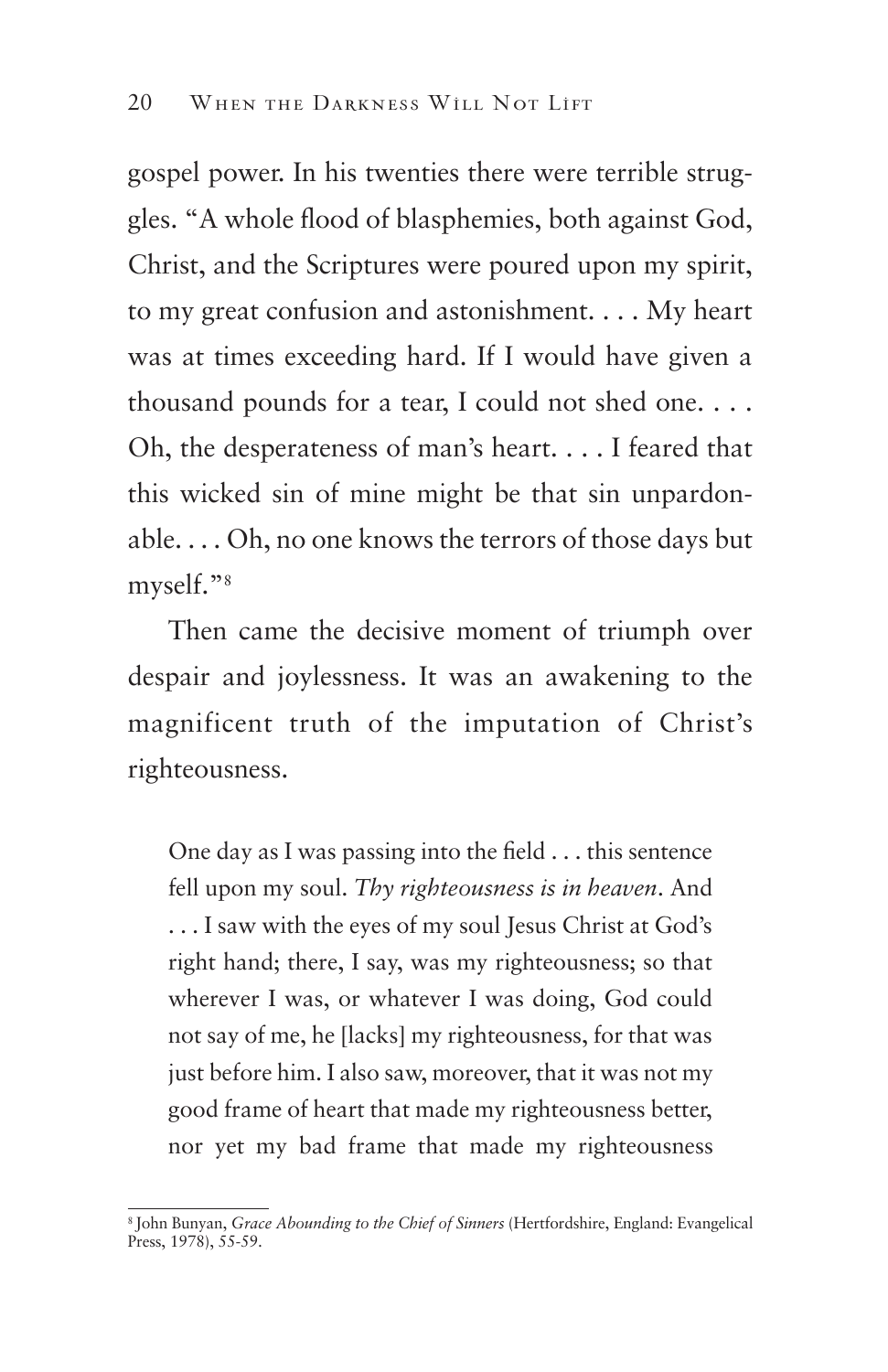worse, for my righteousness was Jesus Christ himself, "The same yesterday, today, and forever" (Heb. 13:8). Now did my chains fall off my legs indeed. I was loosed from my afflictions and irons; my temptations also fled away; so that from that time those dreadful scriptures of God [about the unforgivable sin] left off to trouble me; now went I also home rejoicing for the grace and love of God."<sup>9</sup>

#### Start with Despair in Yourself

Bunyan went home rejoicing when he saw that his righteousness was outside himself. It was Jesus Christ. I pray that this will be your experience too. Where should you start? Start at the easiest place for those in darkness. Start with despair. Despair of finding any answer in yourself. I pray that you will cease from all efforts to look inside yourself for the rescue you need. I pray that you will do what only desperate people can do, namely, cast yourself on Christ. May you say to him, "You are my only hope. I have no righteousness in myself. I am overwhelmed with sin and guilt. I am under the wrath of God. My own conscience condemns me, and makes me miserable. I am perishing. Darkness is all about me. Have mercy upon me. I trust you."

<sup>9</sup> *Grace Abounding*, 90-91.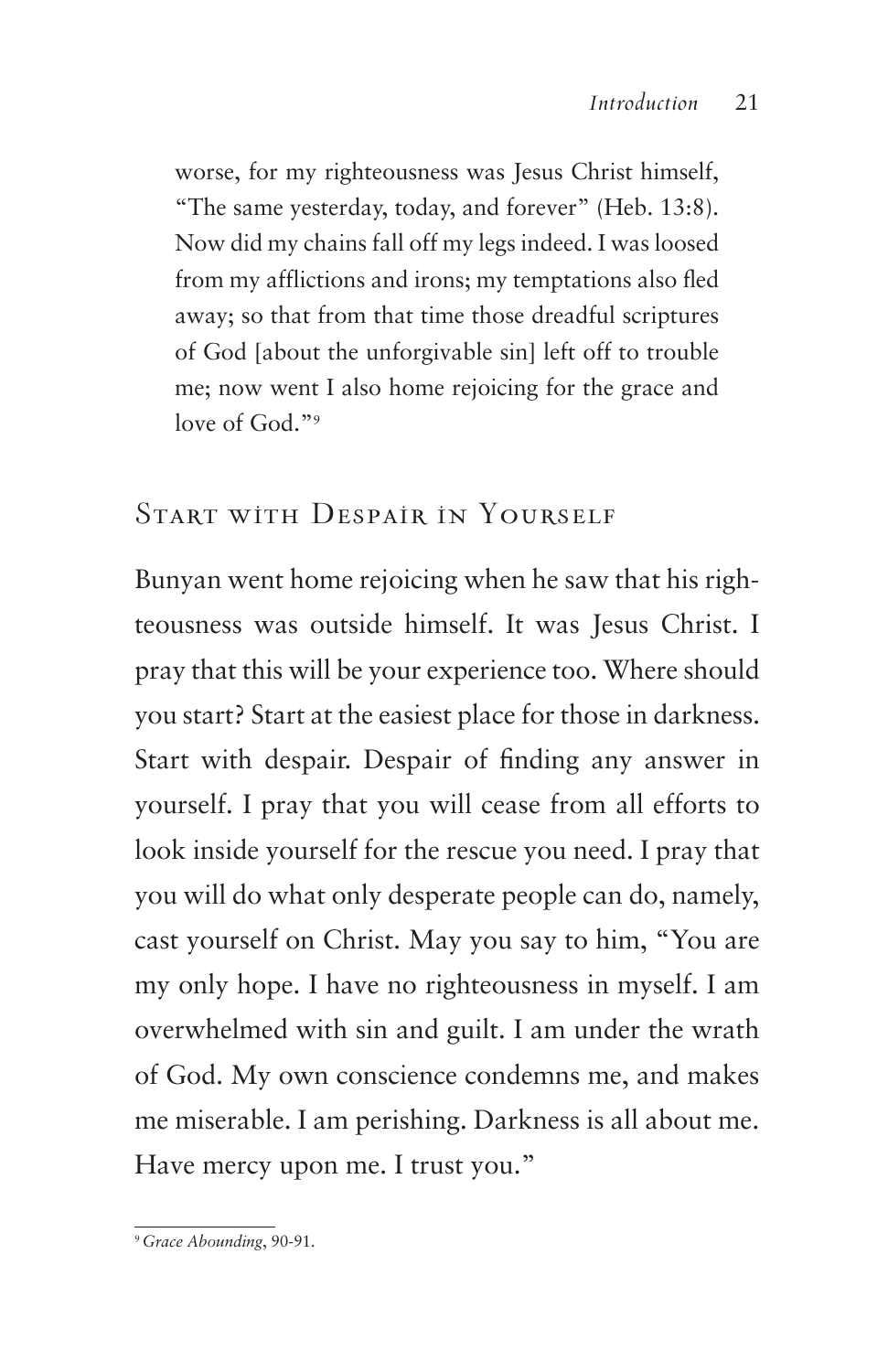He has promised not to turn you away. "Whoever comes to me I will never cast out" (John 6:37). By this act of faith God will unite you to Jesus. You will be "in him," and in him you will be now and forever loved, forgiven, and righteous. The light will rise in your darkness in due time. God will hold onto you (Jude 24). You will make it. That is his promise: "Those whom he called he also justified, and those whom he justified he also glorified" (Rom. 8:30). The glory is coming. In the meantime, "this slight momentary affliction is preparing for us an eternal weight of glory beyond all comparison, as we look not to the things that are seen but to the things that are unseen. For the things that are seen are transient, but the things that are unseen are eternal." (2 Cor. 4:17-18).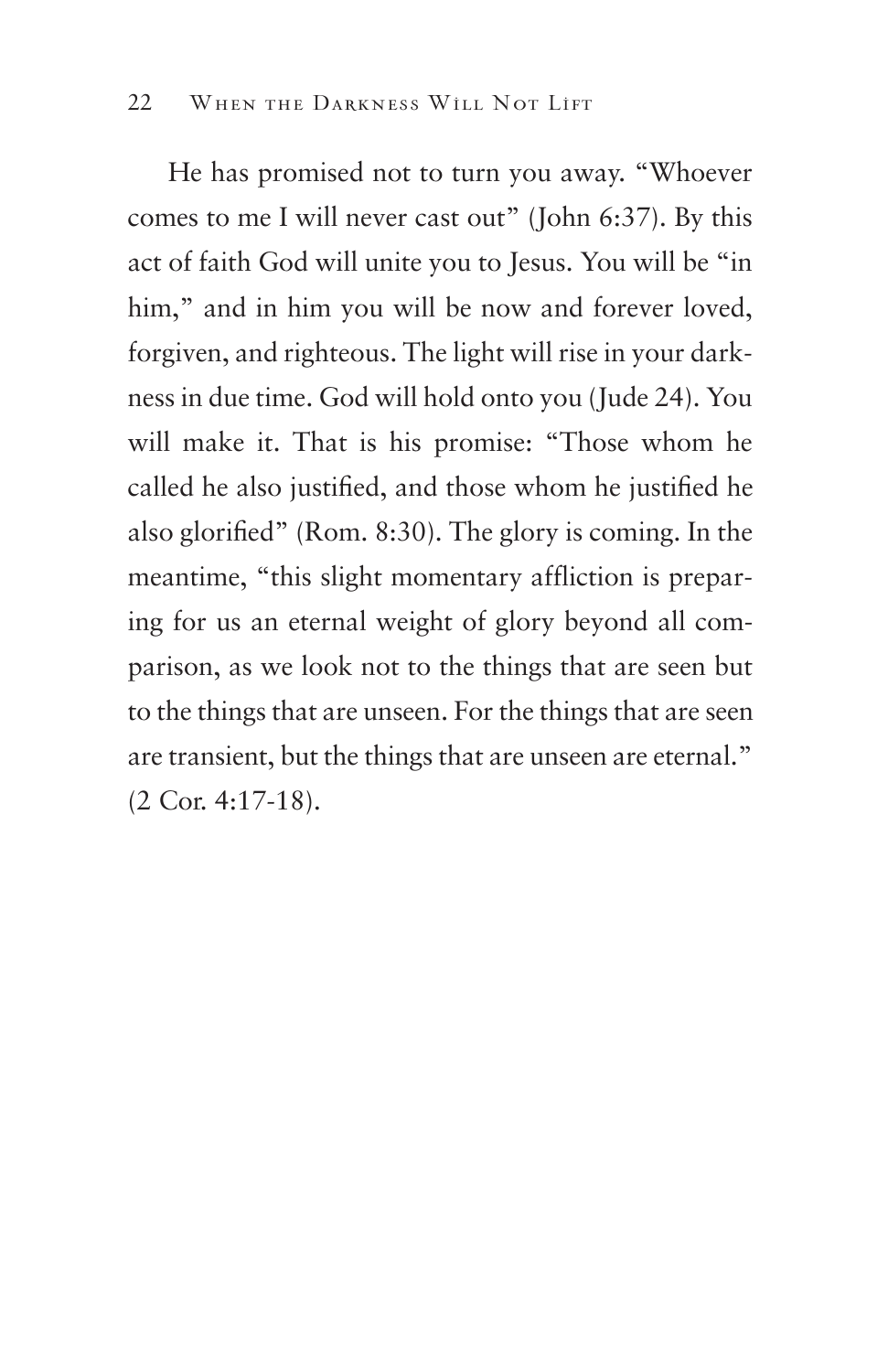### The Darkness of **MELANCHOLY**



I ow can we help Christians who seem unable to<br>break out of darkness into the light of joy? Yes, break out of darkness into the light of joy? Yes, I call them Christians, and thus assume that such things happen to genuine believers. It happens because of sin, or because of Satanic assault, or because of distressing circumstances, or because of hereditary or other physical causes. What makes the old books that I referred to in the Introduction so remarkable is the way they come to terms with all these causes and their many combinations, and how they address each condition appropri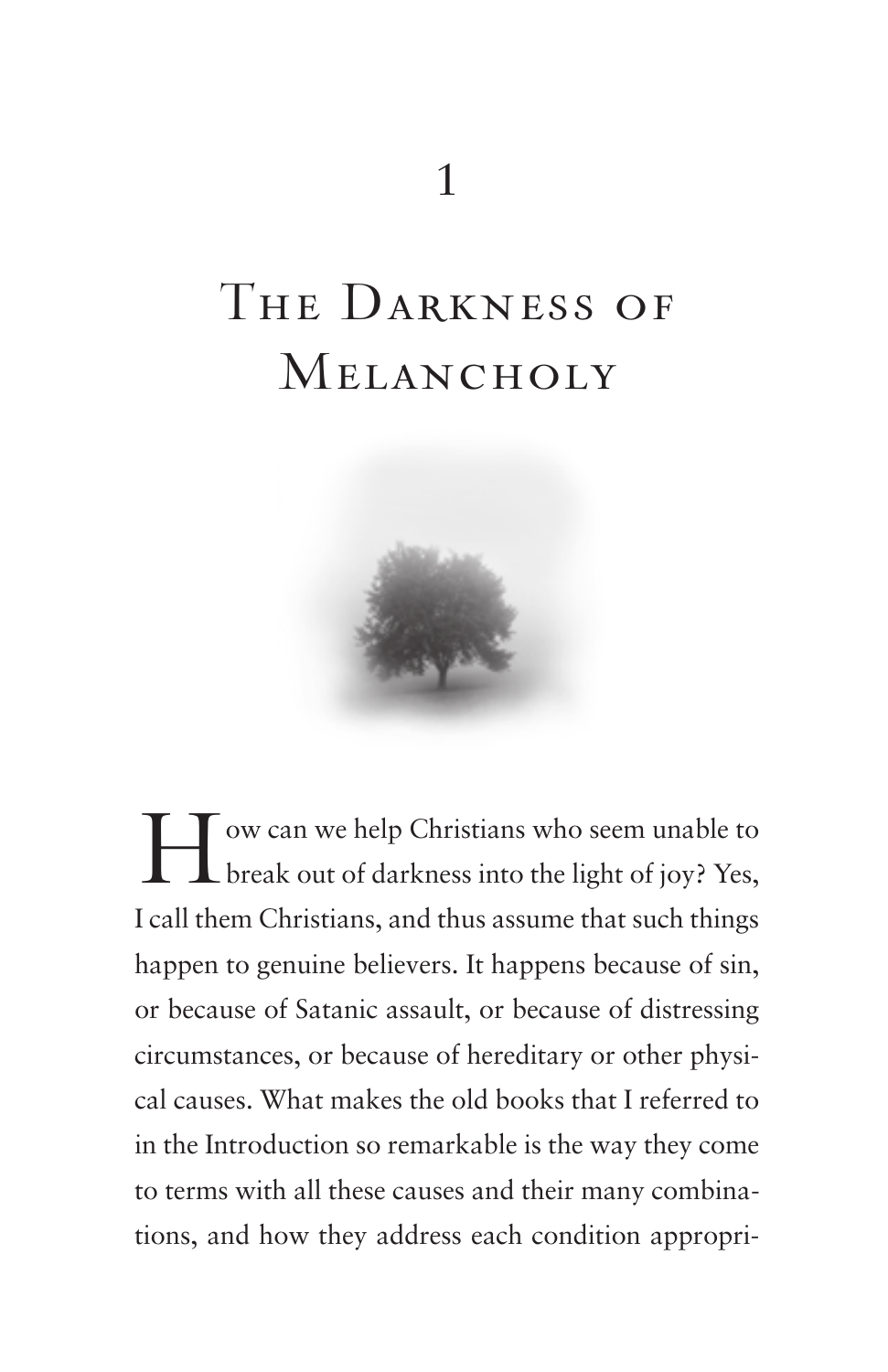ately. The old Puritan pastors never seemed to give up on anyone because of discouraging darkness.

Long before the rise of psychiatry and contemporary brain electrophysiology, Bible-saturated Puritan pastors recognized the complexity of causes behind the darkness of melancholy. In fact, the first answer Baxter mentions to the question, "What are the *causes* and *cure* of it?" is, "With very many there is a great part of the cause in distemper, weakness, and diseasedness of the body; and by it the soul is greatly disabled to any comfortable sense. But the more it ariseth from such natural necessity, it is the less sinful and less dangerous to the soul; but never the less troublesome."1

In his sermon on the causes and cures of melancholy, he has an entire section on "medicine and diet." He says, in his quaint but remarkably accurate language, "The disease called 'melancholy' is formally in the spirits, whose distemper unfits them for their office, in serving the imagination, understanding, memory, and affections; so by their distemper the thinking faculty is diseased, and becomes like an inflamed eye, or a foot

<sup>&</sup>lt;sup>1</sup> Richard Baxter, "The Cure of Melancholy and Overmuch Sorrow by Faith and Physic," in *Puritan Sermons* 1659–1689, vol. 3, ed. Samuel Annesley (Wheaton, Ill.: Richard Owen Roberts Publishers, 1981 [available to read at *http://www.puritansermons.com/baxter/ baxter25.htm*]), 258.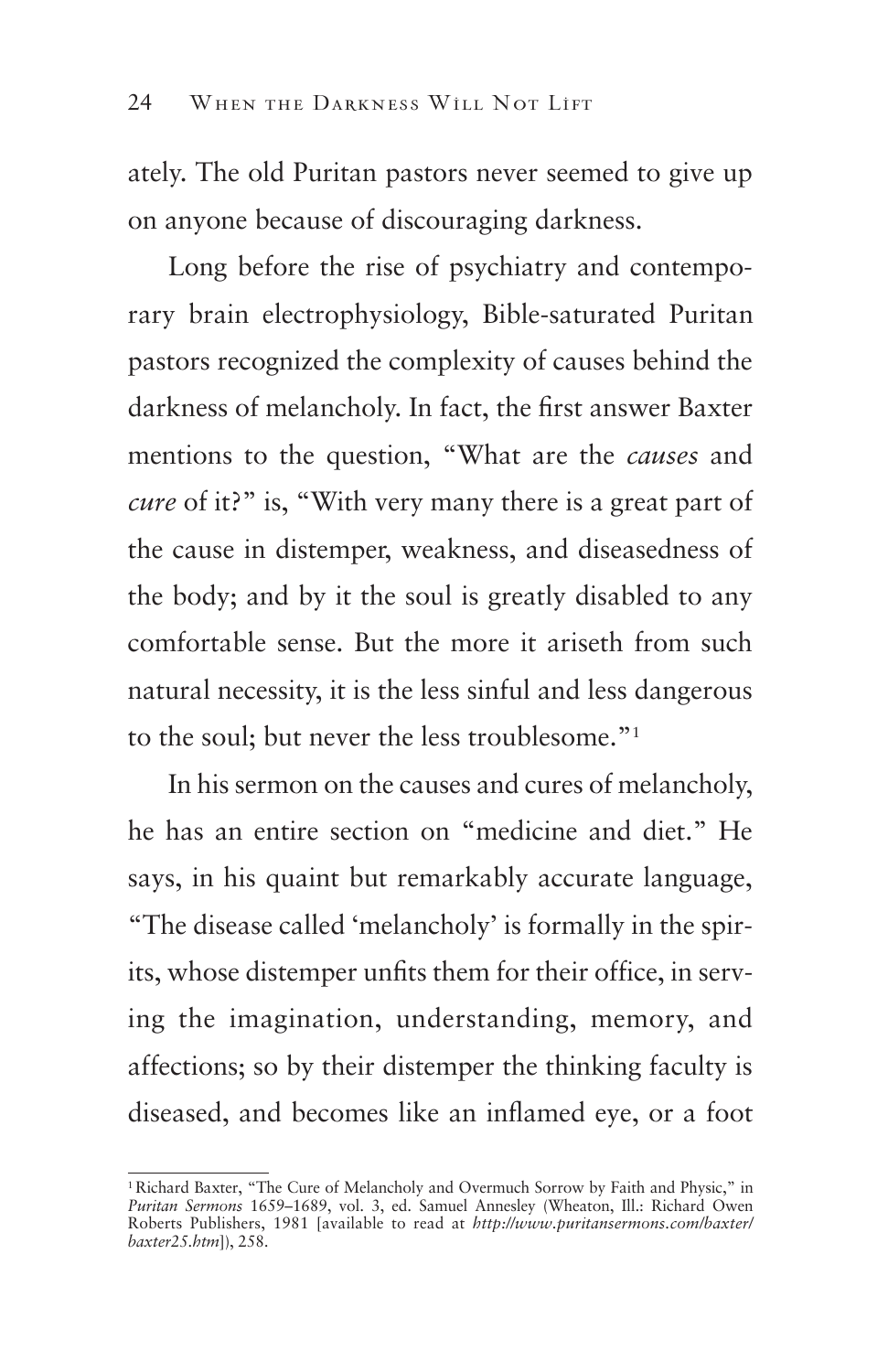that is sprained or out of joint, disabled for its proper work."2

The Physical Side of Spiritual **DARKNESS** 

I will not go further in discussing the physical treatment of melancholy—and its severe form, depression. This is the work of a medical doctor, which I am not. What we should be clear about, though, is that the condition of our bodies makes a difference in the capacity of our minds to think clearly and of our souls to see the beauty of hope-giving truth. Martyn Lloyd-Jones, the great preacher at Westminster Chapel in London in the midtwentieth century, began his helpful book *Spiritual Depression* by waving the flag of warning that we not overlook the physical. It is significant that Lloyd-Jones was a medical doctor before he was called to the ministry of preaching.

Does someone hold the view that as long as you are a Christian it does not matter what the condition of your body is? Well, you will soon be disillusioned if you believe that. Physical conditions play their part in

<sup>2</sup> Ibid., 286.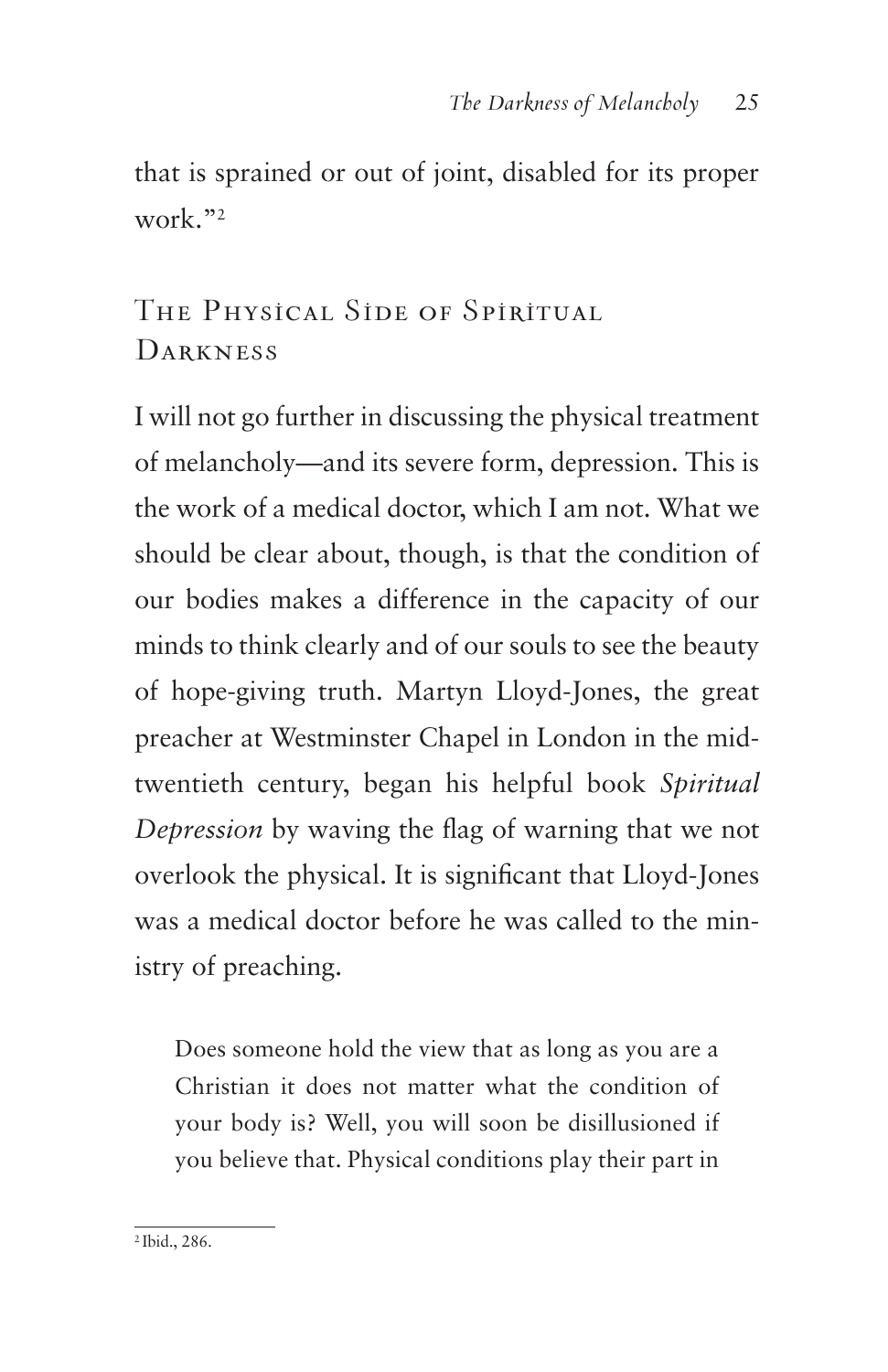all this. . . . There are certain physical ailments which tend to promote depression. . . . [T]ake that great preacher who preached in London for nearly forty years in the last century—Charles Haddon Spurgeon—one of the truly great preachers of all time. That great man was subject to spiritual depression, and the main explanation in his case was undoubtedly the fact that he suffered from a gouty condition which finally killed him. He had to face this problem of spiritual depression often in a most acute form. A tendency to acute depression is an unfailing accompaniment of the gout which he inherited from his forebears. And there are many, I find, who come to talk to me about these matters, in whose case it seems quite clear to me that the cause of the trouble is mainly physical. Into this group, speaking generally, you can put tiredness, overstrain, illness, any form of illness. You cannot isolate the spiritual from the physical for we are body, mind and spirit. The greatest and the best Christians when they are physically weak are more prone to an attack of spiritual depression than at any other time and there are great illustrations of this in the scriptures.3

Gaius Davies, a psychiatrist in Britain who knew Lloyd-Jones well, observed:

<sup>3</sup> Lloyd-Jones, *Spiritual Depression*, 18-19.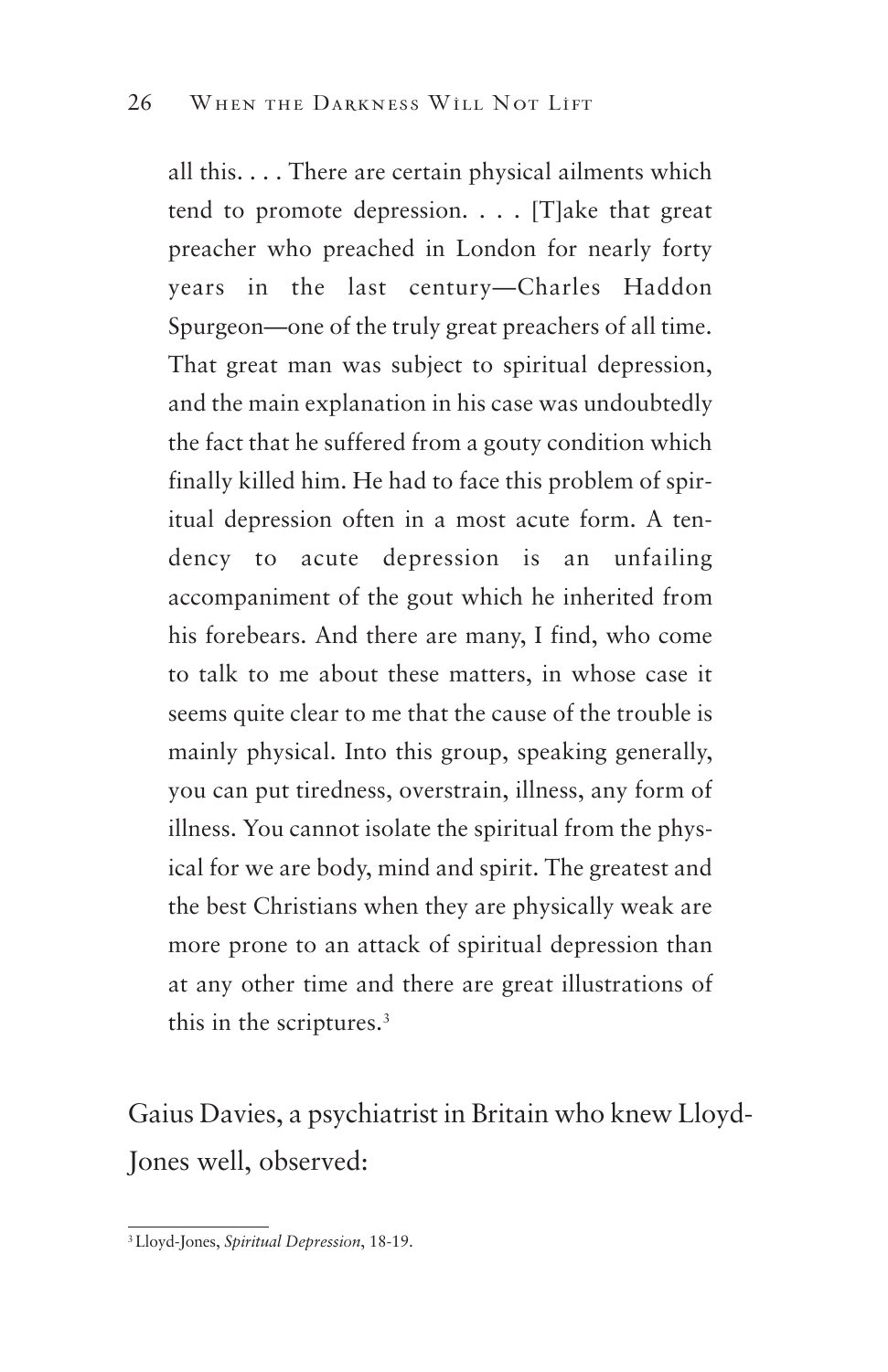Before 1954, when the series of sermons on depression was completed, no effective antidepressant had been on the market, though some progress was made towards that in 1954. Later, in 1955-6 when new forms of medication were available freely, I know how concerned Dr. Lloyd-Jones was to know which kinds of antidepressants were most effective, because he asked me about them a good deal when I was beginning my medical career, and talked to other doctors in a similar way. He wanted to know enough to be able to advise those who asked his opinion.4

#### The Place of Medication in the Fight for Joy

I do not want to give the impression that medication should be the first or main solution to spiritual darkness. Of course, by itself medicine is *never* a solution to *spiritual* darkness. All the fundamental issues of life remain to be brought into proper relation to Christ when the medicine has done its work. Antidepressants are not the decisive savior. Christ is. In fact, the almost automatic use of pills for child misbehavior and adult sorrows is probably going to hurt us as a society.

David Powlison, who edits *The Journal of Biblical* 

<sup>4</sup> Davies, Genius, *Grief and Grace*, 354.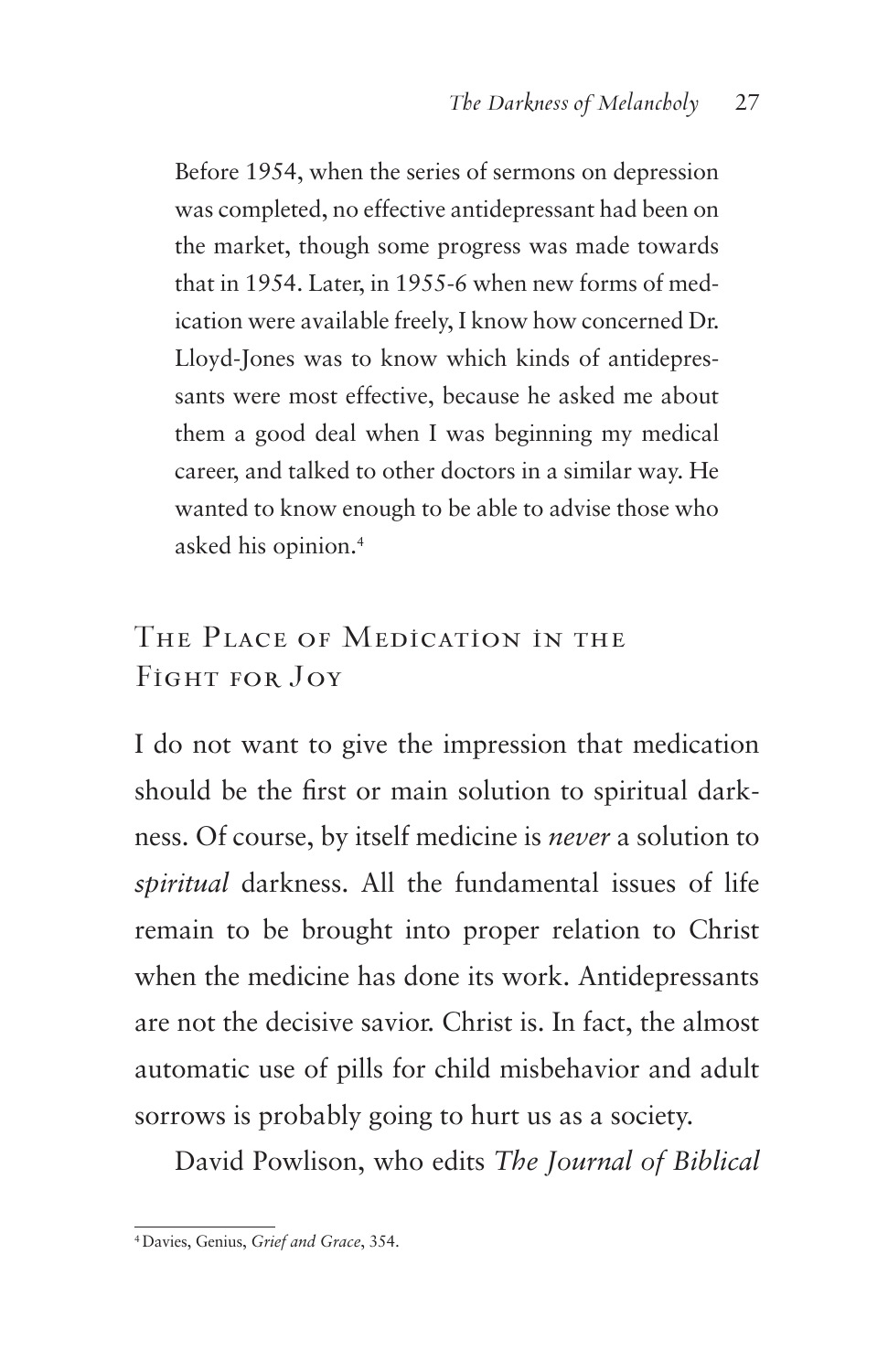*Counseling*, counsels at the Christian Counseling and Educational Foundation, and lectures at Westminster Seminary, wrote of a sea change in the mental sciences in the mid-1990s:

Have no doubt, the world did change in the mid-90s. The action is now in your body. It's what you got from Mom and Dad, not what they did to you. The *excitement* is about brain functions, not family dysfunctions. The *cutting edge* is in hard science medical research and psychiatry, not squishy soft, philosophy-of-life, feelyour-pain psychologies.... Biology is suddenly hot. Psychiatry has broken forth, a *blitzkrieg* sweeping away all opposition. . . . Medicine is poised to claim the human personality. . . . The biopsychologizing of human life is having a huge effect, both in culture and the church  $5$ 

His conclusion is that this preoccupation with biopsychiatry will pass, and as it does,

biopsychiatry will cure a few things, for which we should praise the God of common grace. But in the long run, unwanted and unforeseen side effects will combine with vast disillusionment. The gains will never live up to the promises. And the lives of count-

<sup>5</sup> David Powlison, "Biological Psychiatry," in *Journal of Biblical Counseling* 17 (Spring 1999): 3-4.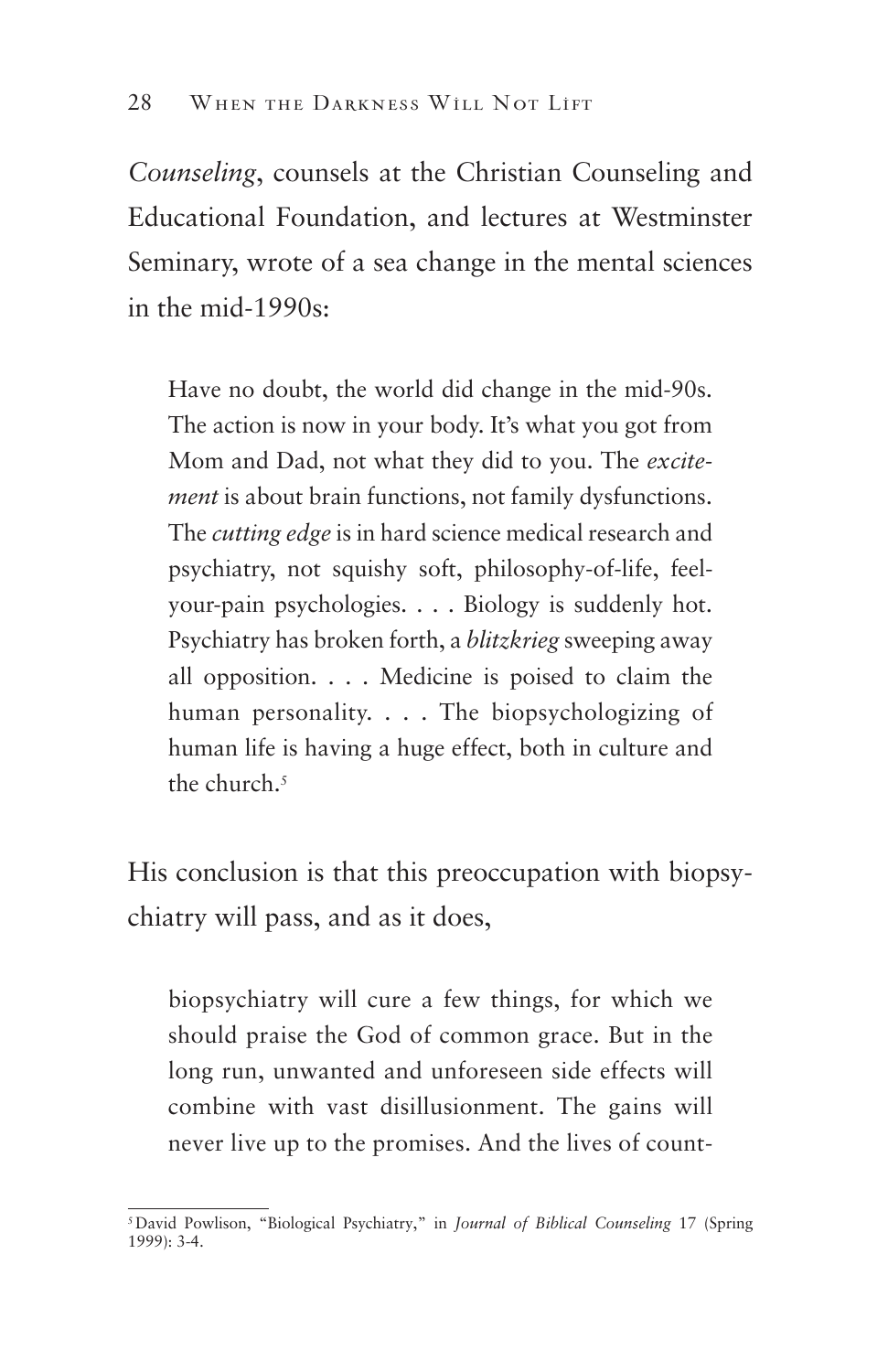less people, whose normal life problems are now being medicated, will not be qualitatively changed and redirected. Only intelligent repentance, living faith, and tangible obedience turn the world upside down.6

Powlison refers sympathetically to Ed Welch's book *Blame It on the Brain?* where Welch is willing to employ medication in cases of persistent debilitating depression. Welch says:

If the person is not taking medication but is considering it, I typically suggest that he or she postpone that decision for a period of time. During that time, I consider possible causes, and together we ask God to teach us about both ourselves and him so that we can grow in faith in the midst of hardship. If the depression persists, I might let the person know that medication is an option to deal with some of the physical symptoms.7

To many, this may seem excessively cautious. But widespread scientific evidence is already reining in the initial enthusiasm about the unique effectiveness of

<sup>6</sup> Ibid., 6.

<sup>7</sup> Edward T. Welch, *Blame It on the Brain? Distinguishing Chemical Imbalances, Brain Disorders, and Disobedience* (Phillipsburg, N.J., P&R, 1998), 126.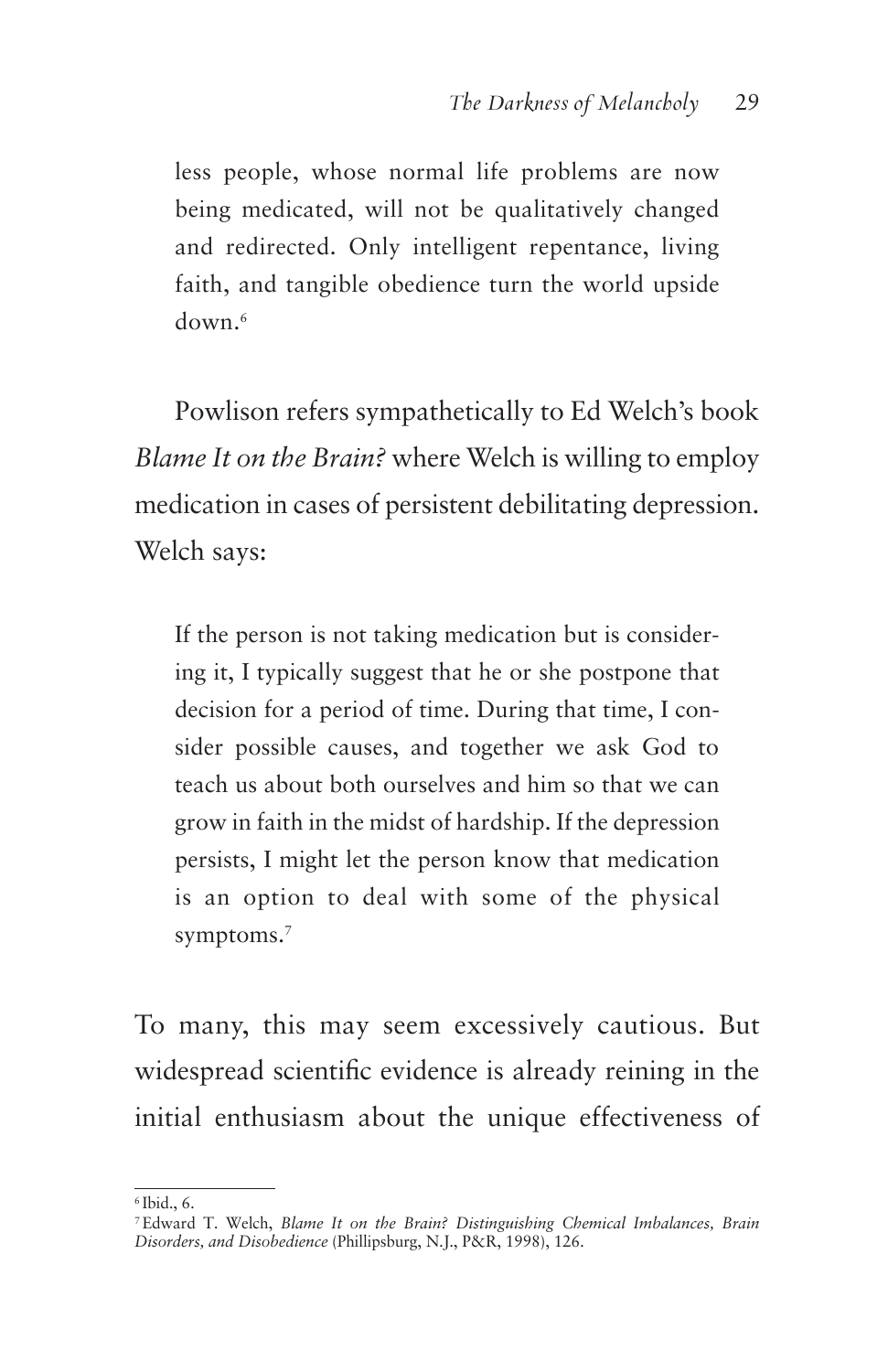antidepressants. One summary article in *The Washington Post* in May 2002 put the situation starkly like this:

After thousands of studies, hundreds of millions of prescriptions and tens of billions of dollars in sales, two things are certain about pills that treat depression: Antidepressants like Prozac, Paxil and Zoloft work. And so do sugar pills. A new analysis has found that in the majority of trials conducted by drug companies in recent decades, sugar pills have done as well as—or better than—antidepressants.<sup>8</sup>

The point of Welch's caution and the *Post's* skepticism is not that depression or spiritual darkness is disconnected with our physical condition. They are deeply connected. The point is that the relationship between the soul and the brain is beyond human comprehension and should be handled with the greatest care and with profound attention to the moral and spiritual realities of human personhood that may exert as much influence on the brain as vice versa.

In other words, if someone reading this book is on

<sup>8</sup> Shankar Vedantam, "Against Depression, a Sugar Pill Is Hard to Beat," in *Washington Post*  (May 7, 2002): A01. Cited from *www.washingtonpost.com/wp-dyn-articles/A42930 2002May6.html* (link defunct).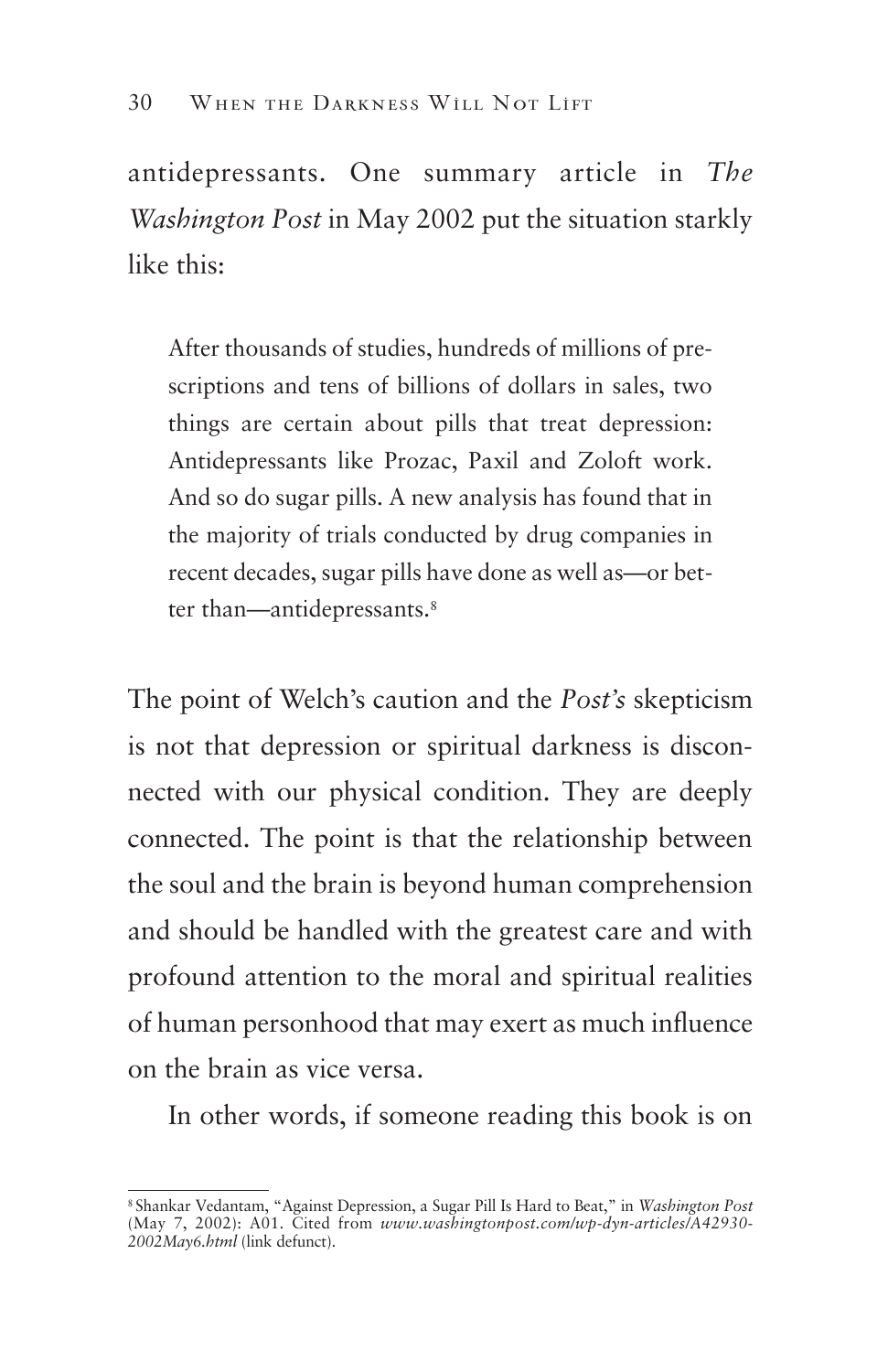medication, or is thinking about it, I do not condemn you for that, nor does the Bible. It may or may not be the best course of action. I commend you to the wisdom of a God-centered, Bible-saturated medical doctor. If there was imperfection in the choice to use medication, the imputed righteousness of Christ will swallow it up as you rest in him.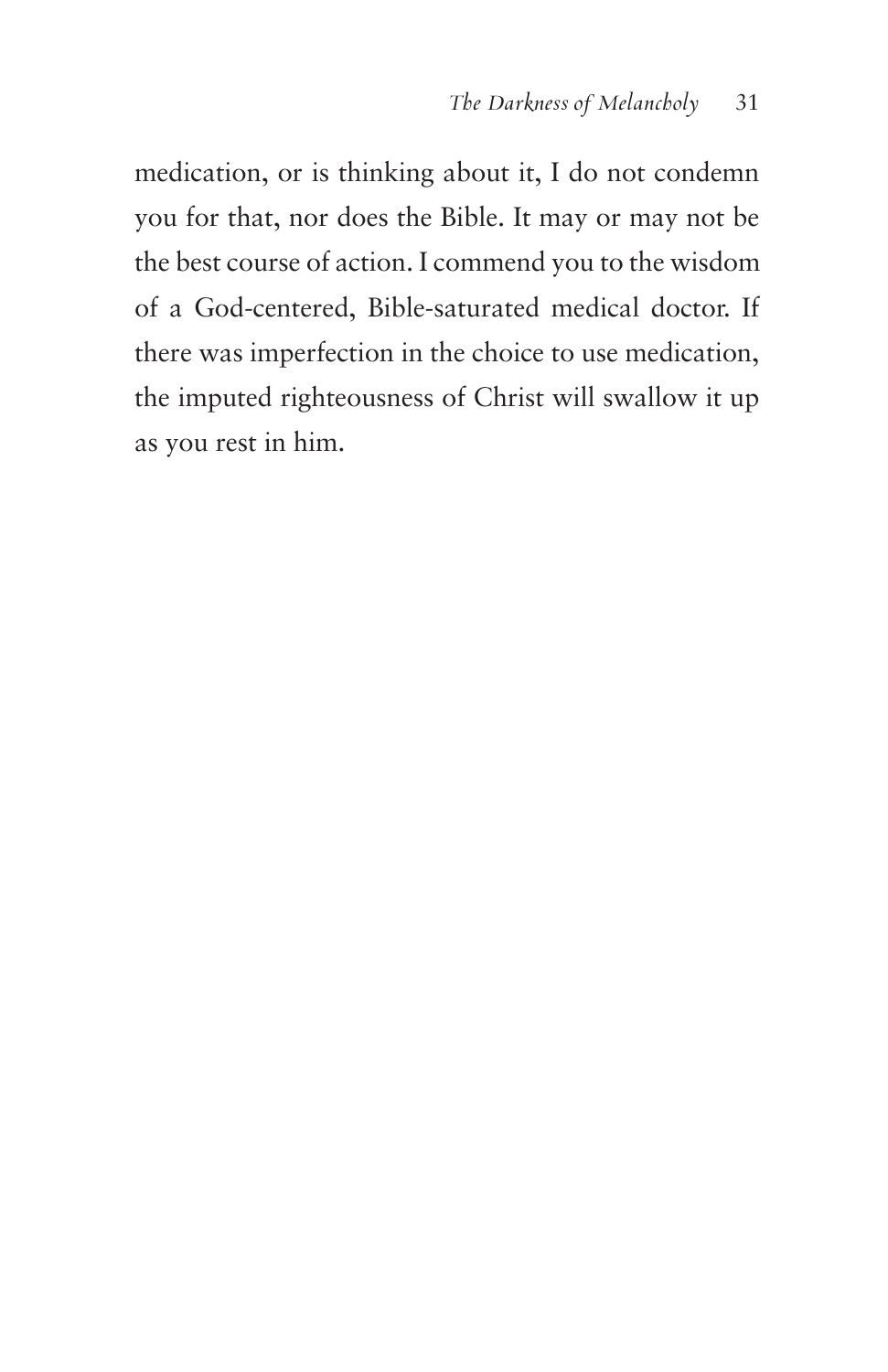# WAITING IN DARKNESS, WE ARE NOT LOST and Not Alone



ith or without medication there are other things that can be done in the midst of prolonged darkness. And I would love to encourage you in some of these. It will be of great advantage to the struggling Christian to remember that seasons of darkness are normal in the Christian life. I don't mean that we should not try to live above them. I mean that if we do not succeed, we are not lost, and we are not alone, as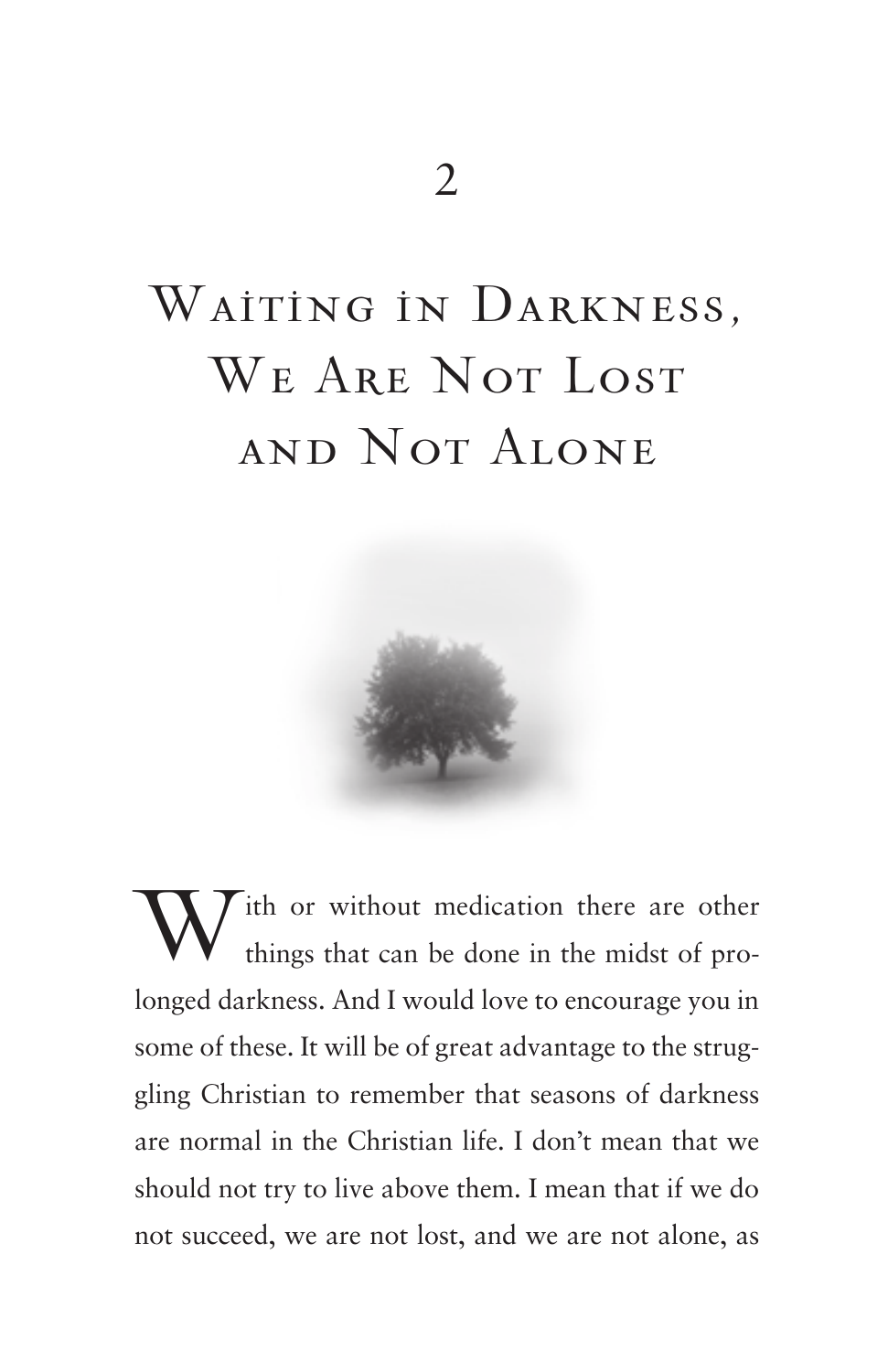the fragment of our faith cleaves to Christ. Consider the experience of David in Psalm 40:1-3:

I waited patiently for the LORD; he inclined to me and heard my cry. He drew me up from the pit of destruction, out of the miry bog, and set my feet upon a rock, making my steps secure. He put a new song in my mouth, a song of praise to our God. Many will see and fear, and put their trust in the LORD.

The king of Israel is in "the pit of destruction" and "the miry bog"—descriptions of his spiritual condition. The song of praise is coming, he says, but it is not now on his lips. It is as if David had fallen into a deep, dark well and plunged into life-threatening mud. There was one other time when David wrote about this kind of experience. He combined the images of mud and flood: "Save me, O God! For the waters have come up to my neck. I sink in deep mire, where there is no foothold; I have come into deep waters, and the flood sweeps over me" (Ps. 69:1-2).

In this pit of mud and destruction there is a sense of helplessness and desperation. Suddenly air, just air, is worth a million dollars. Helplessness, desperation,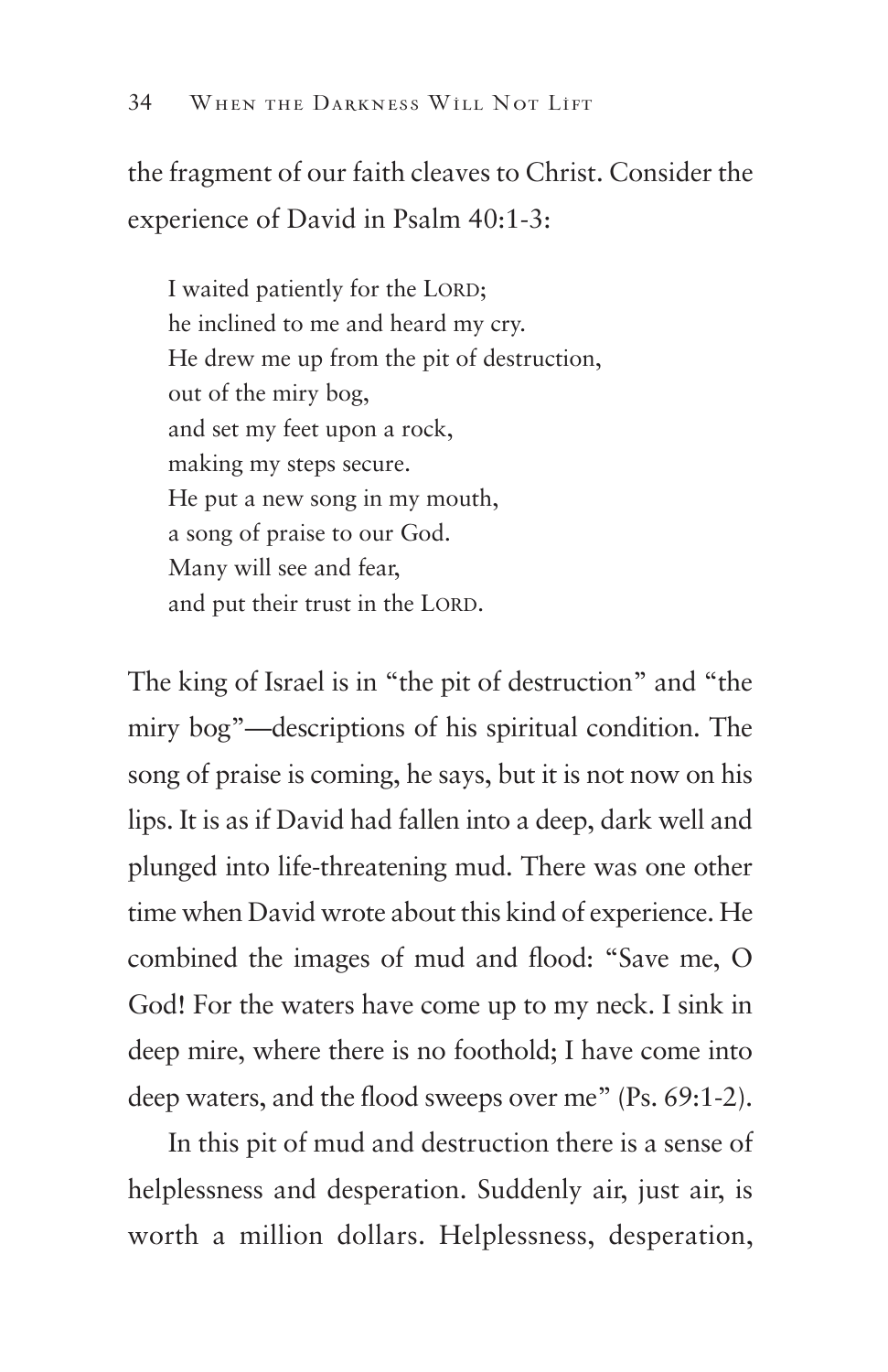apparent hopelessness, the breaking point for the overworked businessman, the outer limits of exasperation for the mother of three constantly crying children, the impossible expectations of too many classes in school, the grinding stress of a lingering illness, the imminent attack of a powerful enemy. It is good that we don't know what the experience was. It makes it easier to see ourselves in the pit with the king. Anything that causes a sense of helplessness and desperation and threatens to ruin life or take it away—that is the king's pit.

#### How Long, O Lord, How Long!

Then comes the king's cry: "I waited patiently for the LORD; he inclined to me and heard my cry." One of the reasons God loved David so much was that he cried so much. "I am weary with my moaning; every night I flood my bed with tears; I drench my couch with my weeping" (Ps. 6:6). "You have kept count of my tossings; put my tears in your bottle. Are they not in your book?" (Ps. 56:8). Indeed they are! "Blessed are those who mourn" (Matt. 5:4). It is a beautiful thing when a broken man genuinely cries out to God.

Then after the cry you wait. "I waited patiently for the LORD." This is crucial to know: saints who cry to the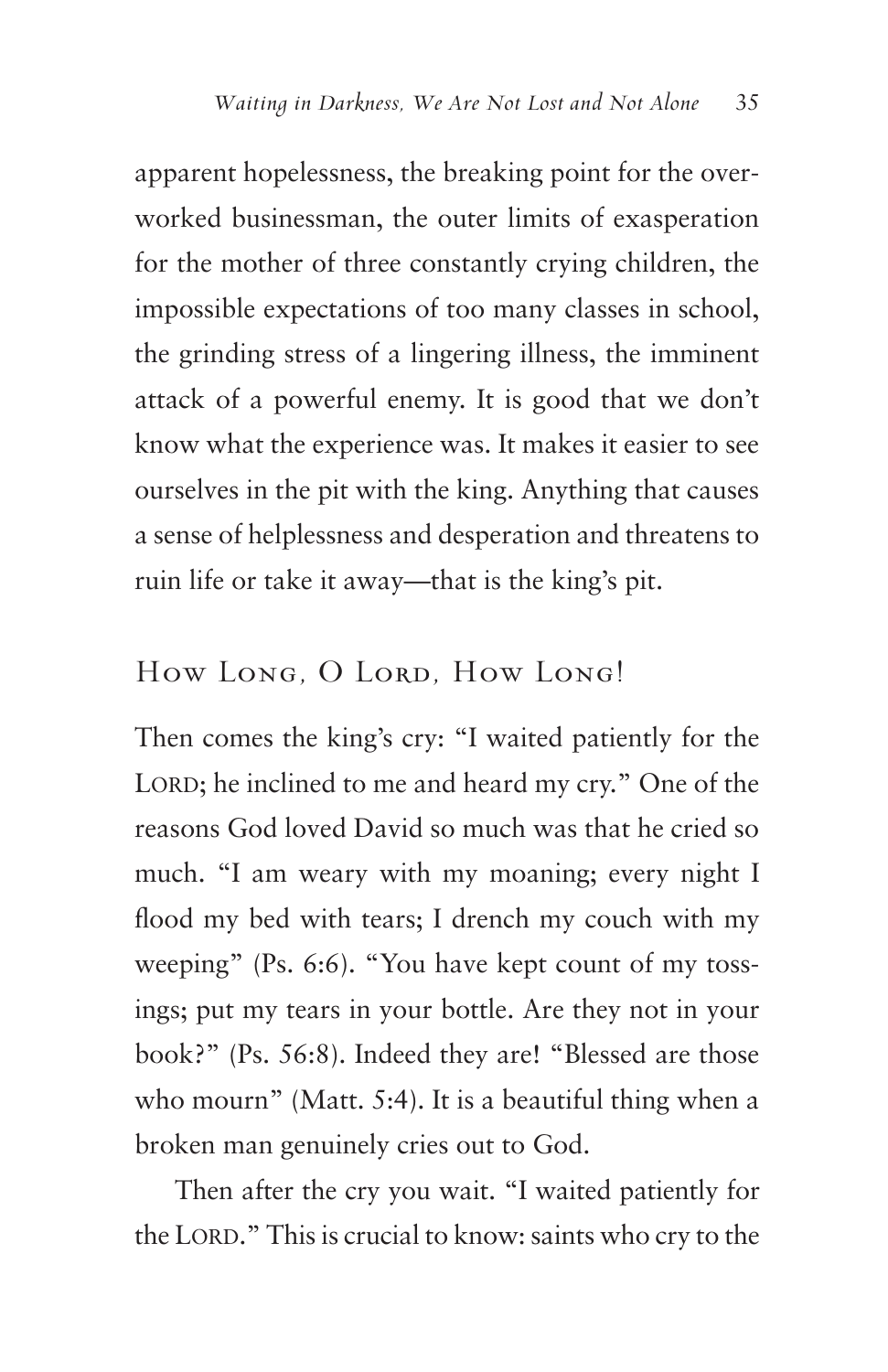Lord for deliverance from pits of darkness must learn to wait patiently for the Lord. There is no statement about how long David waited. I have known saints who walked through eight years of debilitating depression and came out into glorious light. Only God knows how long we must wait. The prophet Micah experienced prolonged and painful waiting. "I sit in darkness . . . until [the Lord] pleads my cause and . . . will bring me out to the light" (Mic. 7:8-9). We can draw no deadlines for God. He hastens or he delays as he sees fit. And his timing is all-loving toward his children. Oh, that we might learn to be patient in the hour of darkness. I don't mean that we make peace with darkness. We fight for joy. But we fight as those who are saved by grace and held by Christ. We say with Paul Gerhardt that our night will soon—in God's good timing—turn to day:

Give to the winds thy fears, Hope and be undismayed. God hears thy sighs and counts thy tears, God shall lift up thy head.

Through waves and clouds and storms, He gently clears thy way; Wait thou His time; so shall this night Soon end in joyous day.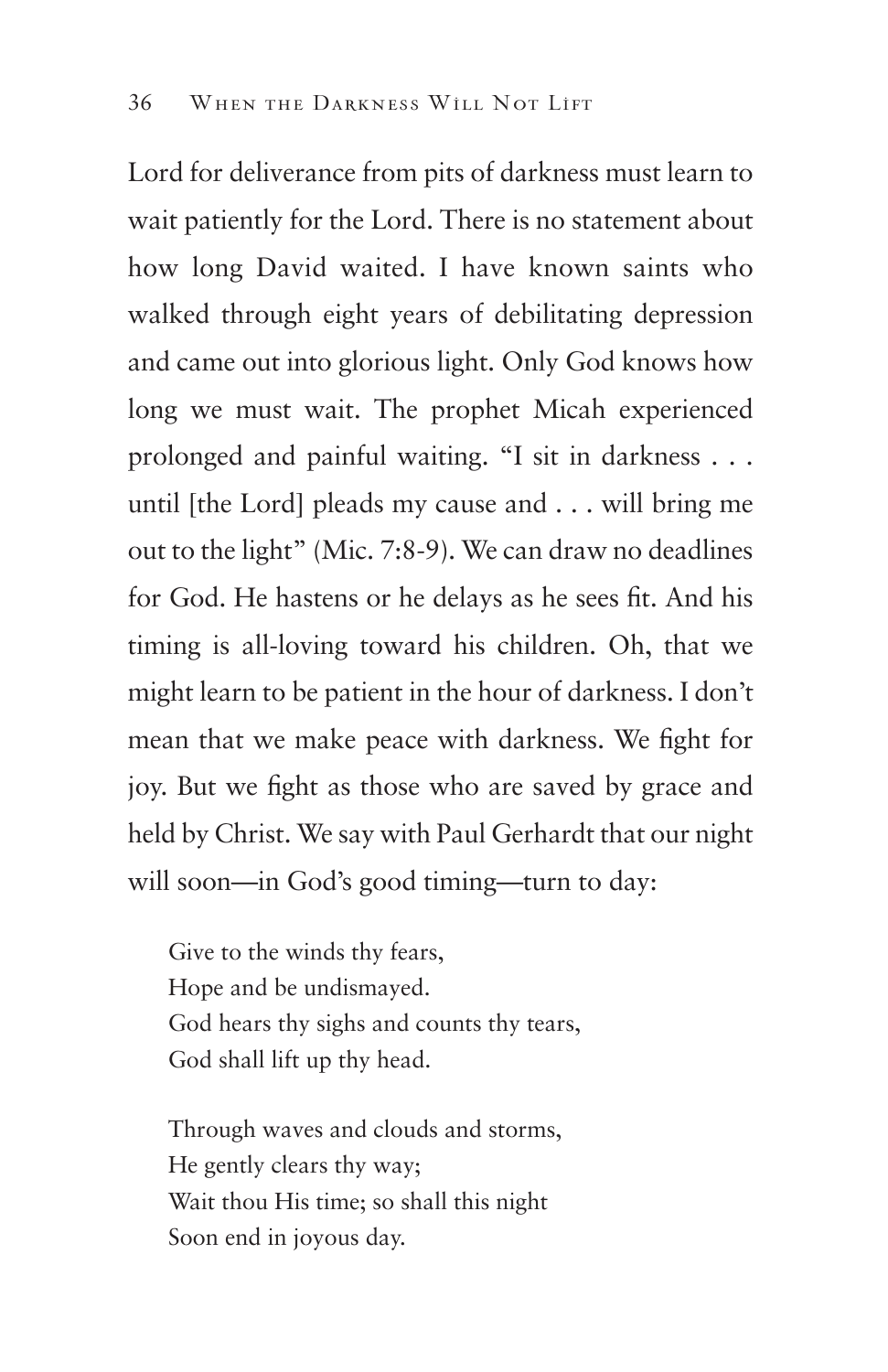Far, far above thy thought, His counsel shall appear, When fully He the work hath wrought, That caused thy needless fear.

Leave to His sovereign sway To choose and to command; So shalt thou, wondering, own that way, How wise, how strong this hand.<sup>1</sup>

### The Ground of Our Assurance When WE CANNOT SEE OUR FAITH<sup>2</sup>

It is utterly crucial that in our darkness we affirm the wise, strong hand of God to hold us, even when we have no strength to hold him. This is the way Paul thought of his own strivings. He said, "Not that I have already obtained this or am already perfect, but I press on to make it my own, because Christ Jesus has made me his own" (Phil. 3:12). The key thing to see in this verse is that all Paul's efforts to grasp the fullness of joy in Christ are secured by Christ's grasp of him. Never forget that your security rests on Christ's faithfulness first.

Our faith rises and falls. It has degrees. But our secu-

<sup>1</sup> Paul Gerhardt, "Give to the Winds Thy Fears" (1656), trans. John Wesley (1737), www.cyberhymnal.org/htm/g/i/givetotw.htm.

<sup>2</sup> For a biblical and balanced treatment of assurance, see Donald S. Whitney, *How Can I Be Sure I'm a Christian? What the Bible Says About Assurance of Salvation* (Colorado Springs: NavPress, 1994).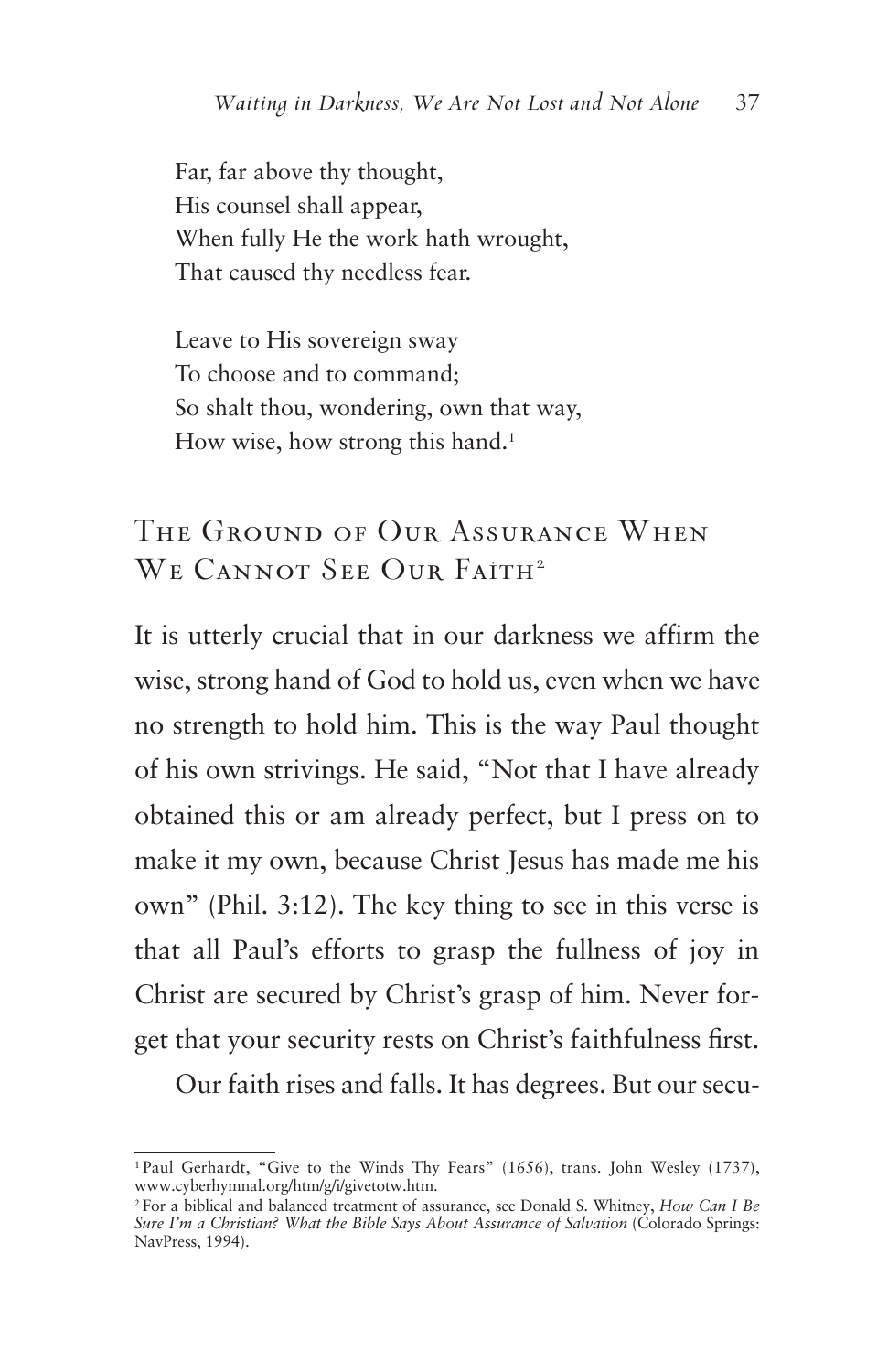rity does not rise and fall. It has no degrees. We *must*  persevere in faith. That's true. But there are times when our faith is the size of a mustard seed and barely visible. In fact, the darkest experience for the child of God is when his faith sinks out of his own sight. Not out of God's sight, but his. Yes, it is possible to be so overwhelmed with darkness that you do not know if you are a Christian—and yet still be one.

All the great doctors of the soul have distinguished between faith and its full assurance. The reason for this is that we are saved by the work of God causing us to be born again and bringing us to faith. "The wind blows where it wishes, and you hear its sound, but you do not know where it comes from or where it goes. So it is with everyone who is born of the Spirit" (John 3:8). We are not saved by producing faith on our own and then making that the basis of our new birth. It is the other way around, which means that God is at the bottom of my faith; and when it disappears for a season from my own view, God may yet be there sustaining its root in the new birth and protecting the seed from destruction. This was crucial in Richard Baxter's soul care.

Certainty of our faith and sincerity is not necessary to salvation, but the sincerity of faith itself is necessary. He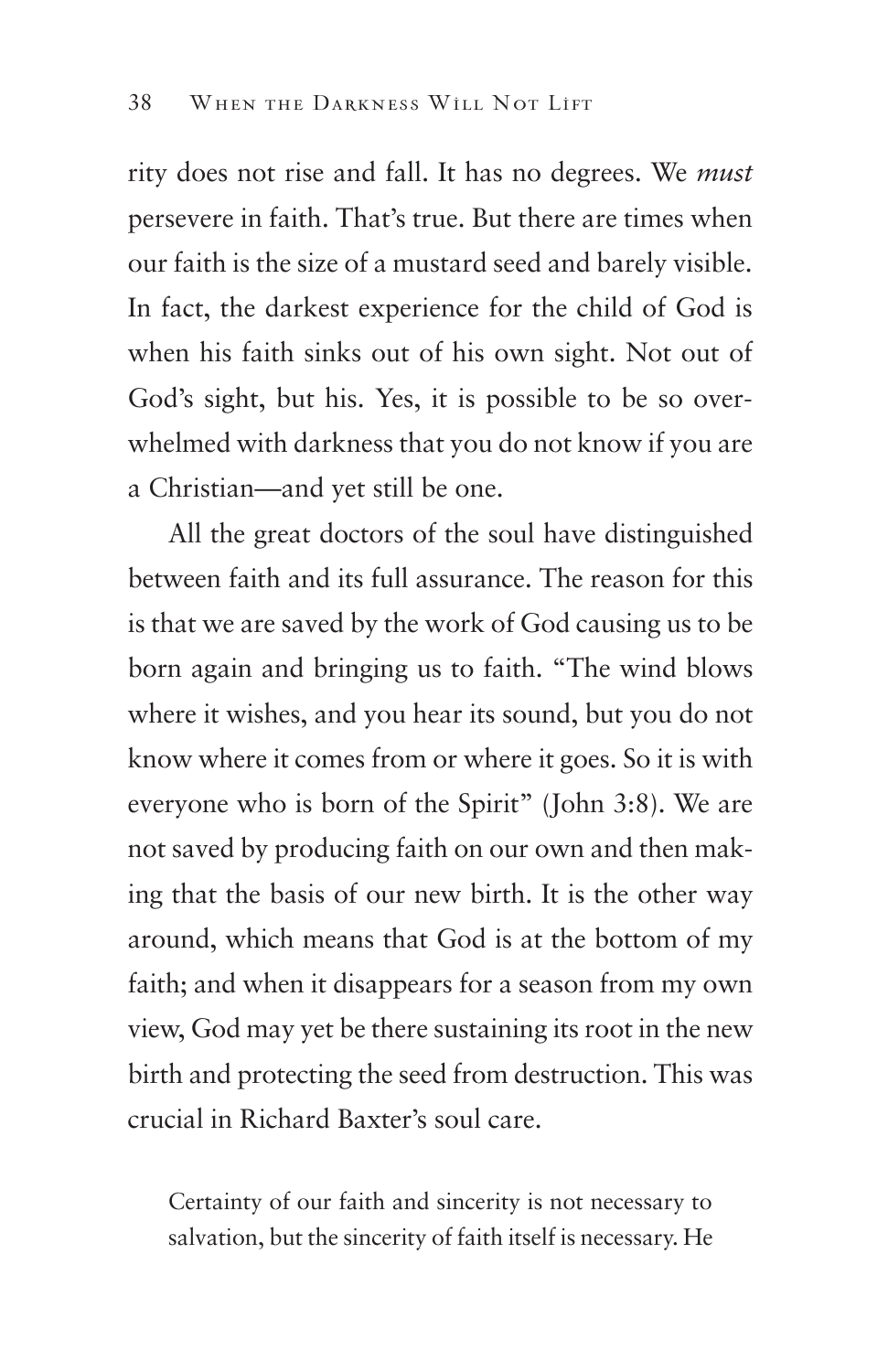shall be saved that giveth up himself to Christ, though he know not that he is sincere in doing it. Christ knoweth his own grace, when they that have it know not that it is sound.

An abundance are cast down by ignorance of themselves, not knowing the sincerity which God hath given them. Grace is weak in the best of us here; and little and weak grace is not very easily perceived, for it acteth weakly and unconstantly, and it is known but by its acts; and weak grace is always joined with too strong corruption; and all sin in heart and life is contrary to grace, and doth obscure it. . . . And how can any under all these hindrances, yet keep any full assurance of their own sincerity?3

Baxter's aim here is not to destroy a Christian's comfort. On the contrary, he wants to help us in the times of our darkness to know that we can be safe in Jesus, even when we have lost sight of our own sincerity. The witness of the Holy Spirit that we are the children of God (Rom. 8:16) may be clear or faint. But the reality is unshakable. "God's firm foundation stands, bearing this seal: 'The Lord knows those who are his'" (2 Tim. 2:19). "God is faithful, by whom you were called" (1 Cor. 1:9).

<sup>3</sup> Baxter, "The Cure of Melancholy," 266, 278.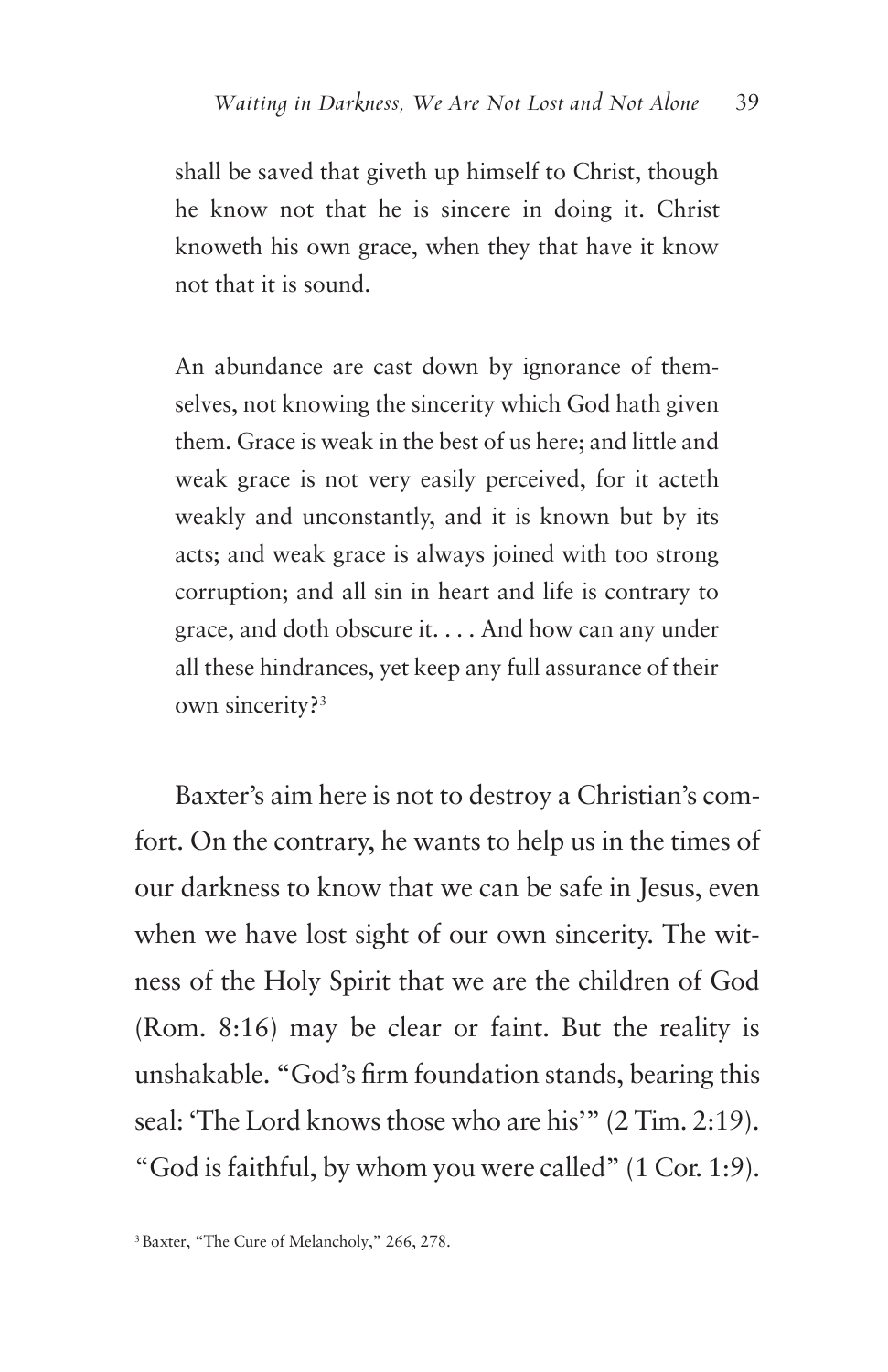"He who began a good work in you will bring it to completion at the day of Jesus Christ" (Phil. 1:6). Baxter's words are crucial counsel if we are to survive the dark night of the soul. And that night will come for almost every Christian. And when it comes, we must wait for the Lord, cry to him, and know that our own self-indictment, rendered in the darkness, is not as sure as God's Word spoken in the light.

WHEN A CHILD OF GOD IS PERSUADED THAT He Is Not

Christians in the darkness of depression may ask desperately, how can I know that I am truly a child of God? They are not usually asking to be reminded that we are saved by grace through faith. They know that. They are asking how they can know that their faith is real. God must guide us in how we answer, and knowing the person will help us know what to say.4

The first and best thing to say may be, "I love you. And I am not letting you go." In those words a person may feel God's keeping presence, which they may not

<sup>4</sup> For two helpful articles on depression and how to help those who struggle, see Edward T. Welch, "Counseling Those Who Are Depressed" and "Words of Hope for Those Who Struggle with Depression," *Journal of Biblical Counseling* 18, no. 2 (2000): 5-31, 40-46.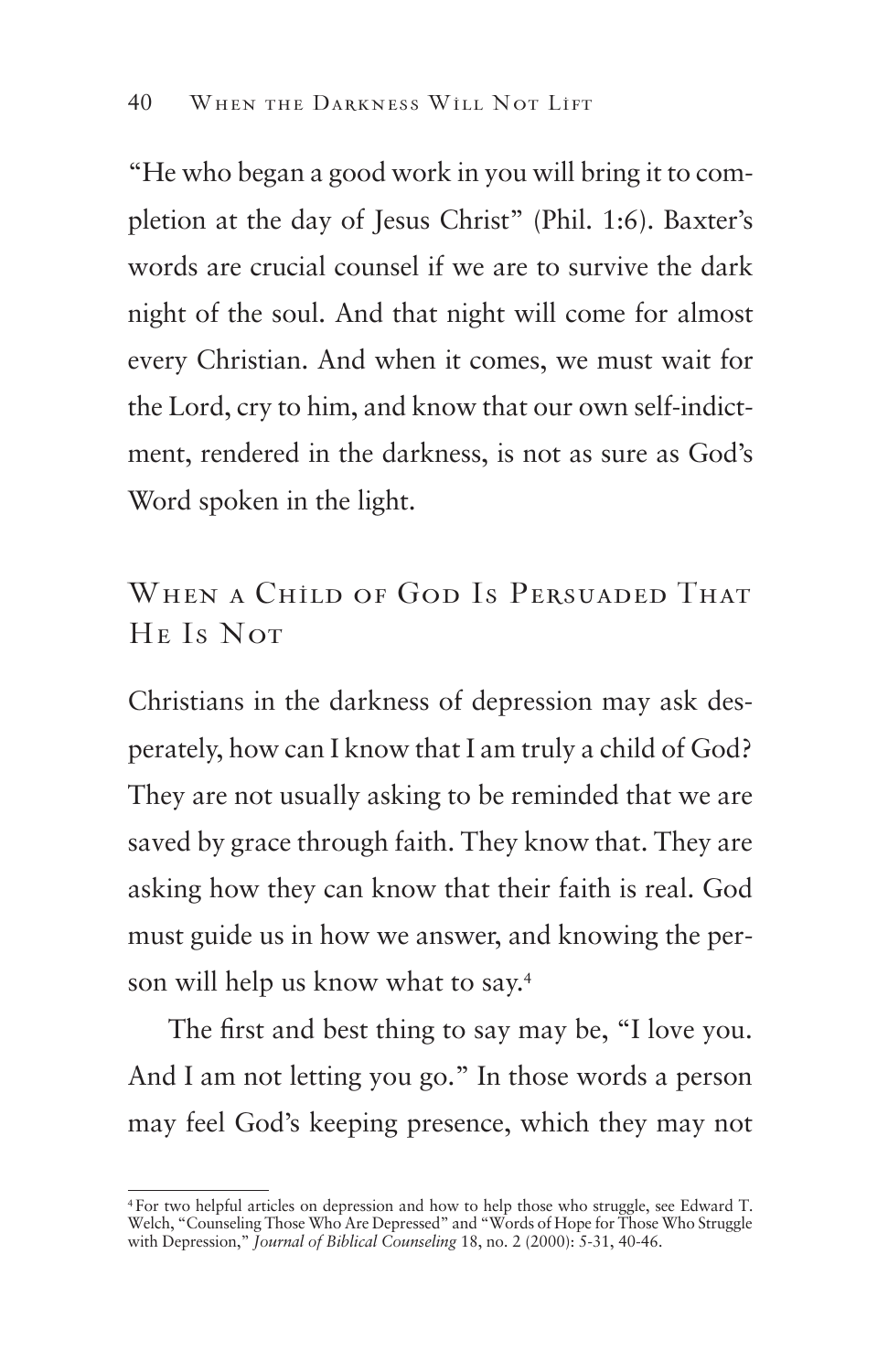feel in any other way. Or, second, we might say, "Stop looking at your faith, and rivet your attention on Christ. Faith is sustained by looking at Christ, crucified and risen, not by turning from Christ to analyze your faith. Let me help you look to Christ. Let's read Luke 22 through 24 together." Paradoxically, if we would experience the joy of faith, we must not focus much on it. We must focus on the greatness of our Savior.

Third, we might call attention to the evidences of grace in their life. We might recount our own sense of their authenticity when we were loved by them, and then remind them of their own strong affirmations of the lordship of Christ. Then say, "No one can say 'Jesus is Lord' except in the Holy Spirit" (1 Cor. 12:3). This approach is not usually successful in the short run, because a depressed person is prone to discount all good assessments of his own condition; but it can be valuable in the long run, because it stands as an objective hope and act of love over against his own subjective darkness.

Fourth, we might remind the sufferer that his demand for a kind of absolute, mathematical certainty about his right standing with God is asking for too much. None of us lives with that kind of certainty about any relationships in life, and this need not destroy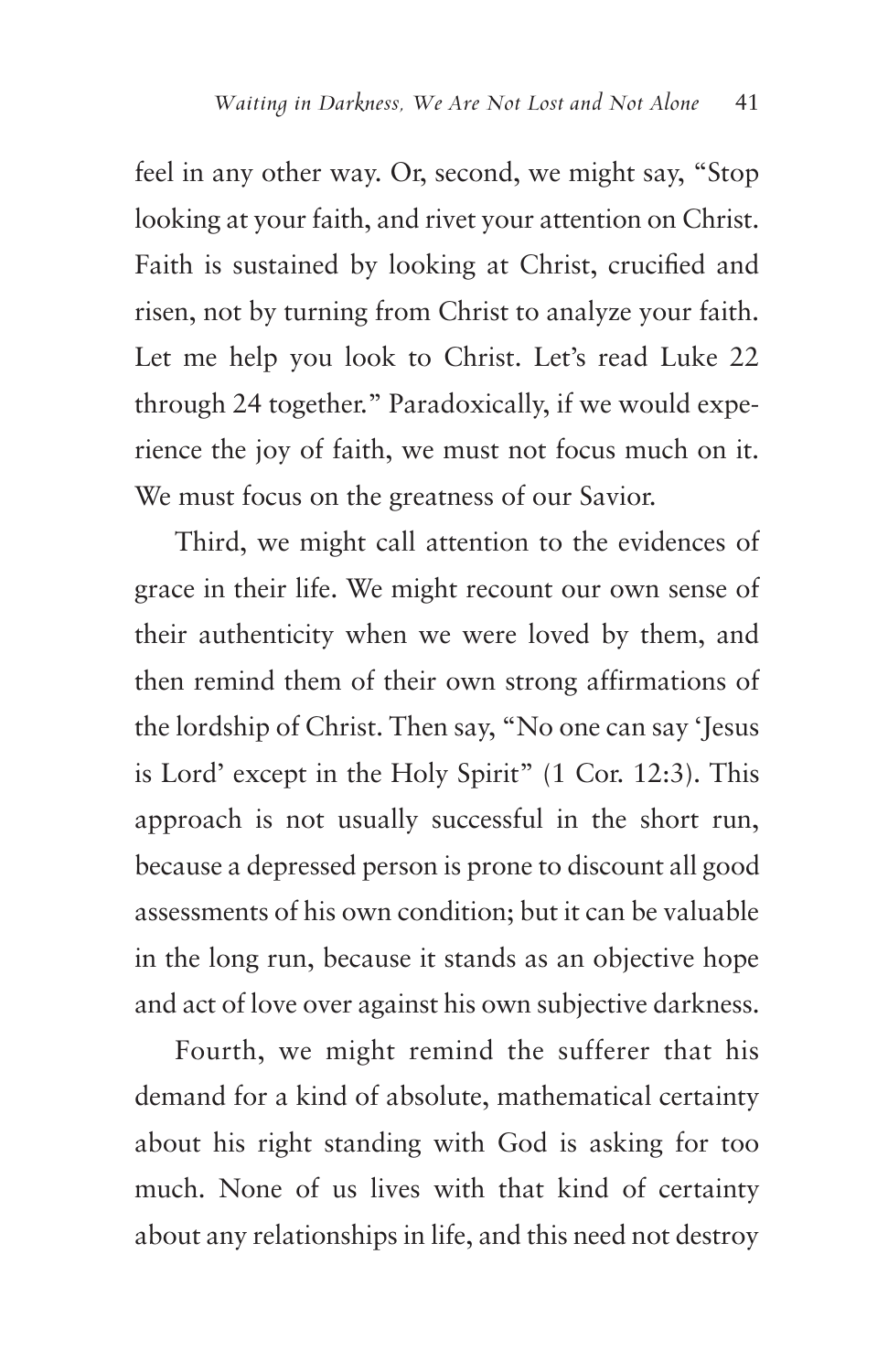our comfort. As Baxter says, "No wife or child is certain that the husband or father will not murder them; and yet they may live comfortably, and not fear it."5 In other words, there is a kind of certainty that we live by, and it is enough. It is, in the end, a gift of God.

One can imagine a wife obsessed with fear that her husband will kill her, or that during the night one of her children will kill another one. No amount of arguing may bring her away from the fear of this possibility. Rationally and mathematically it is possible. But millions of people live in complete peace about these things, even though there is no absolute  $2 + 2 = 4$  kind of certainty. The certainty is rooted in good experience and the God-given stability of nature. It is a sweet assurance—and a gift of God. So we say to our suffering friend, "Don't demand the kind of certainty about your own relationship to God that you don't require about the other relationships in your life."

It follows from this that we should all fortify ourselves against the dark hours of depression by cultivating a deep distrust of the certainties of despair. Despair is relentless in the certainties of its pessimism. But we have seen again and again, from our own experience

<sup>5</sup> Baxter, "The Cure of Melancholy," 278.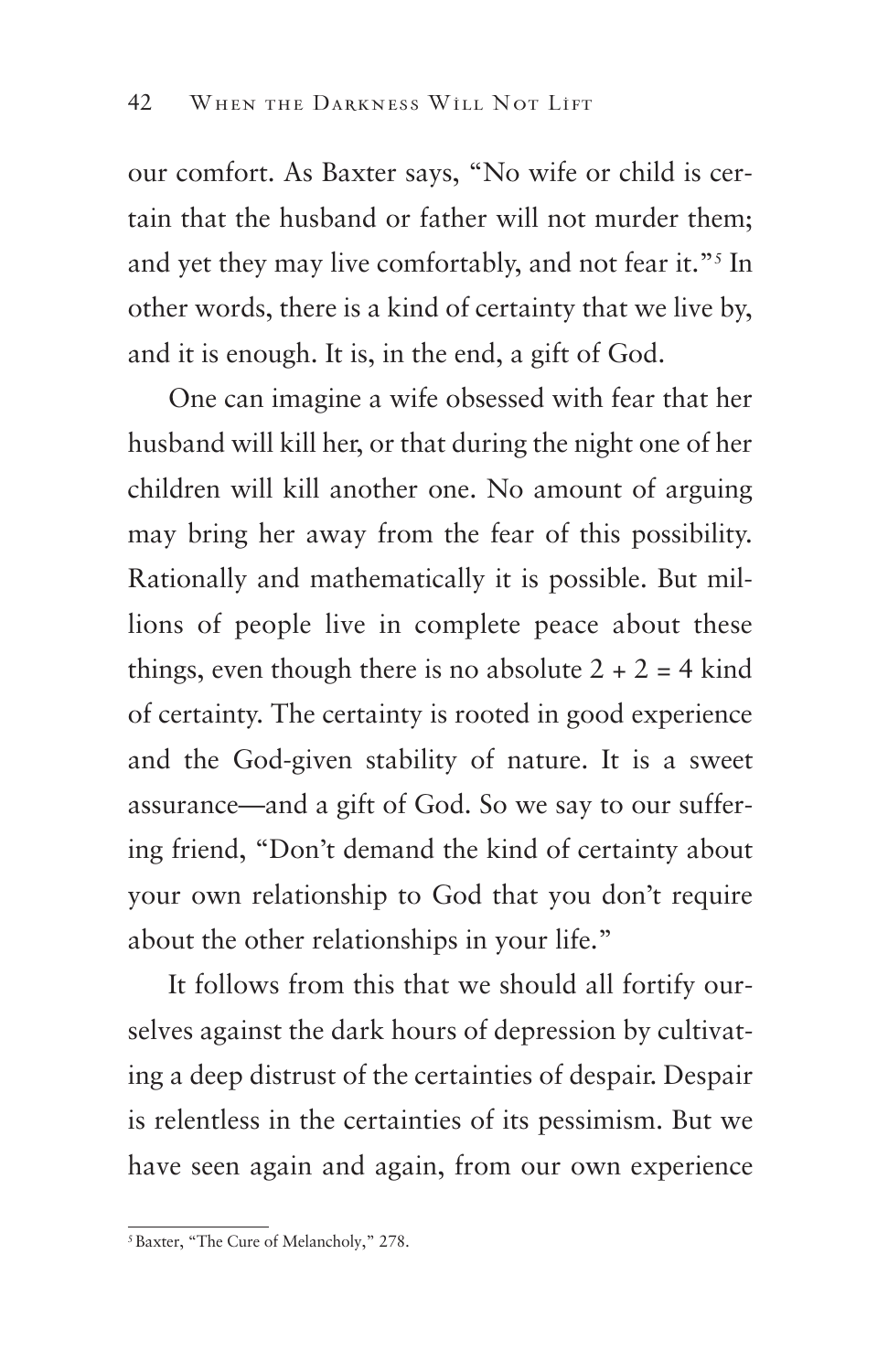and others', that absolute statements of hopelessness that we make in the dark are notoriously unreliable. Our dark certainties are not sureties. While we have the light, let us cultivate distrust of the certainties of despair.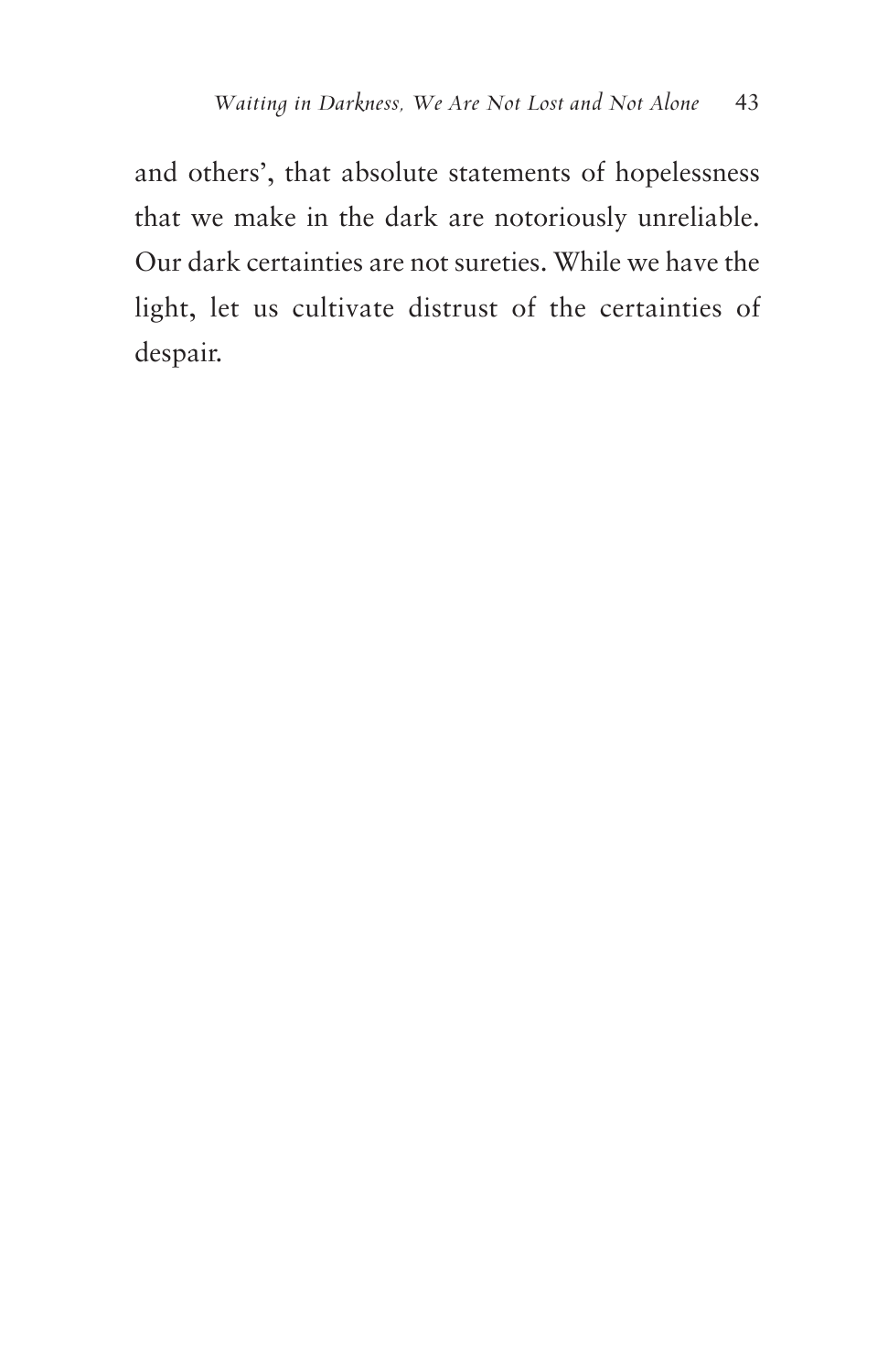# FOLD NOT THE ARMS of Action



W aiting for the Lord in a season of darkness<br>should not be a time of inactivity. We should should not be a time of inactivity. We should do what we can do. And *doing* is often God's appointed remedy for despair. Wise Christian counselors, ancient and modern, have given this advice. George MacDonald, whom C. S. Lewis called "his master,"<sup>1</sup> wrote:

<sup>1</sup> C. S. Lewis, ed., *George MacDonald: An Anthology* (London: Geoffrey Bles, The Centenary Press, 1946), 20.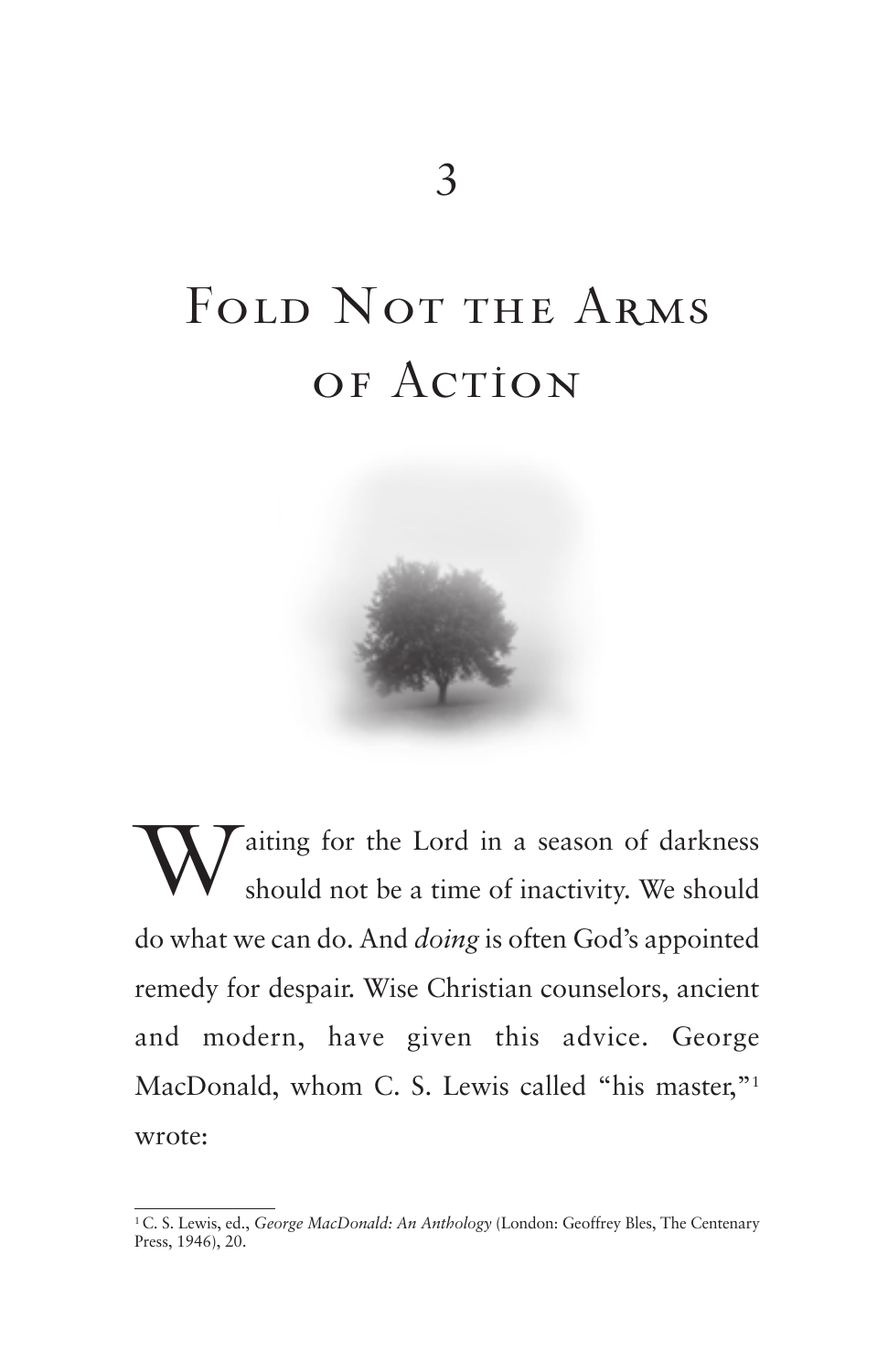[God] changes not because thou changest. Nay, He has an especial tenderness of love towards thee for that thou art in the dark and hast no light, and His heart is glad when thou dost arise and say, "I will go to my Father." . . . Fold the arms of thy faith, and wait in the quietness until light goes up in thy darkness. Fold the arms of thy Faith I say, but not of thy Action: bethink thee of something that thou oughtest to do, and go to do it, if it be but the sweeping of a room, or the preparing of a meal, or a visit to a friend. Heed not thy feelings: Do thy work.2

Richard Baxter gave the same counsel three hundred years earlier than MacDonald and traced it back to the Bible.

Be sure that you live not idly, but in some constant business of a lawful calling, so far as you have bodily strength. Idleness is a constant sin, and labour is a duty. Idleness is but the devil's home for temptation, and for unprofitable, distracting musings. Labour profiteth others and ourselves; both soul and body need it. Six days must thou labour, and must not eat "The bread of idleness." (Prov. xxxi. 13-27.) God hath made it our duty, and will bless us in his appointed way. I have known grievous, despairing melancholy cured and turned into

<sup>2</sup> Ibid., 36. See the quote in its context from the sermon "The Eloi," at *http://www.johannesen.com/SermonsSeriesI.htm*.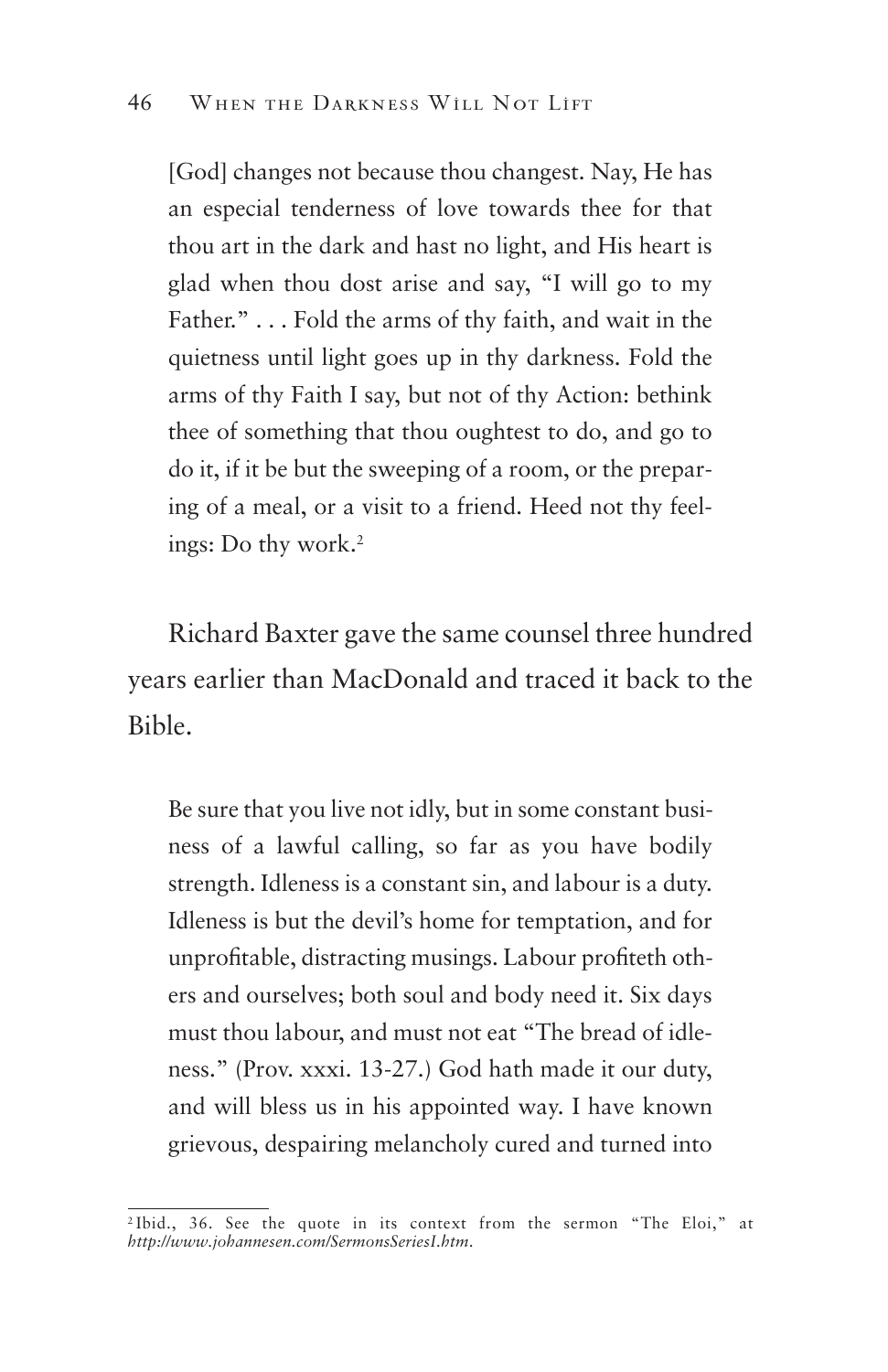a life of godly cheerfulness, principally by setting upon constancy and diligence in the business of families and callings.<sup>3</sup>

#### WHAT MATTERS IS YOUR DUTY. NOT YOUR JOY?

This counsel from MacDonald and Baxter raises a critical question. They both seem to make feelings negligible. They seem to say: What matters is that you do your duty, not that you feel joy. But that may not be what they mean, and if it were, I would strongly disagree. When MacDonald says, "Heed not thy feelings: Do thy work," he means: don't let *wrong* feelings govern you. Act against them. If your feelings are telling you that staying in bed is the best thing today, preach to your feelings and tell them how foolish they are. Don't lose sight of the gospel in this preaching! Don't forget that defeating these wrong feelings and getting out of bed is enabled by the Spirit and is *becoming what you are in Christ.* But then exert your will and get up! I certainly agree with this.

But the question is deeper: If joy in God is the foun-

<sup>3</sup> Baxter, "The Cure of Melancholy," 282.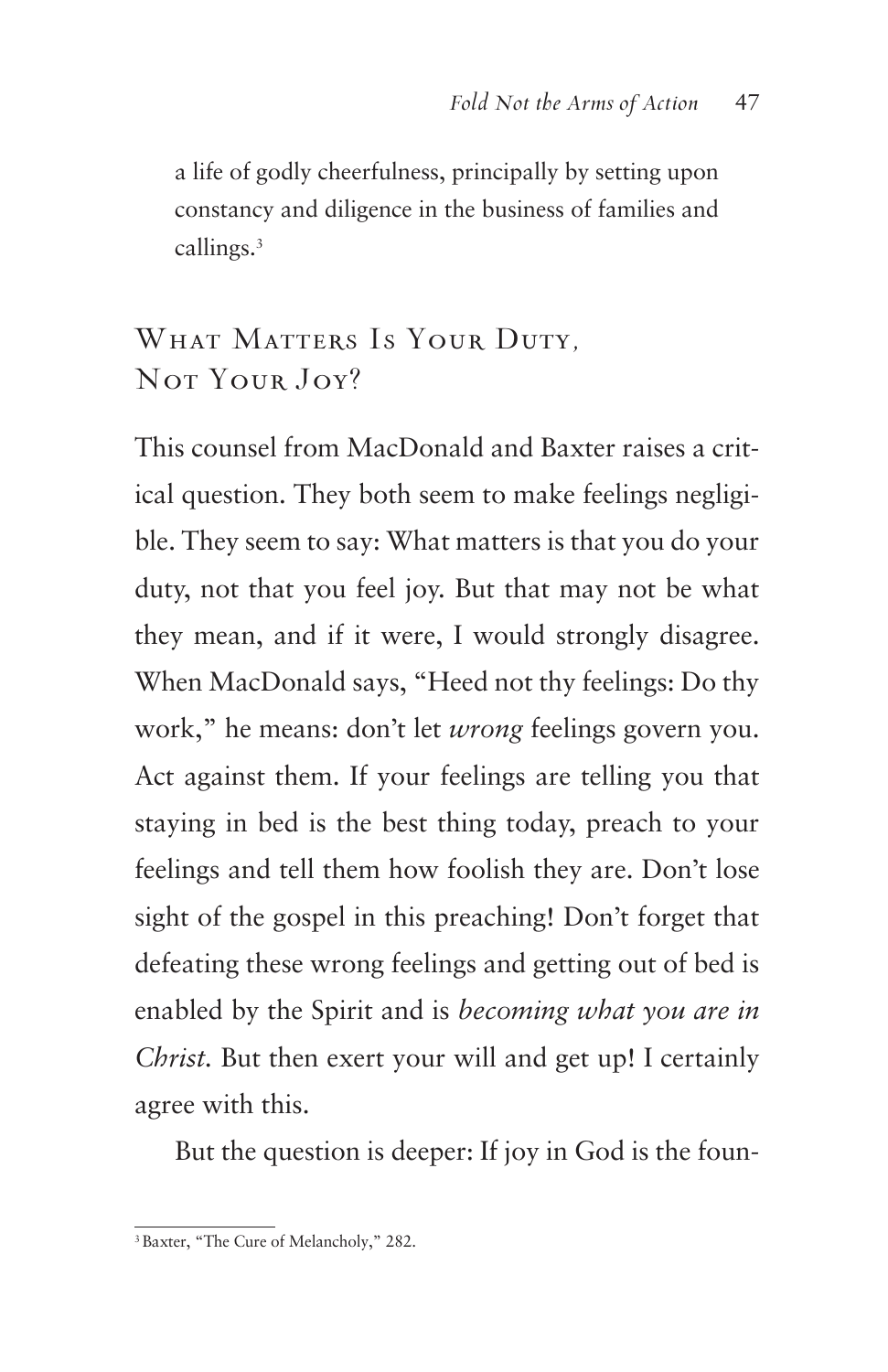tain of love and the root of right living—as I believe it is—can behavior that proceeds without joy be virtuous? I will answer the question at two levels.

First, I would say that a Christian, no matter how dark the season of his sadness, never is completely without joy in God. I mean that there remains in his heart the seed of joy in the form, perhaps, of only a remembered taste of goodness and an unwillingness to let the goodness go. This is not the "joy that is inexpressible and filled with glory" (1 Pet. 1:8). It's not the joy that we have known at times and fight to regain. But it is a fragment of such joy—like a man who sits in prison and pulls out a tattered picture of his wife, or a paralyzed victim of a car accident who watches a video of the day he could dance. Or, even more fragmentary, the joy may only lie there in the cellar of our soul in the form of penitent sadness that we cannot desire God as we ought. Inside that sadness is the seed of what we once knew of joy.

#### Duty Includes the Duty of Joy

The other answer I would give is that we should never say to ourselves or another person in the season of darkness, "Just do your work. Just do your duty. Just act like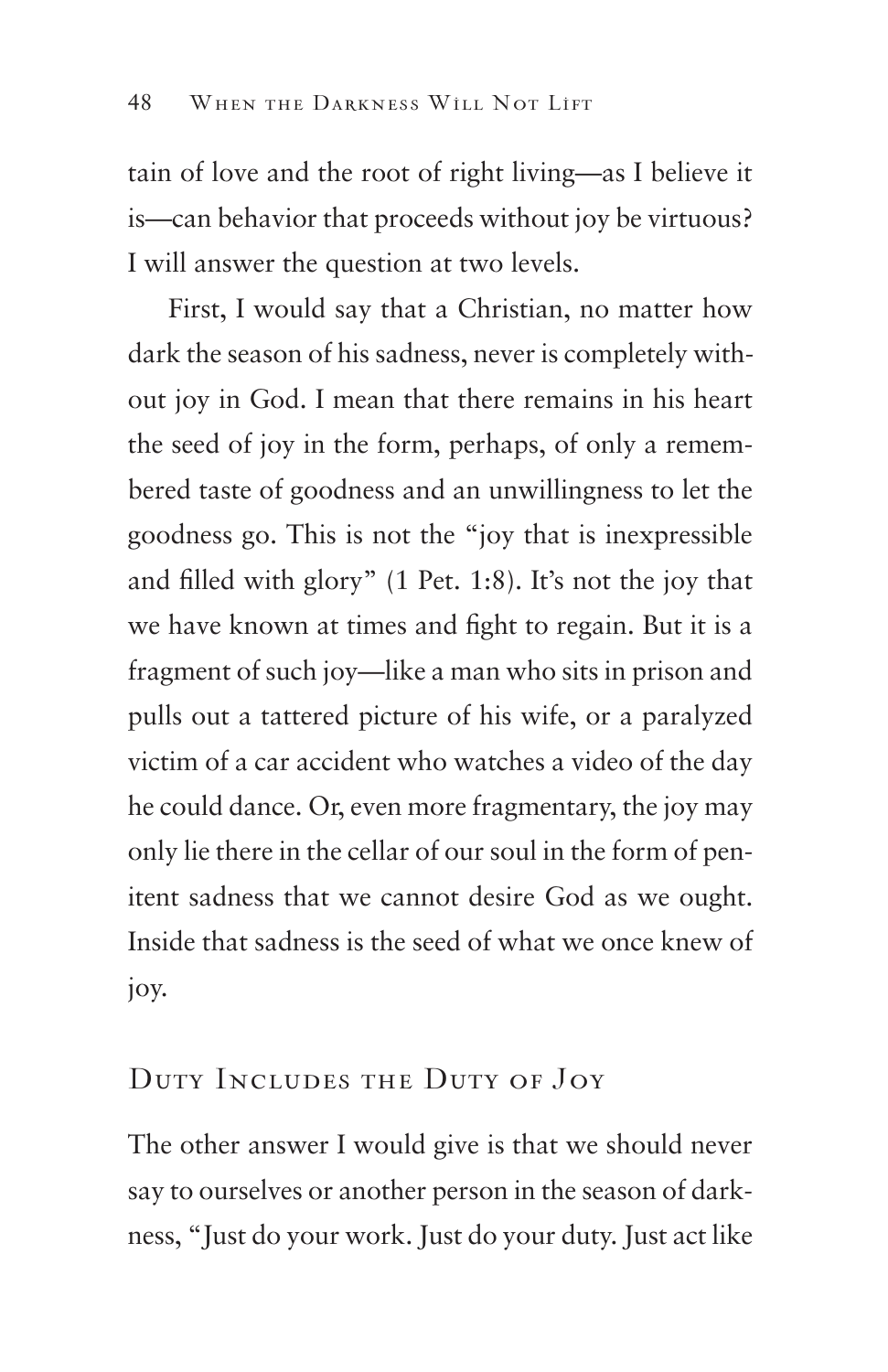a Christian, even if you don't feel like one." That's almost good advice. But the problem is in the word *just*. Instead of only saying, "Just do your duty," we must say four other things as well.

First, we must say that joy is part of your duty. The Bible says, "Rejoice always" (1 Thess. 5:16). And in regard to the duty of giving, it says, "God loves a *cheerful* giver" (2 Cor. 9:7). In regard to the duty of service, it says, "Serve the Lord *with gladness*" (Ps. 100:2). In regard to the duty of mercy, it says do it "*with cheerfulness*" (Rom. 12:8). In regard to the duty of afflictions, it says, "*Count it all joy*" (James 1:2). We simply water down the divine command when we call someone to half their duty.

The second thing we must say when we tell a disconsolate person to "do their job" is that while they do their job, they should probably be repenting and confessing the sin of gloomy faith. I say "probably" because even in cases where the main cause is physical, there is probably some element of sinful pride or self-pity mingled with it. I am aware that this may sound like an added burden to the one who is in spiritual darkness. But it is not an *added* burden. If it is a burden at all, it is already there and not *added* by calling it what it is.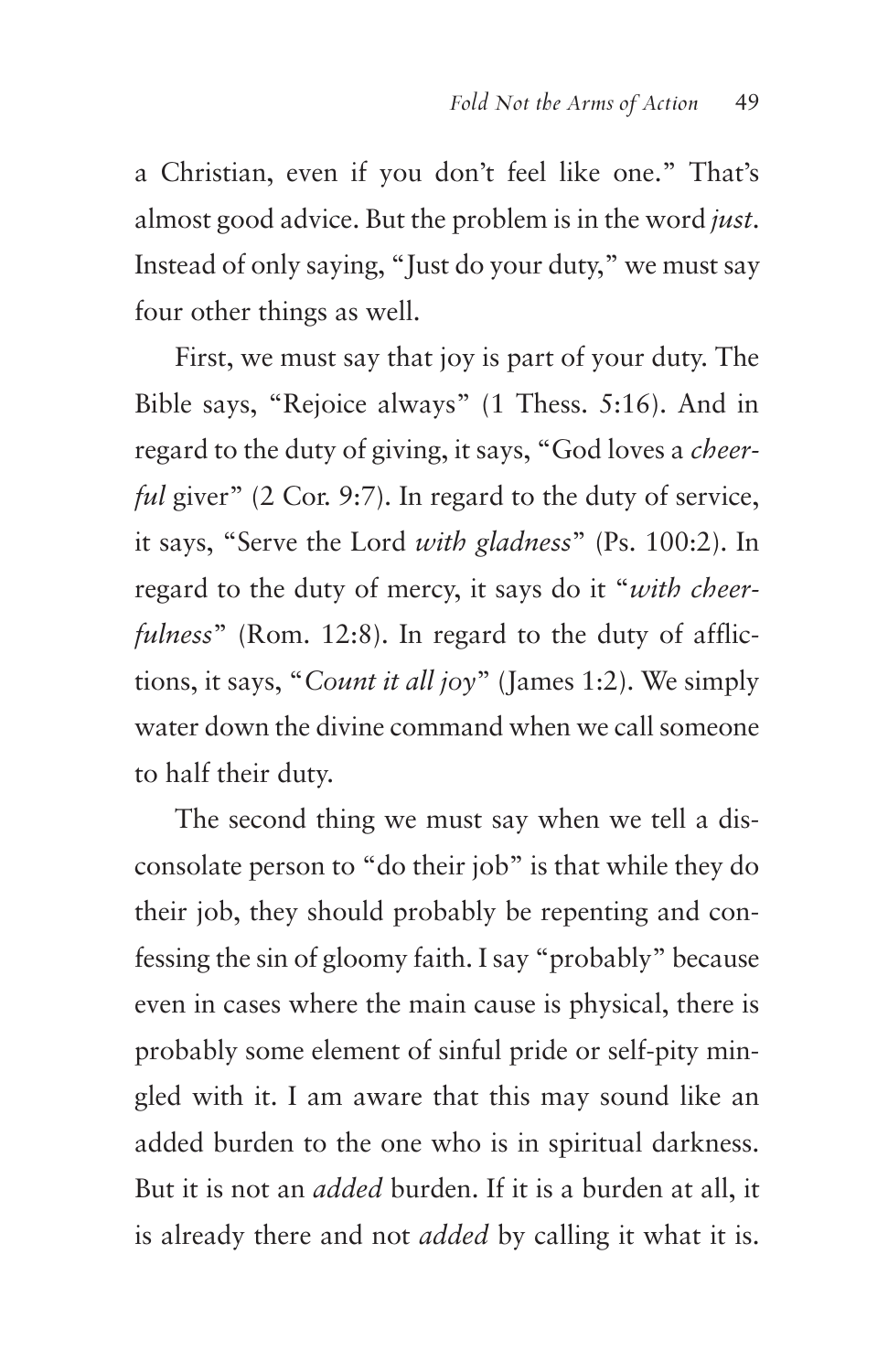Failing to rejoice in God when we are commanded to rejoice is sin. False comforts lead to artificial healing. But the truest diagnoses lead to the deepest cures. So, yes, we tell the disconsolate: "If you can, get up from your bed and make a meal, or sweep a room, or take a walk, or visit a friend, or go to work. But it is not a matter of indifference whether you do this with joy in God, and if you can't, then tell him so, and that you are sorry. He will hear you mercifully and forgive."

#### WILL YOU BE A HYPOCRITE IF YOU OBEY without Joy?

Which leads to the third thing we say along with "Do your duty." We say: As you are able to do some of your duty, ask God that the joy be restored. That is, don't sit and wait for the joy, saying, "I will be a hypocrite if I do an act of mercy today, since I do not feel the joy of mercy." No, you will not be a hypocrite, *if* you know that joy is your duty, and repent that you don't have it, and ask God earnestly to restore the joy even as you do the deed. That is *not* the way a hypocrite thinks. That is the way a true Christian thinks in the fight for joy.

And the fourth thing we say, when we counsel the depressed Christian to be up and doing something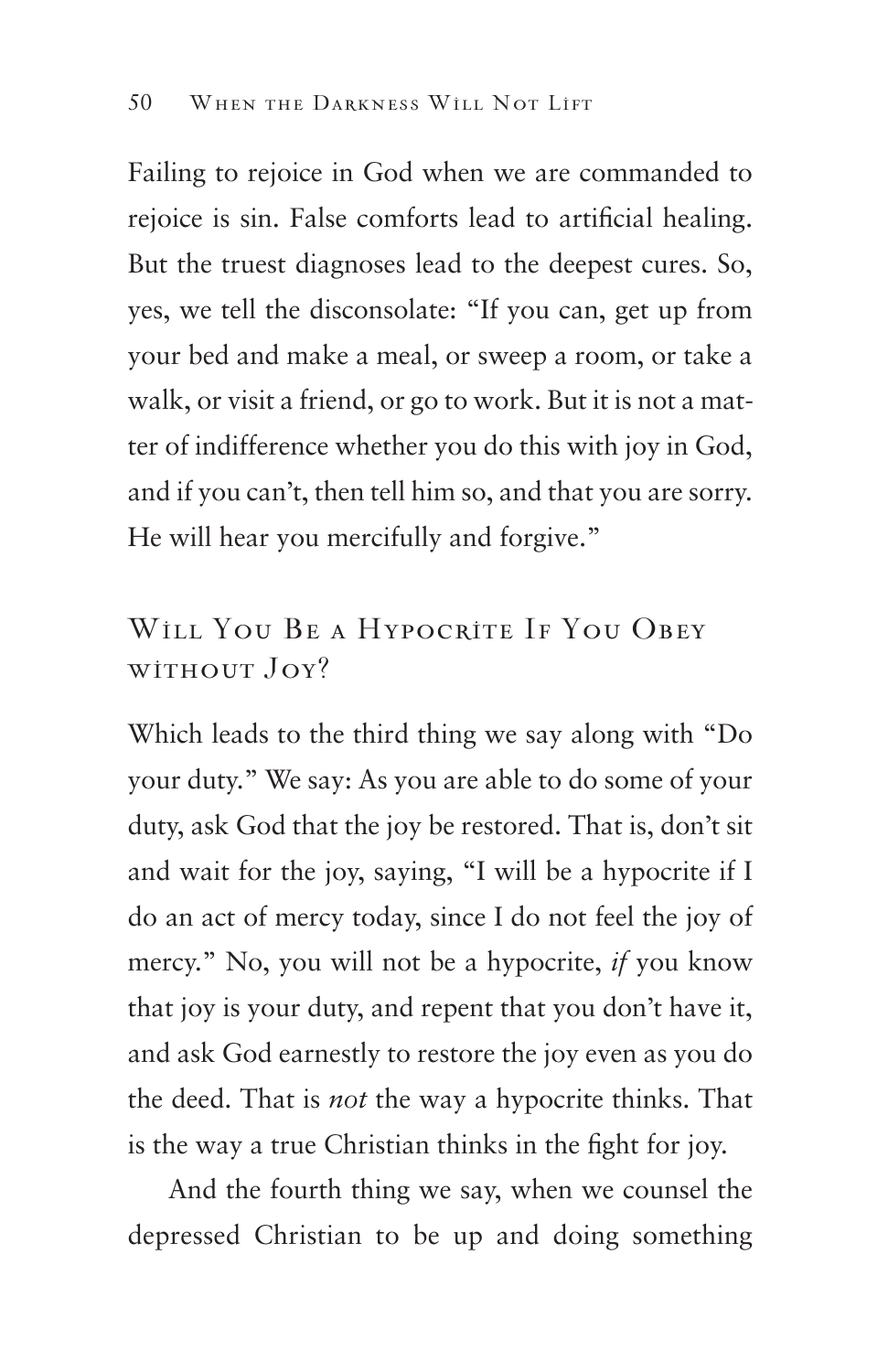good, is, "Be sure to thank God as you work that he has given you at least the will to work." Do not say, "But it is hypocritical to thank God with my tongue when I don't *feel* thankful in my heart." There is such a thing as hypocritical thanksgiving. Its aim is to conceal ingratitude and get the praise of men. That is not your aim. Your aim in loosing your tongue with words of gratitude is that God would be merciful and fill your *words*  with the *emotion* of true gratitude. You are not seeking the praise of men; you are seeing the mercy of God. You are not hiding the hardness of ingratitude, but hoping for the inbreaking of the Spirit.

#### Thanksgiving with the Mouth Stirs Up Thankfulness in the Heart

Moreover, we should probably ask the despairing saint, "Do you know your heart so well that you are sure the words of thanks have no trace of gratitude in them?" I, for one, distrust my own assessment of my motives. I doubt that I know my good ones well enough to see all the traces of contamination. And I doubt that I know my bad ones well enough to see the traces of grace. Therefore, it is not folly for a Christian to assume that there is a residue of gratitude in his heart when he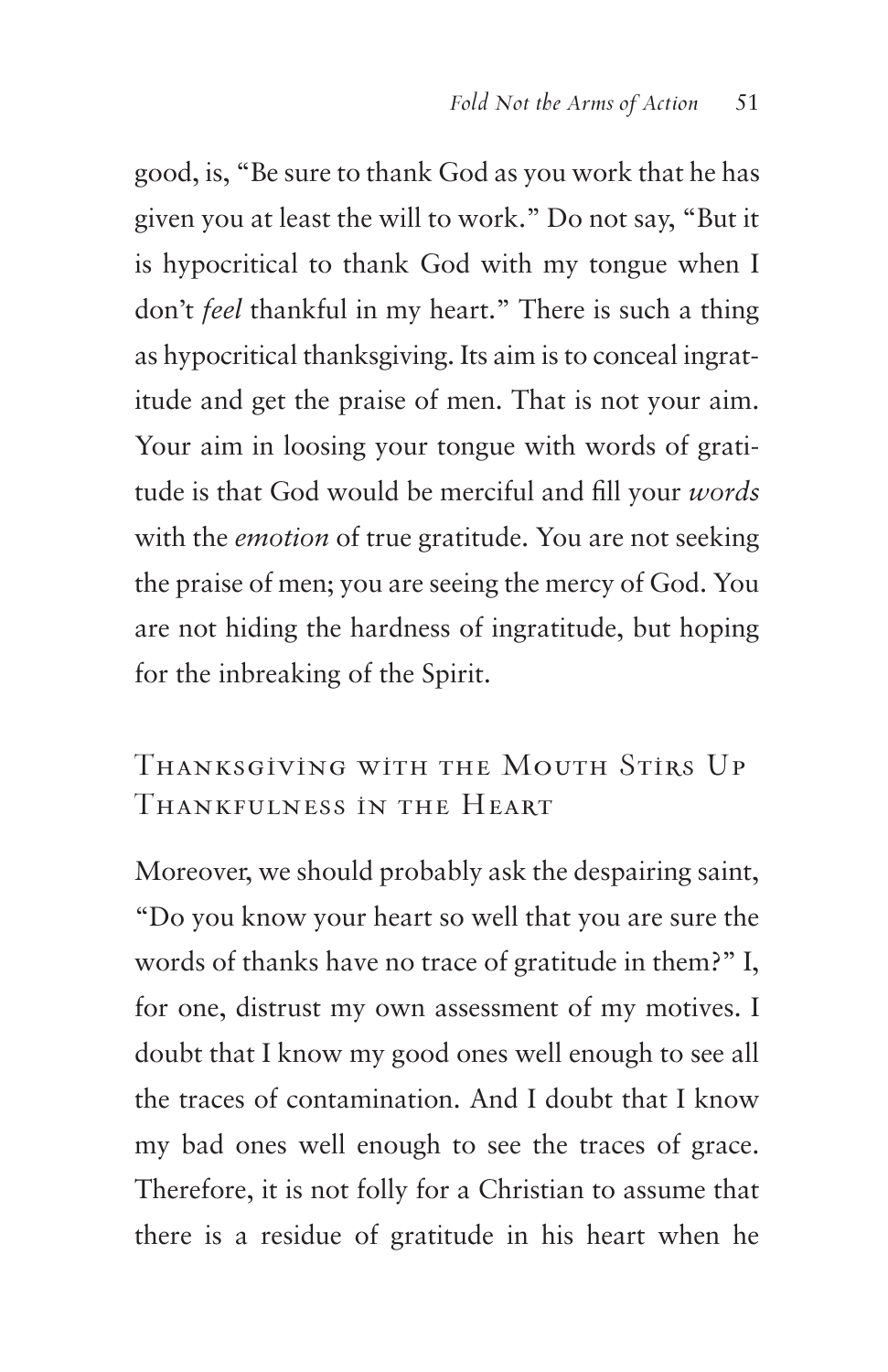speaks and sings of God's goodness even though he feels little or nothing.

To this should be added that experience shows that *doing* the right thing, in the way I have described, is often the way toward *being* in the right frame. Hence Baxter gives this wise counsel to the oppressed Christian:

Resolve to spend most of your time in thanksgiving and praising God. If you cannot do it with the joy that you should, yet do it as you can. You have not the power of your comforts: but have you no power of your tongues? Say not, that you are unfit for thanks and praises unless you have a praising heart and were the children of God: for every man, good and bad, is bound to praise God, and to be thankful for all that he hath received, and to do it as well as he can, rather than leave it undone. . . . Doing it as you can is the way to be able to do it better. Thanksgiving stirreth up thankfulness in the heart.<sup>4</sup>

<sup>4</sup> Ibid., 281.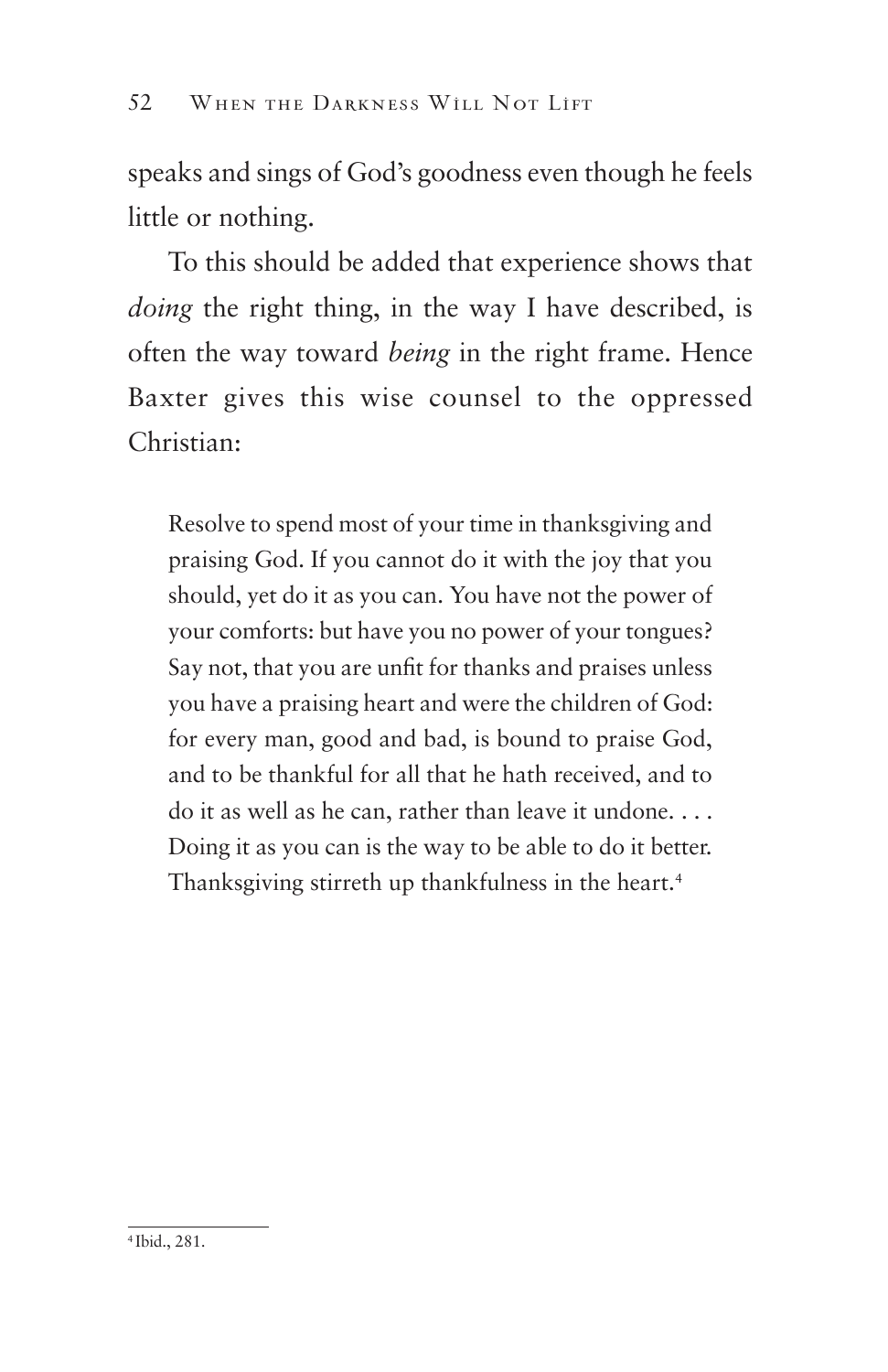## DOES UNCONFESSED SIN Clog Our Joy?



I t may be that part of the cause of spiritual darkness is cherished sin that we are unwilling to let go. I have assumed so far in this book that the pursuit of joy implies hatred for sin. Sin destroys joy. It offers deceptive delights, but it kills in the end. In dealing with our sin we can make two mistakes. One is to make light of it. The other is to be overwhelmed by it. In the fight for joy we must take it seriously, hate it, renounce it, and trust Christ as our only Savior from its guilt and power.

One of the reasons that some people suffer from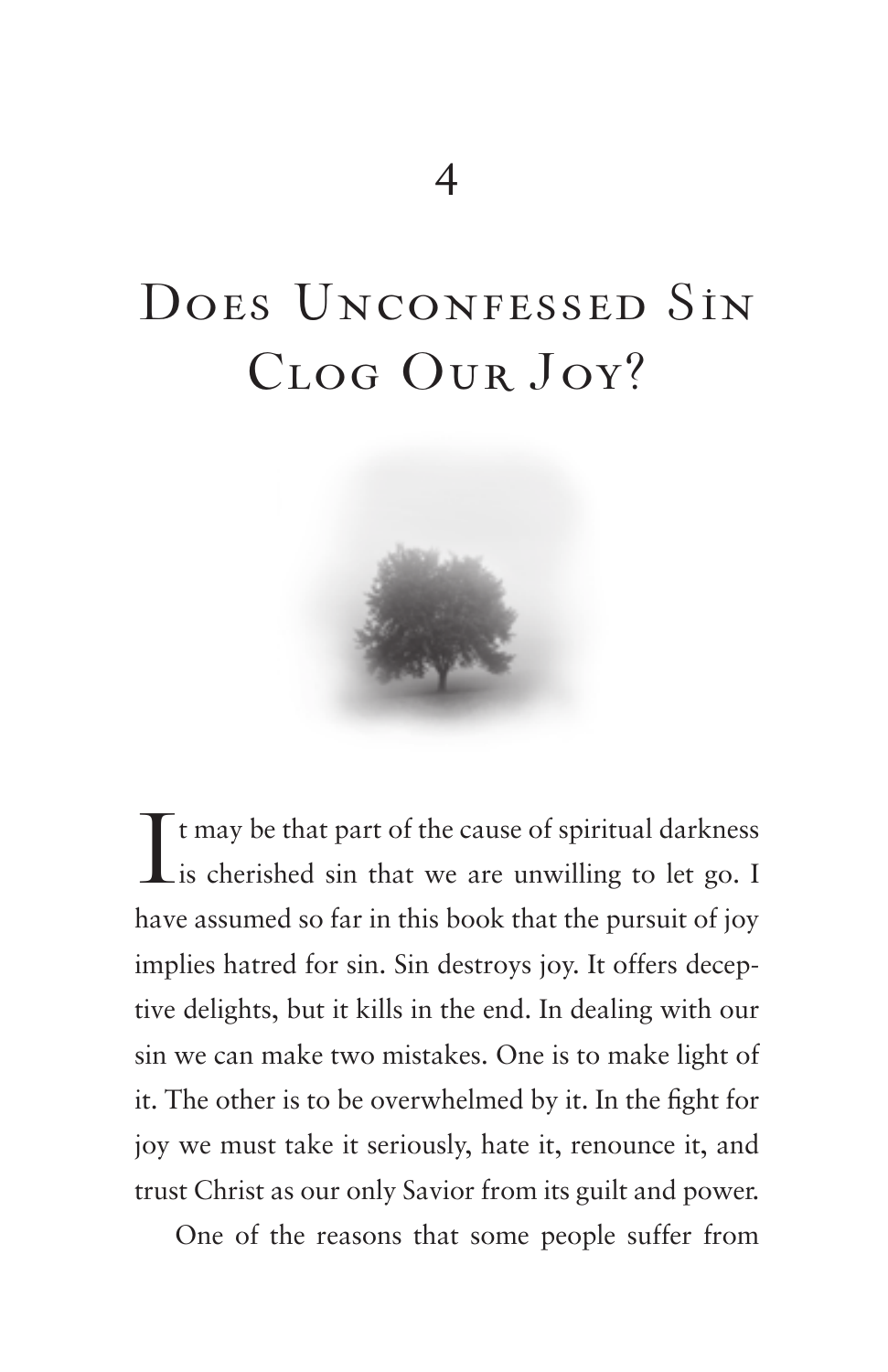extended times of darkness is the unwillingness to renounce some cherished sin. Jesus and the Apostle Peter and King David all spoke of how unconfessed sin hinders our joy in God. Jesus said, "If you are offering your gift at the altar and there remember that your brother has something against you, leave your gift there before the altar and go. First be reconciled to your brother, and then come and offer your gift" (Matt. 5:23 24). We quench the joy of fellowship with God when we refuse to confess our offenses to man. Peter related this to marriage and said that if a husband sins against his wife, his prayers will be hindered (1 Pet. 3:7). If we want the joy of seeing and savoring God in Christ, we must not make peace with our sins. We must make war.

Listen to the experience of David that comes from unconfessed and unforsaken sin in his life: "Blessed is the man against whom the LORD counts no iniquity, and in whose spirit there is no deceit. For *when I kept silent, my bones wasted away through my groaning* all day long" (Ps. 32:2-3). These words are full of hope. We can hold fast to our sin, keep it secret, and "groan all day long" in darkness—or we can confess it and experience the stunning experience of "the man against whom the Lord counts no iniquity."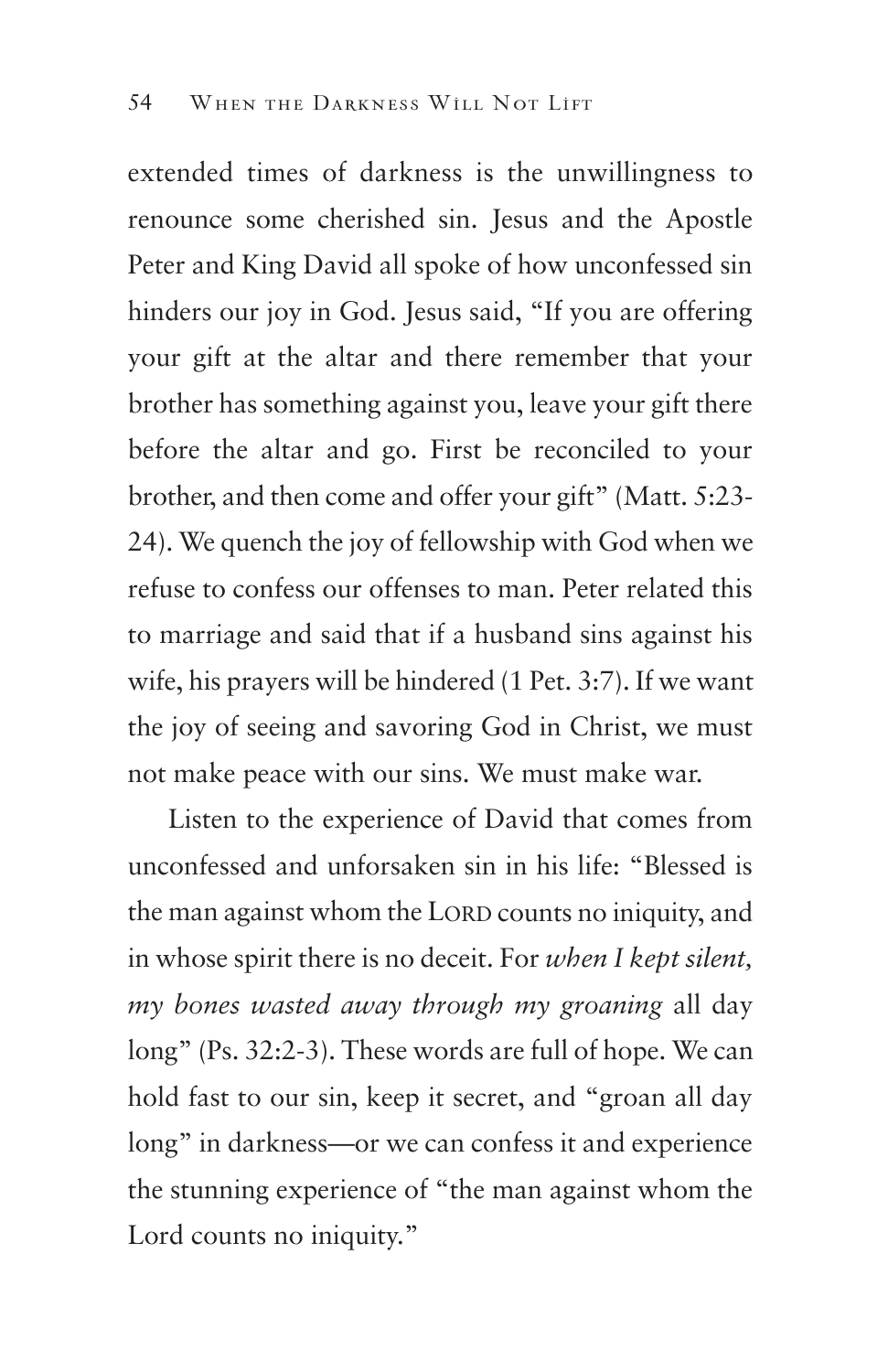The almost incredible hope of confessing and renouncing sin is that the Lord does not then rub it in our face but cancels it. He does not count it against us. From this side of Calvary, we know how God can do that with justice. Christ bore the wrath of God for that sin (Gal. 3:13). We don't have to. The accounts are settled. Therefore, we should not fear to confess and let go of any cherished sin. The shame will not haunt us. Christ clothes us with his own righteousness (2 Cor. 5:21).

#### Confessing to God and to Man Is Sweet Freedom

As we ponder both the deep, unconscious depravity of our souls and the presumptuous sins of our wills, we should pray the words of Psalm 19:12-13: "Who can discern his errors? Declare me innocent from hidden faults. Keep back your servant also from presumptuous sins; let them not have dominion over me!" We have *hidden* faults that we cannot even confess, because we don't know what they are. And we have sins that we know about. It is good news to realize there is a biblical prayer that covers both. "Declare me innocent" of the ones I don't know about (because of Christ's blood), and "keep back your servant" from the ones I do know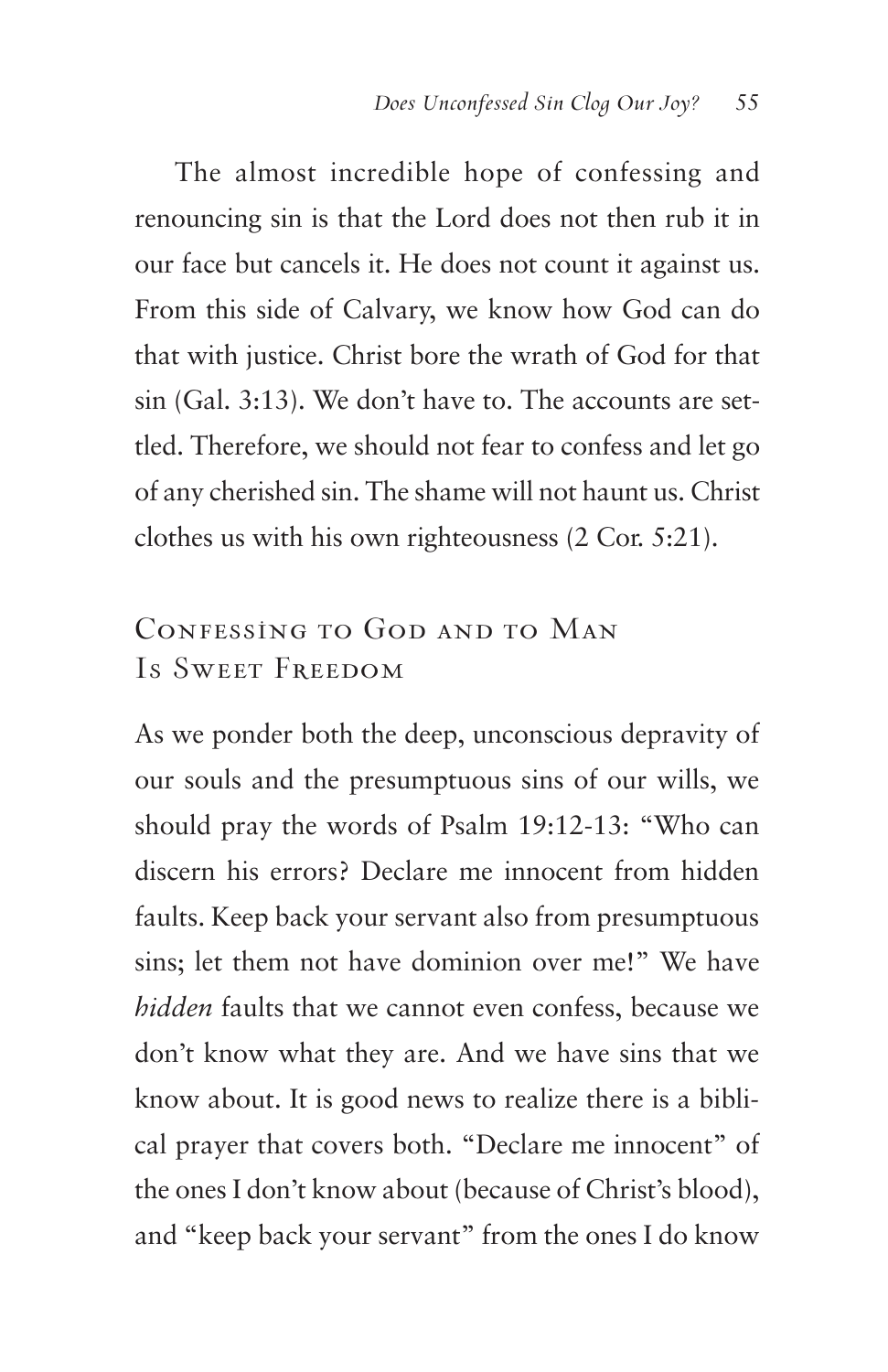about (by Christ's power). If you hold fast to sin instead of renouncing it and fighting it, the darkness will remain as a severe but merciful witness to the outcome of cherishing idols.

Do not be content with whispering your sin to God. That is good. Very good. But he offers us something more: "Confess your sins *to one another* and pray for one another, that you may be healed" (James 5:16). There is a release and healing that flows from confessing not only to God in the secret place of your heart, but also to a trusted friend, or to the person you have offended. The tender words, "I'm sorry, will you forgive me?" are one of the surest paths to joy.

#### Give the Devil His Due, but No More

If you ask about the devil's role in your darkness, I answer: give him his due, but no more. He and his demons are *always* at work, not just sometimes. There is nothing extraordinary about the *fact* of his harassment. Paul considers it a normal part of Christian warfare to "take up the shield of faith, with which you can extinguish all the flaming darts of the evil one" (Eph. 6:16). Peter counsels us, "Be sober-minded; be watchful. Your adversary the devil prowls around like a roar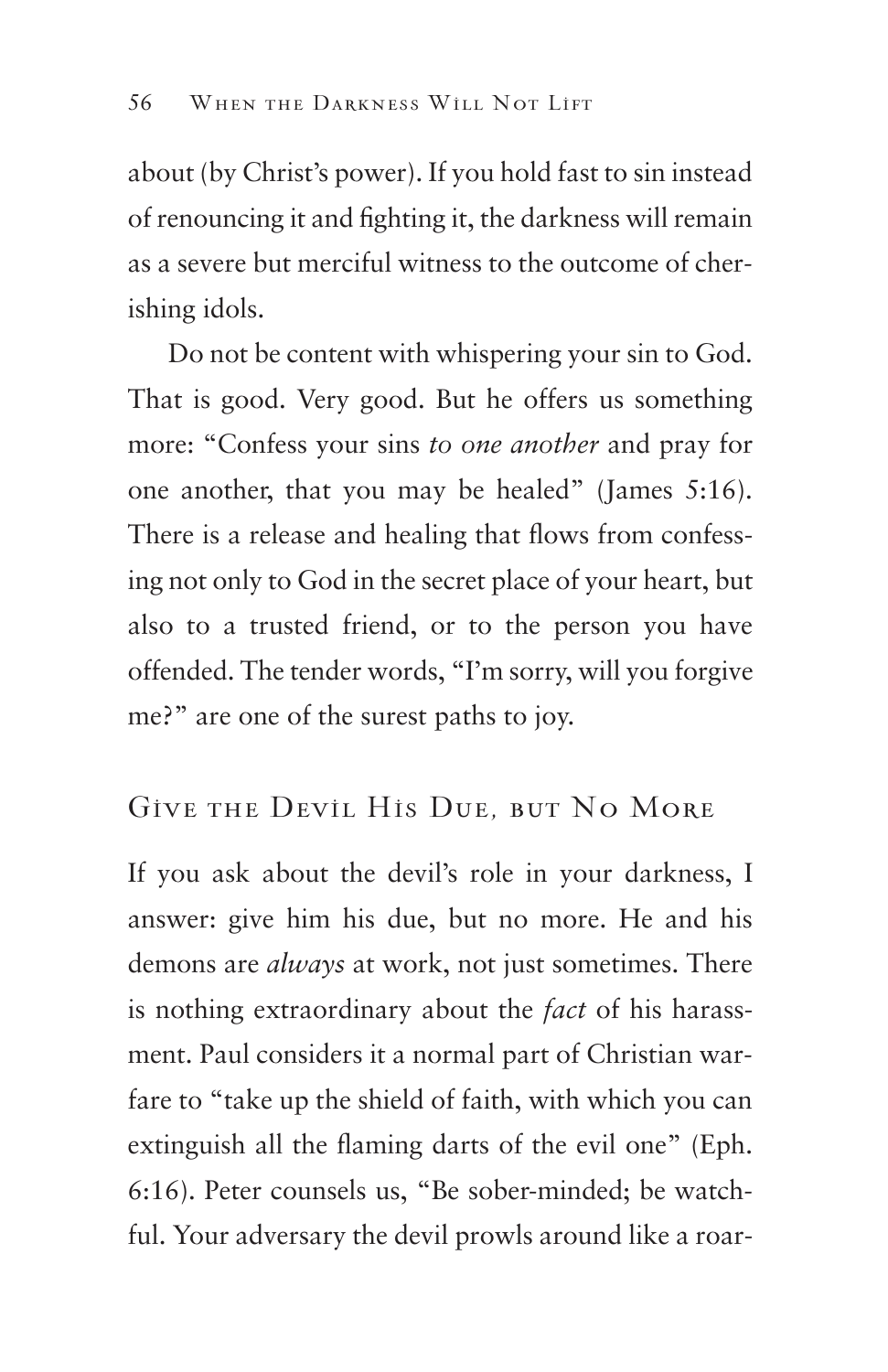ing lion, seeking someone to devour. Resist him, firm in your faith" (1 Pet. 5:8-9). All this is normal. But the quality of his harassment varies from mild temptation to murder. Jesus calls him "a murderer from the beginning" (John 8:44). He has the power to inspire painful persecution and even kill Christians (Rev. 2:10).

But there are three great comforts in the face of Satan's attacks. One is that Satan cannot do anything apart from God's sovereign permission (Job 1:12; 2:6), which is governed by God's infinite wisdom and covenant love. Thus Satan's servants become God's sanctifying envoys (2 Cor. 12:7-10). So even if Satan has a hand in your darkness, he is not free to do more than your loving Father permits, and God will turn it for your good (Luke 22:31-32).

Second, the decisive blow against Satan's destructive power was delivered by the death of Jesus for our sins (Col. 2:15; Heb. 2:14). This means that Satan can harass us and even kill us, but he cannot destroy us. Only unforgiven sin can damn the human soul. If Christ has covered all our sin by his blood, and if God imputes to us the perfect righteousness of Christ, then Satan has no grounds for any damning accusation, and his case against us fails in the court of heaven. "Who shall bring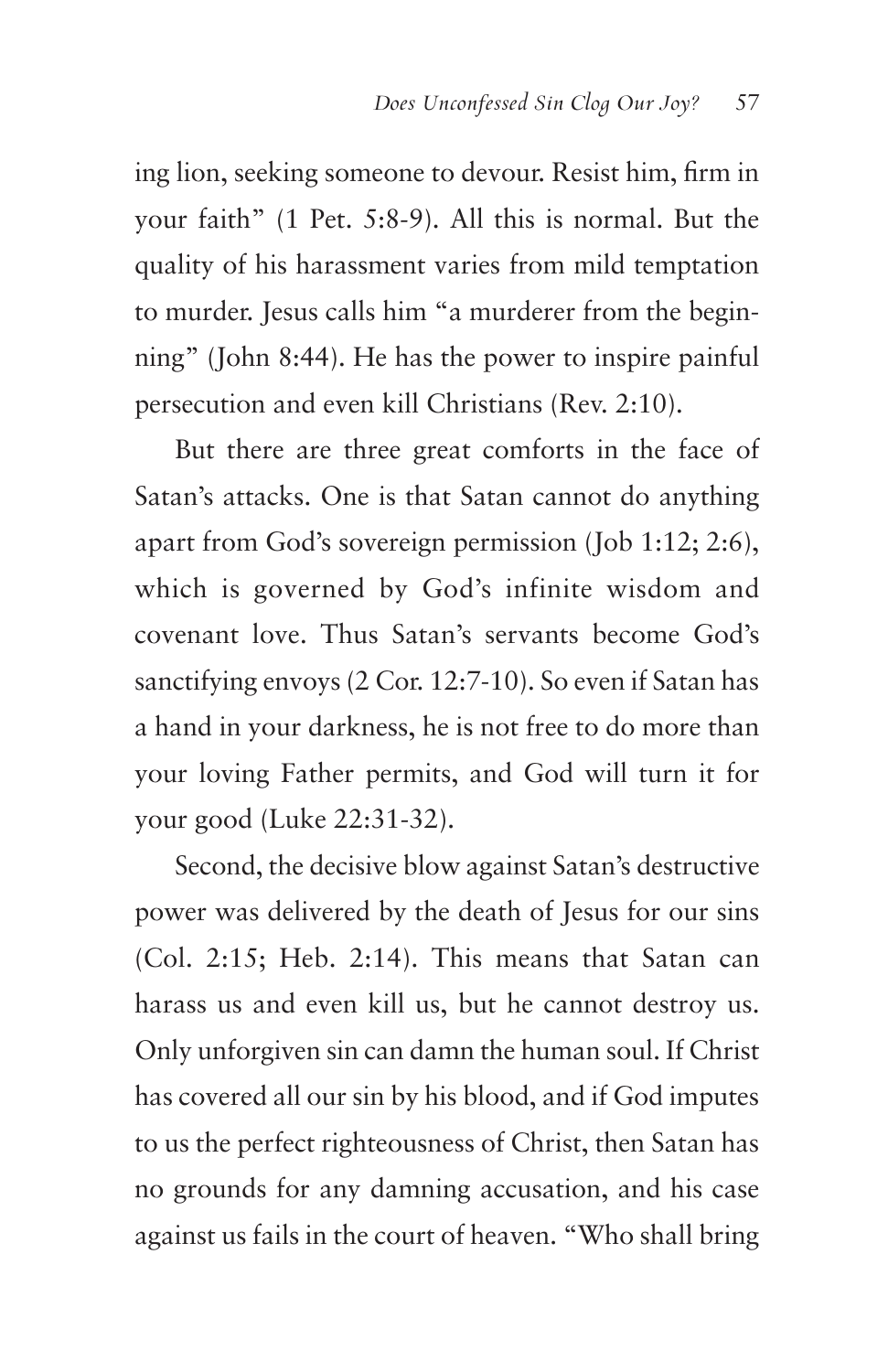any charge against God's elect? It is God who justifies. Who is to condemn? Christ Jesus is the one who died" (Rom. 8:33-34).

### The Devil Cannot Abide with the Light of Cherished Truth

Third, deliverance from Satan's oppressing, darkening, and deceiving work in the life of the Christian comes most often by the power of truth, and only rarely by exorcism. I have seen demon-possession and have been a part of one very dramatic exorcism. I don't believe the person was a Christian till after the deliverance. The complete takeover of the personality by a demon is not something the Holy Spirit would allow in the Christindwelt heart. But that distinction may not matter much to the Christian who is being attacked and harassed from without on every side. The battle can be fierce. What is called for usually is the ministry of 2 Timothy  $2:24-26$ :

The Lord's servant must not be quarrelsome but kind to everyone, able to teach, patiently enduring evil, correcting his opponents with gentleness. God may perhaps grant them repentance leading to a knowledge of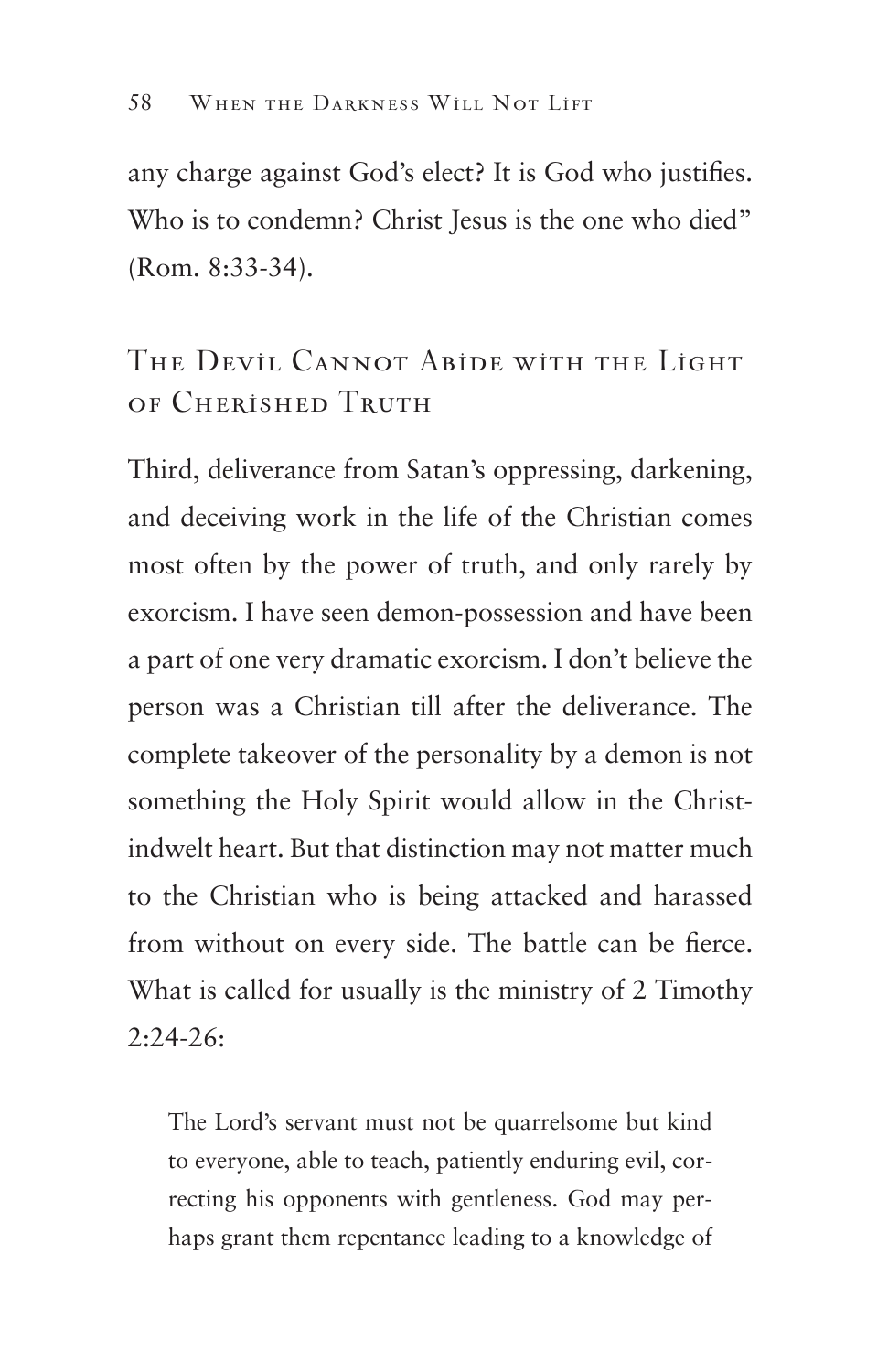the truth, and they may escape from the snare of the devil, after being captured by him to do his will.

Gentle, loving, teaching of the *truth*—especially the truth of the *gospel* of Jesus' death and resurrection for our deliverance from sin and wrath and death and Satan—is the process in which God himself grants repentance and a knowledge of the *truth*, which results in an escape from the captivity of the devil. The devil cannot abide truth and light. He is by nature a liar and deceiver. He thrives in darkness. Therefore, if by God's grace we can bring the full force of truth to shine in the believer's darkness, the devil will not survive the light. Good, solid Bible teaching is a crucial part of deliverance from the darkening power of the devil.<sup>1</sup>

<sup>&</sup>lt;sup>1</sup> For a careful and wise biblical assessment of the devil's role in the Christian life and how Jesus and we should make war, see David Powlison, *Power Encounters: Reclaiming Spiritual Warfare* (Grand Rapids, Mich.: Baker, 1995).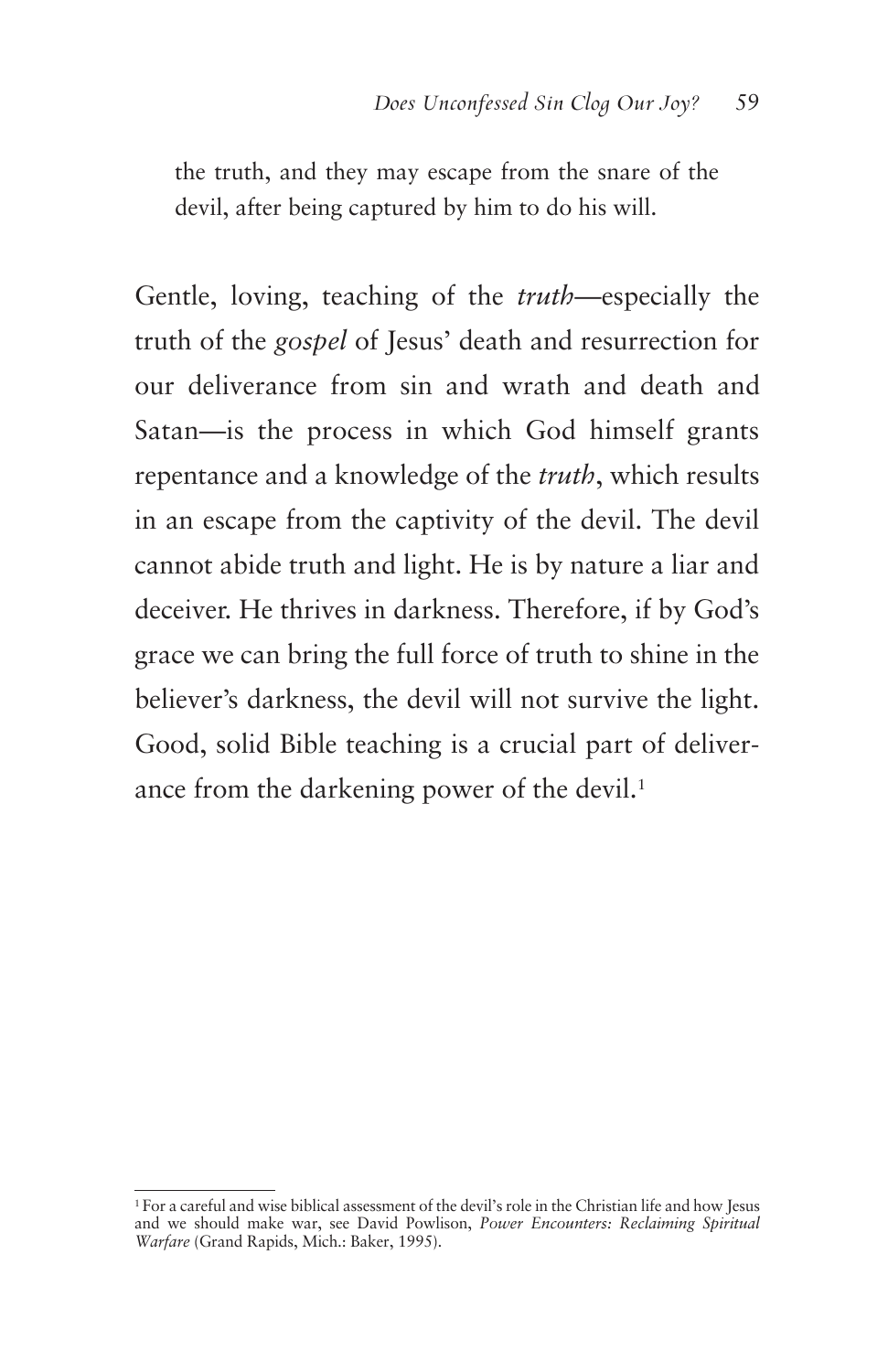# The Darkness THAT FEEDS ON Self-Absorption



Sometimes the darkness of our souls is owing in part<br>to the fact that we have drifted into patterns of life to the fact that we have drifted into patterns of life that are not blatantly sinful but are constricted and uncaring. Our world has shrunk down to mere prudential concerns about ourselves and our families. Ethics has diminished from global concerns of justice and mercy and missions down to little lists of bad things to avoid. We find ourselves not energized for any great cause, but always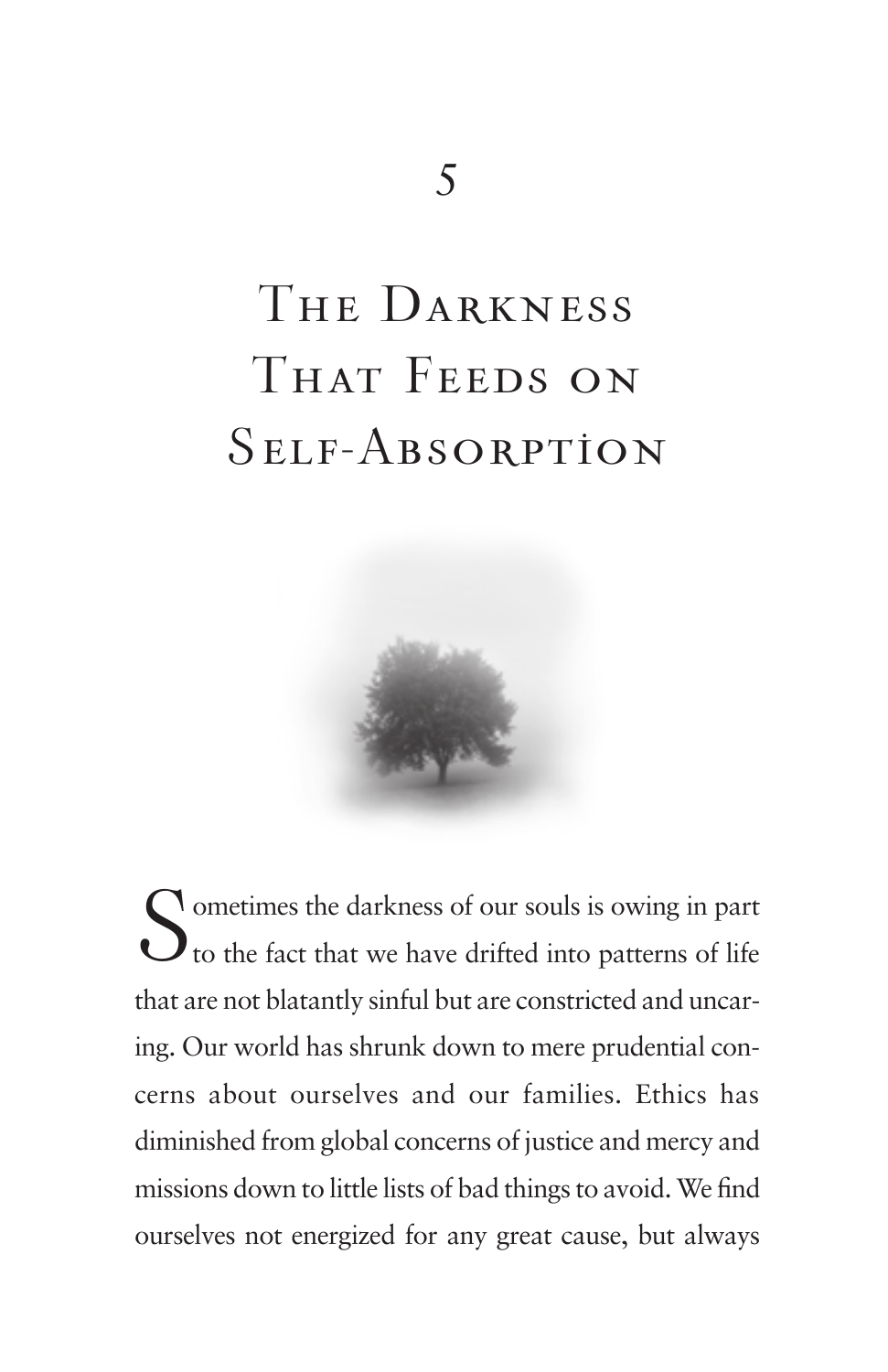thinking about the way to maximize our leisure and escape pressure. Unconsciously we have become very selfabsorbed and oblivious and uncaring toward the pain and suffering in the world that is far worse than our own.

Paradoxically, depressed persons may say that they must care for themselves and cannot take on the problems of the world, when in fact part of the truth may be that their depression is feeding on the ingrown quality of their lives. This hit home to me when Bill Leslie came to Minneapolis some years ago and told his story. Bill Leslie was the pastor of LaSalle Street Church in Chicago, Illinois, from 1961 to 1989. He died of a heart attack at the age of sixty-one in 1993. His ministry was marked by concern for the whole person in the context of Chicago urban life. In an article on "Compassionate Evangelicalism," *Christianity Today* listed Leslie among the "early holistic ministry leaders."1

#### How Bill Leslie Became a Watered Garden and a Spring

He told of a near breakdown that he had, and how a spiritual mentor directed him to Isaiah 58. He said it

<sup>&</sup>lt;sup>1</sup> Joel Carpenter, "Compassionate Evangelicalism," *Christianity Today* (December 2003), http://www.Christianitytoday.com/ct/2003/012/2.40.html (accessed July 11, 2006).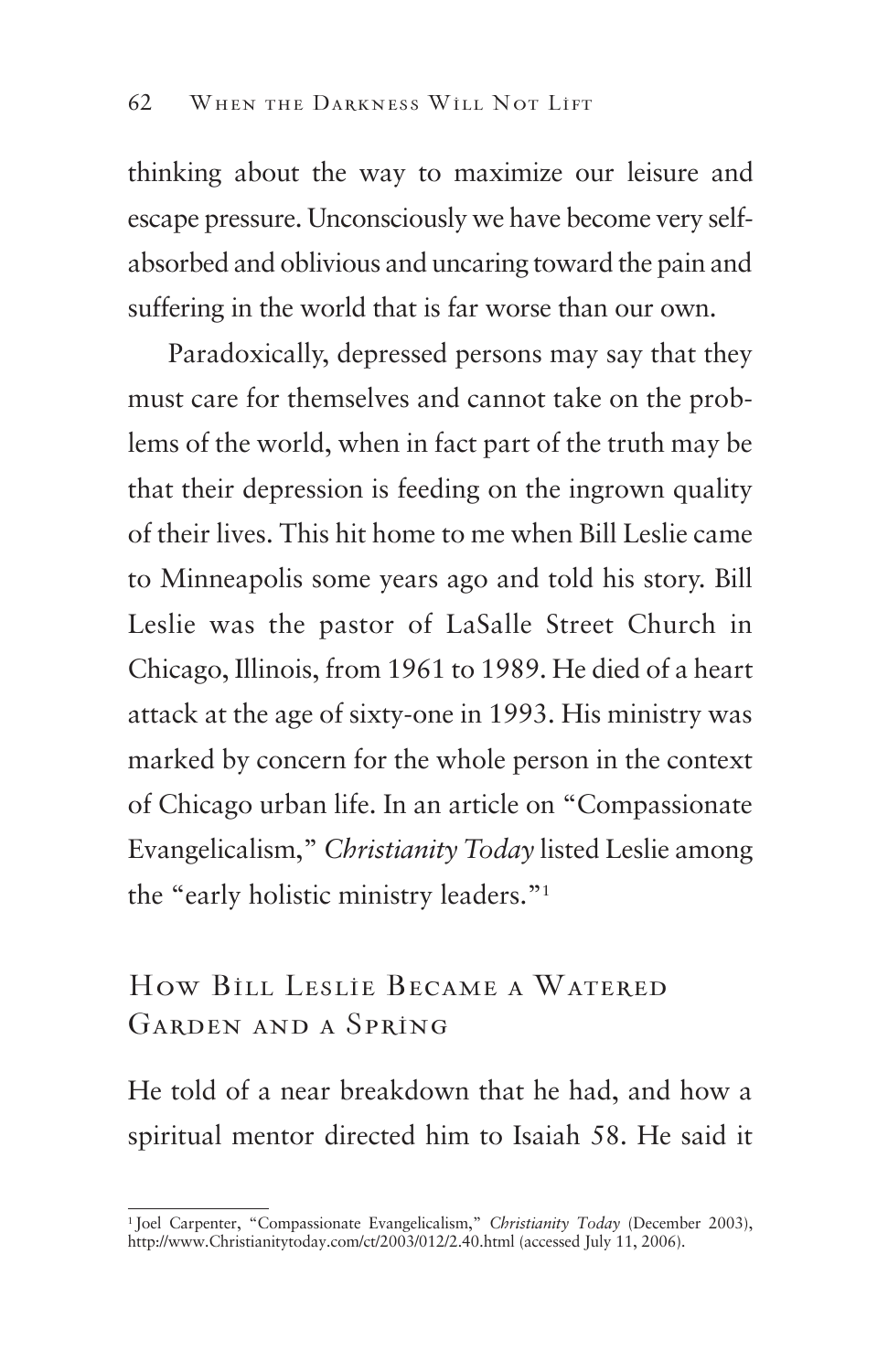was verses 10-11 that rescued him from a season of darkness marked by feelings of exhaustion, burnout, and a dead-end ministry. The text says:

If you pour yourself out for the hungry and satisfy the desire of the afflicted, then shall your light rise in the darkness and your gloom be as the noonday. And the LORD will guide you continually and satisfy your desire in scorched places and make your bones strong; and you shall be like a watered garden, like a spring of water, whose waters do not fail.

What struck Pastor Leslie so powerfully was the fact that if we pour ourselves out for others, God promises to make us like "a watered garden"—that is, we will receive the water we need for refreshment and joy. But even more, we will thus be "a spring of water" that does not fail—for others, for the demanding, exhausting, draining ministry of urban self-giving. He saw that God's way of lifting gloom and turning it into light was to "pour yourself out for the hungry and satisfy the desire of the afflicted." This gave him a pattern of divine life that got him through his crisis and kept him going for the rest of his days.

God has made us to flourish by being spent for others. Jesus said, "It is more blessed to give than to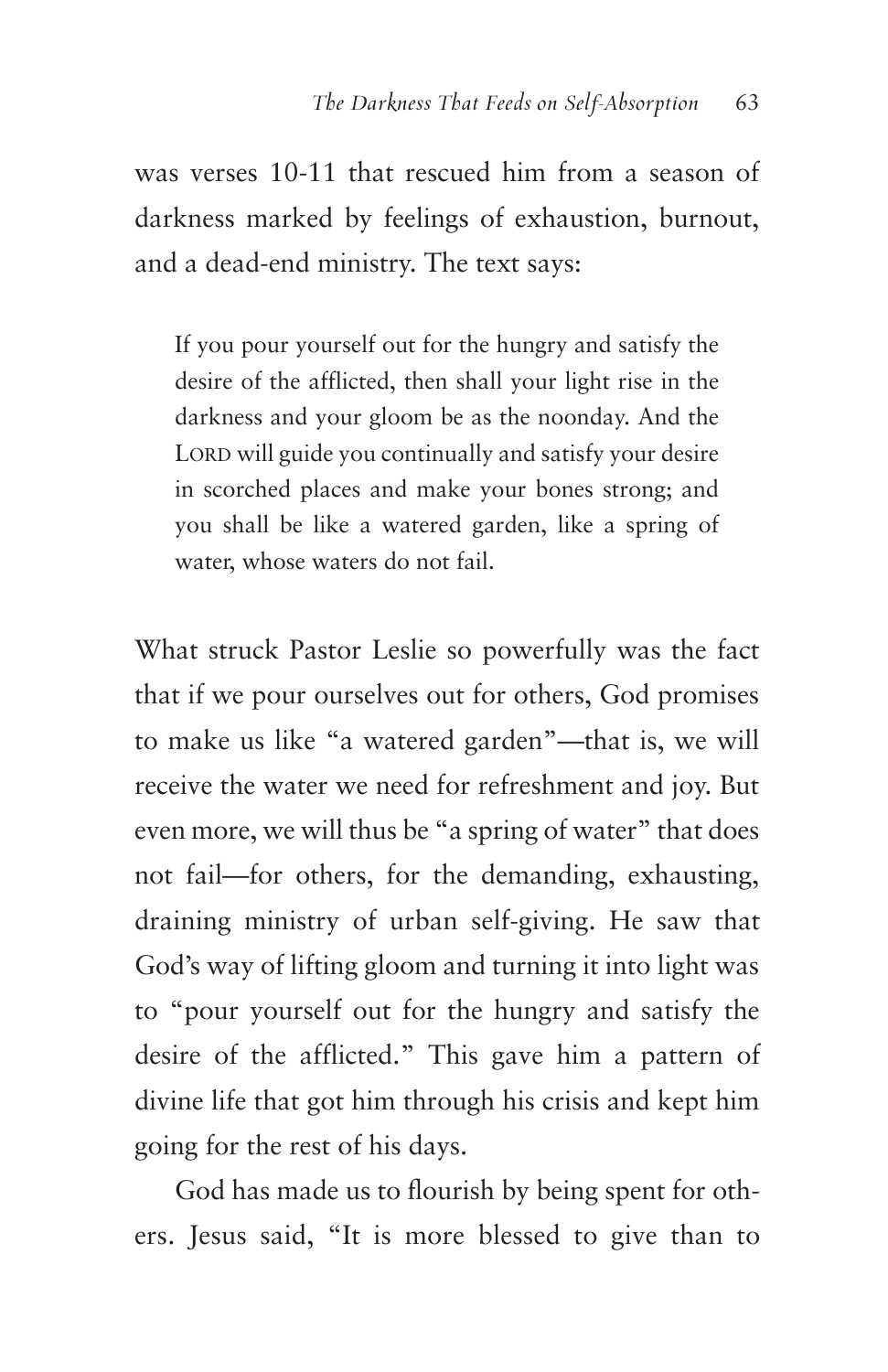receive" (Acts 20:35). Most of us do not *choose* against this life of outpouring; we *drift* away from it. We confuse pressured family life and stresses at work with Christian sacrifice, when in fact much of it has little to do with meeting the needs of the hungry and afflicted and perishing.

Please hear me carefully. This is not the diagnosis for all depression or discouragement. If it were, such selfgiving servants would never be depressed. But they are. My point is that *one* of the causes of some people's darkness is a slowly creeping self-absorption and smallmindedness. And the cure may be the gradual embrace of a vision of life that is far greater than our present concerns. Some things may have to be taken out of our schedule. But as health and joy return, we may be capable of more than we ever dreamed.

#### WHAT MY EIGHTY-FIVE-YEAR-OLD FATHER Said Was Missing

I would mention in particular the life-giving, joy-producing effect of sharing your faith with unbelievers by word and deed. While writing the first draft of this book, I called my eighty-five-year-old father and said, "Daddy, I am writing a book on how to fight for joy.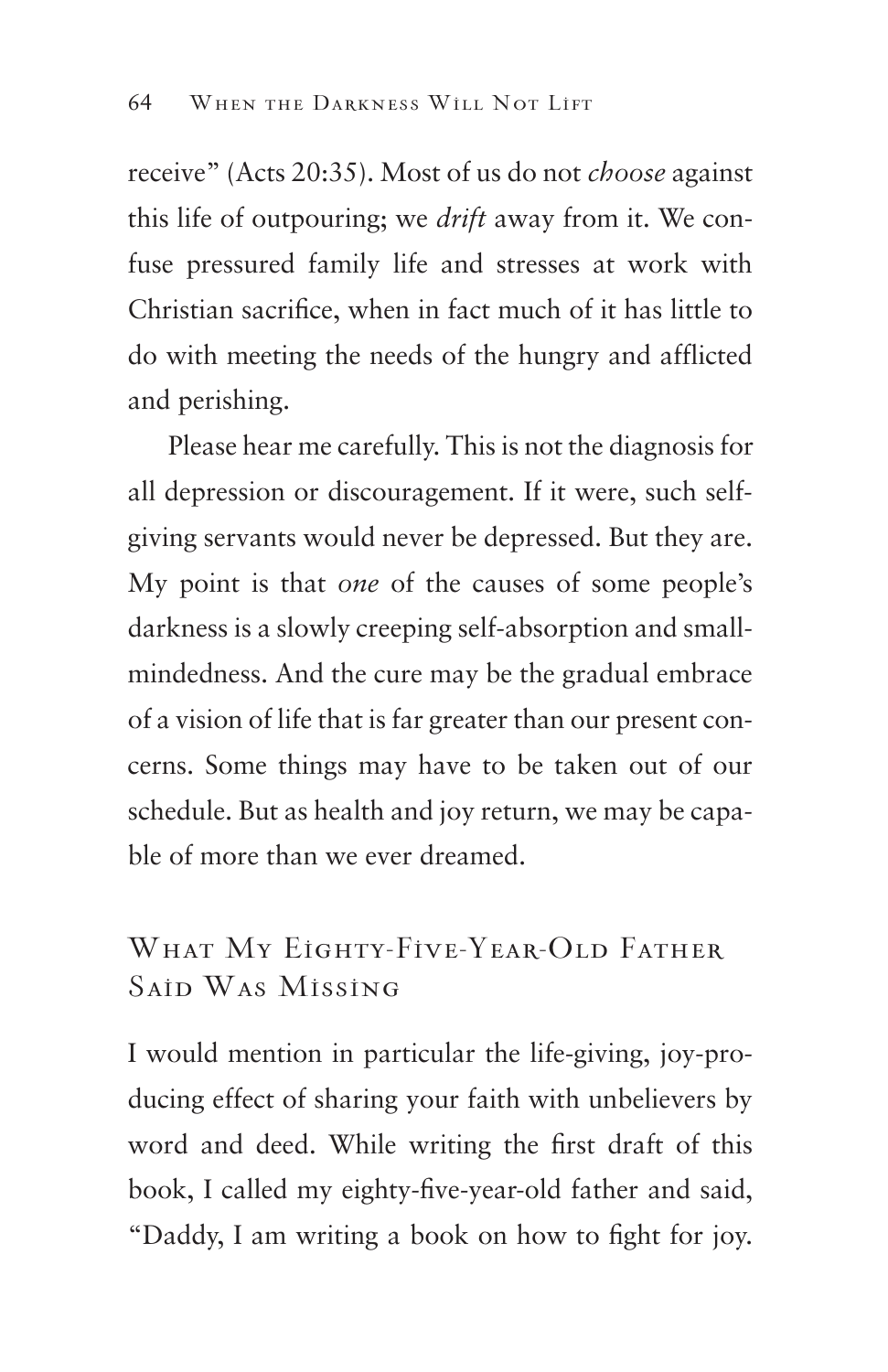What one thing comes to your mind from sixty years of ministry as to what Christians could do to increase their joy?" Almost without hesitation he said, "Share their faith." Joy in Christ thrives on being shared. That is the essence of Christian joy: It overflows or dies.

Millions of Christians live with a low-grade feeling of guilt for not openly commending Christ by their words. They try to persuade themselves that keeping their noses morally clean is a witness to Christ. The problem with this notion is that millions of unbelievers keep their noses morally clean. Christians will—and should—continue to feel bad for not sharing their faith. Christ is the most glorious person in the world. His salvation is infinitely valuable. Everyone in the world needs it. Horrific consequences await those who do not believe on Jesus. By grace alone we have seen him, believed on him, and now love him. Therefore, not to speak of Christ to unbelievers, and not to care about our city or the unreached peoples of the world is so contradictory to Christ's worth, people's plight, and our joy that it sends the quiet message to our souls day after day: This Savior and this salvation do not mean to you what you say they do. To maintain great joy in Christ in the face of that persistent message is impossible.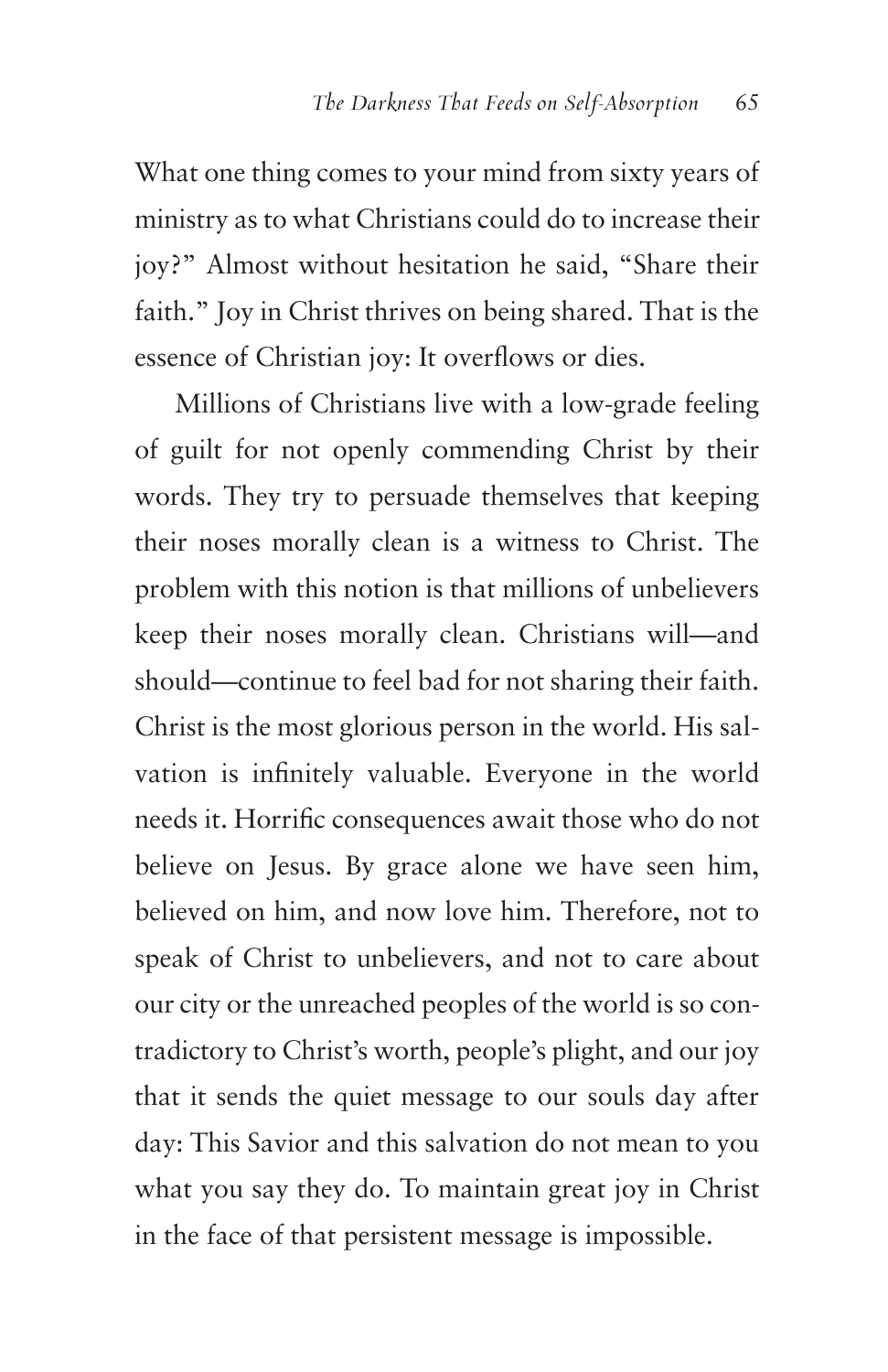#### The Aim Is That Our Words Would Be the Overflow of Joy in Christ

I am aware, again, that this will feel like added guilt for the depressed person. It is not added. It is already there. Hiding it is like hiding part of the diagnosis of a person's disease. Jesus said shocking things, and hiding them will serve no one well in the long run. "Everyone who acknowledges me before men, I also will acknowledge before my Father who is in heaven, but whoever denies me before men, I also will deny before my Father who is in heaven" (Matt. 10:32-33). This is not meant by Jesus as a heavy burden or a hard yoke. "Come to me, all who labor and are heavy laden, and I will give you rest. Take my yoke upon you, and learn from me, for I am gentle and lowly in heart, and you will find rest for your souls. For my yoke is easy, and my burden is light" (Matt. 11:28-30).

What makes the gospel good news is not that Christ can be buried in our TV-saturated lives without the loss of joy. What makes it good news is that God is long-suffering and willing to forgive and start over with us again and again. The depressed person cannot simply go out and proclaim the joy of the Lord. But little by little a life can be built on grace and forgiveness that comes to the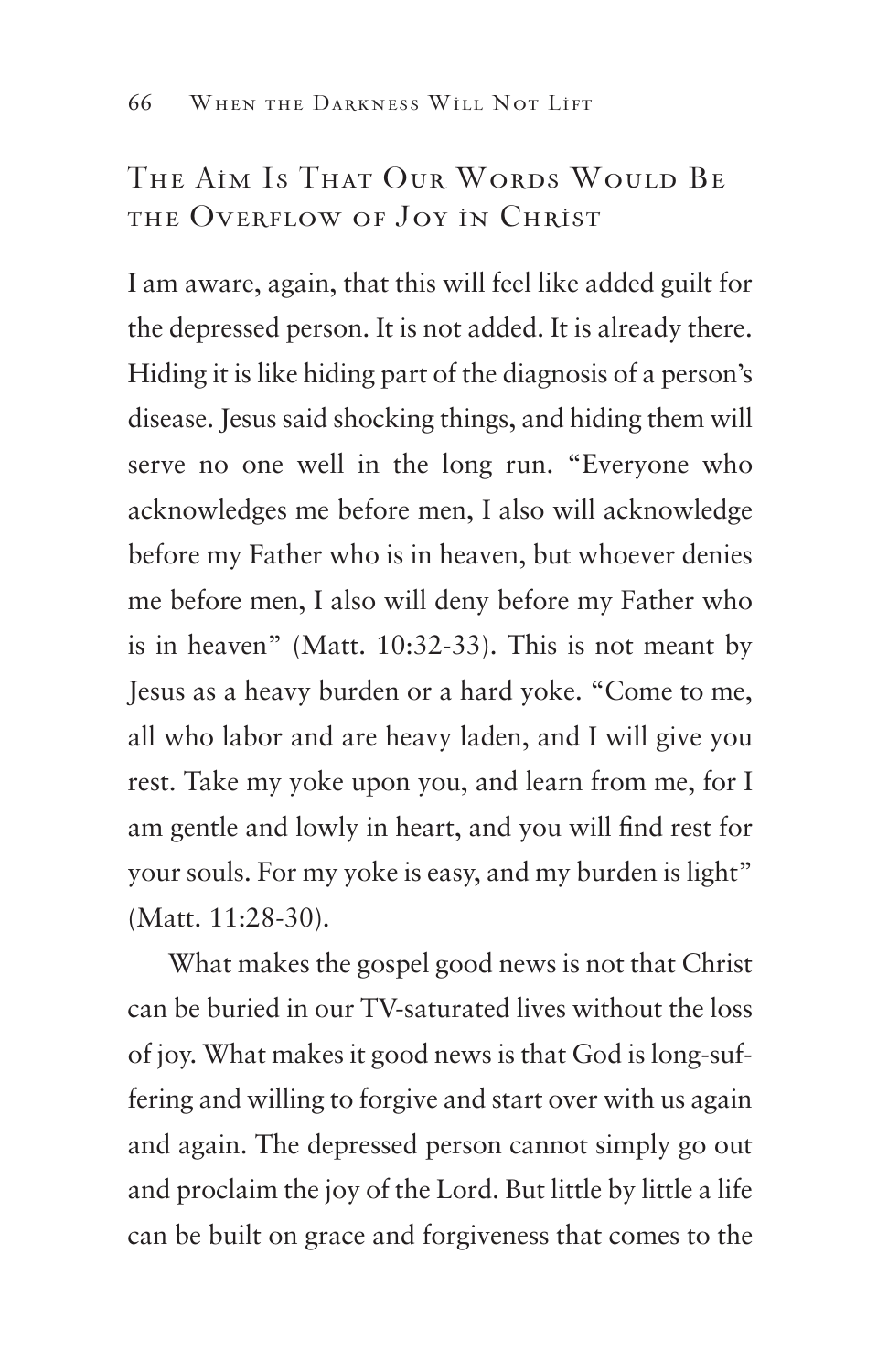point where to be an advocate and a witness to Jesus is like breathing—and just as life-giving. The fight is to enjoy Christ so much that speaking of him is the overflow and increase of that enjoyment.<sup>2</sup>

Is the Cause You Live for Large Enough for Your Christ-exalting Heart?

J. Campbell White, secretary of the Laymen's Missionary Movement, said in 1909:

Most men are not satisfied with the permanent output of their lives. Nothing can wholly satisfy the life of Christ within his followers except the adoption of Christ's purpose toward the world he came to redeem. Fame, pleasure and riches are but husks and ashes in contrast with the boundless and abiding joy of working with God for the fulfillment of his eternal plans. The men who are putting everything into Christ's undertaking are getting out of life its sweetest and most priceless rewards.3

<sup>2</sup> For biblical and encouraging help in personal evangelism, see Will Metzger, *Tell the Truth: The Whole Gospel to the Whole Person by Whole People*, revised and expanded edition (Downers Grove, Ill.: InterVarsity Press, 2002).

<sup>3</sup> J. Campbell White, "The Laymen's Missionary Movement," in *Perspectives on the World Christian Movement*, ed. Ralph D. Winter and Steven C. Hawthorne (Pasadena, Calif.: William Carey Library, 1981), 222.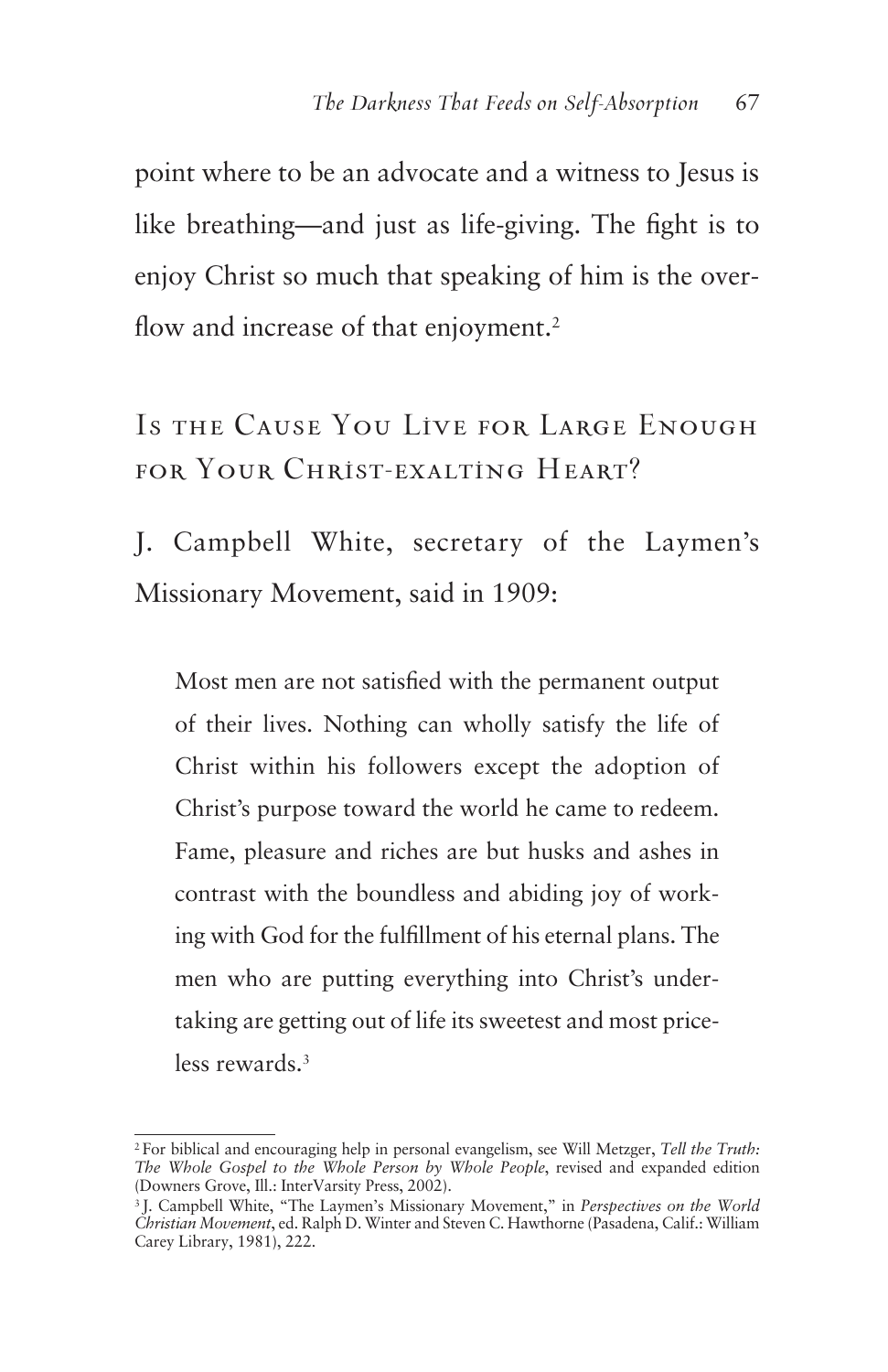In the midst of darkness, saints may have no strength to pursue such global dreams. But it may be, in the mercy of God, that as we wait for the light to go up, we can do poorly what we would love to do well. Perhaps we can read a short article about the church in China. Or listen to a tape about a missionary who suffered much for the gospel. Or write a note to a missionary family with a few lines about how we are hanging onto grace, and include a brief prayer for them.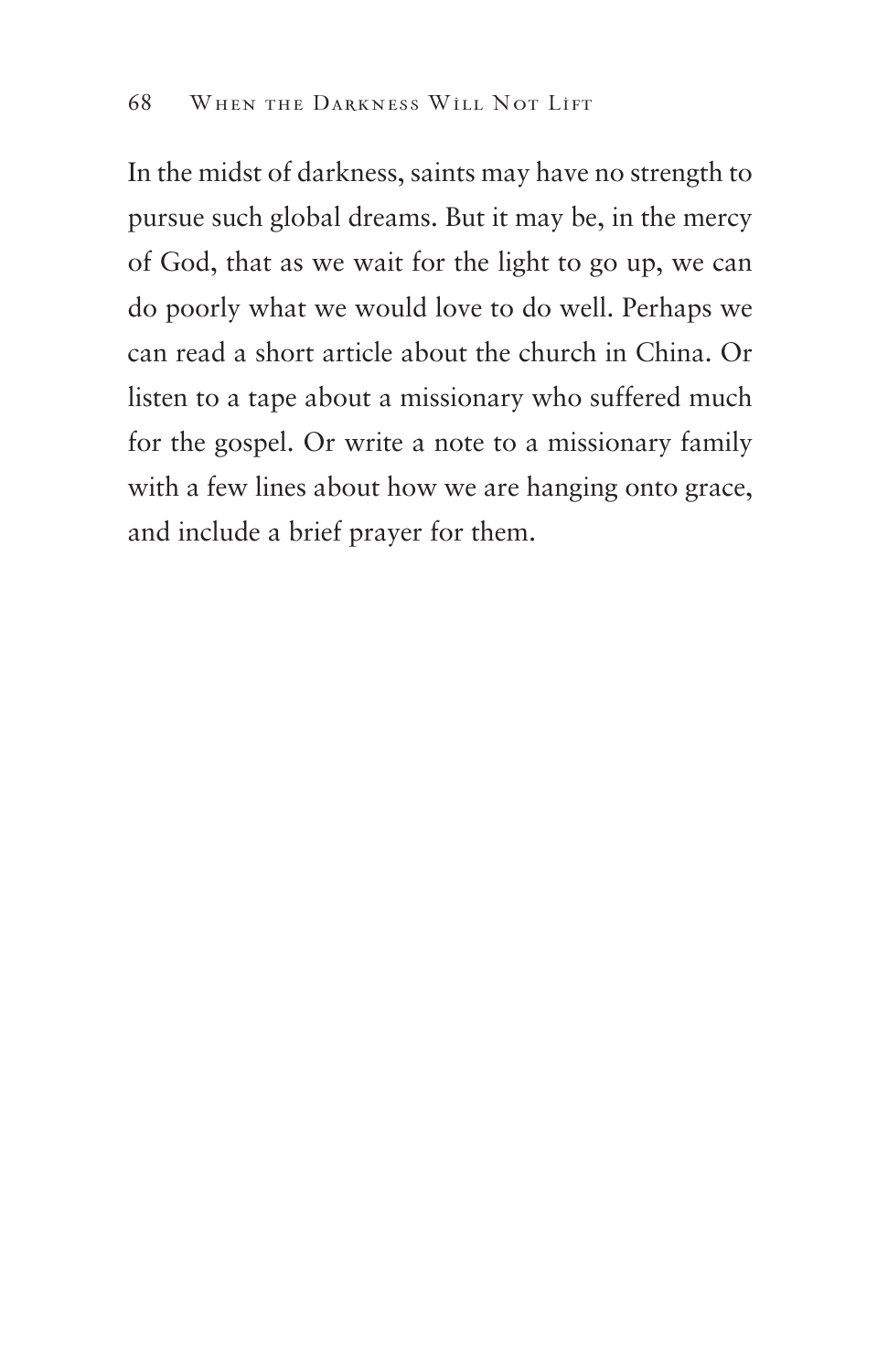# Loving Those Who CANNOT SEE THE LIGHT



For most people who are passing through the dark night of the soul, the turnaround will come because God brings unwavering lovers of Christ into their lives who do not give up on them. Throughout Richard Baxter's sermon on the causes and cures of melancholy are strewn counsels to the church on how to carry the burdens of the depressed. He says things like, "Often set before them the great truths of the gospel which are fittest to comfort them; and read them informing, comforting books; and live in a loving,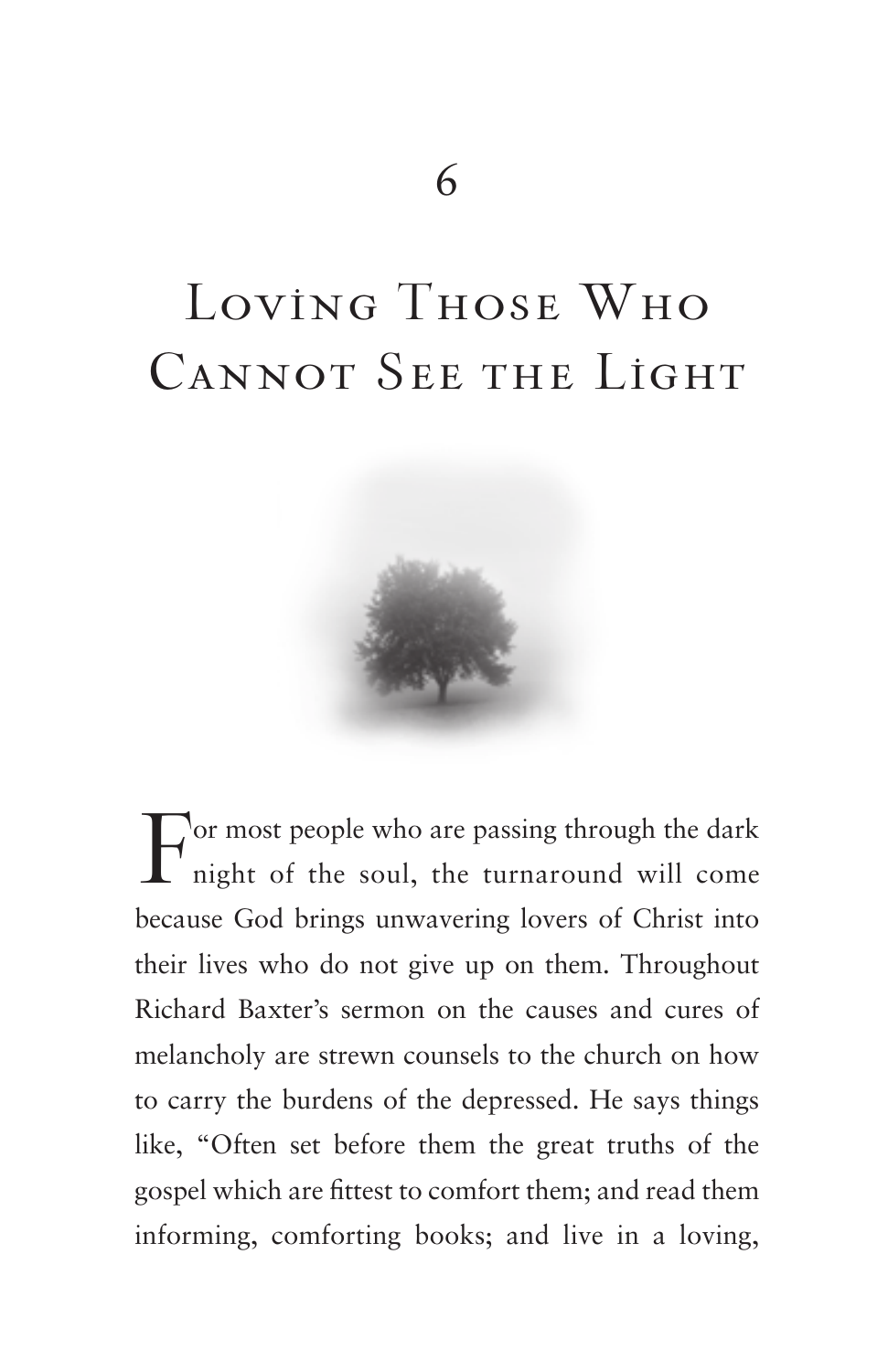cheerful manner with them."1 If depressed saints cannot read the Bible or a good book, we should read it to them.

## The Amazing Grace of John Newton's Care for Cowper

One great example of persevering love for a depressed friend is John Newton,<sup>2</sup> the English pastor who wrote "Amazing Grace." He was one of the healthiest, happiest pastors in the eighteenth century. This proved to be life-giving—to a point—for a suicidal poet named William Cowper, who wrote some of our best-known hymns. Newton had drunk deeply at the fountain of grace, the cross of Jesus Christ. He was filled with joy and overflowing for those who weren't. To taste the kind of person Newton was, listen to this testimony he wrote about how he lived his days.

<sup>1</sup> Richard Baxter, "The Cure of Melancholy," 284.

<sup>2</sup> For the fuller story of Cowper and Newton from which this material is taken see John Piper, "The Clouds Ye So Much Dread Are Big with Mercy': Insanity and Spiritual Songs in the Life of William Cowper," in *The Hidden Smile of God: The Fruit of Affliction in the Lives of John Bunyan, William Cowper, and David Brainerd* (Wheaton, Ill.: Crossway Books, 2001), 81-122.<br>For more on Newton, see John Piper, "John Newton: The Tough Roots of His Habitual Tenderness," in *The Roots of Endurance: Invincible Perseverance in the Lives of John Newton, Charles Simeon, and William Wilberforce* (Wheaton, Ill.: Crossway Books, 2002), 41-75.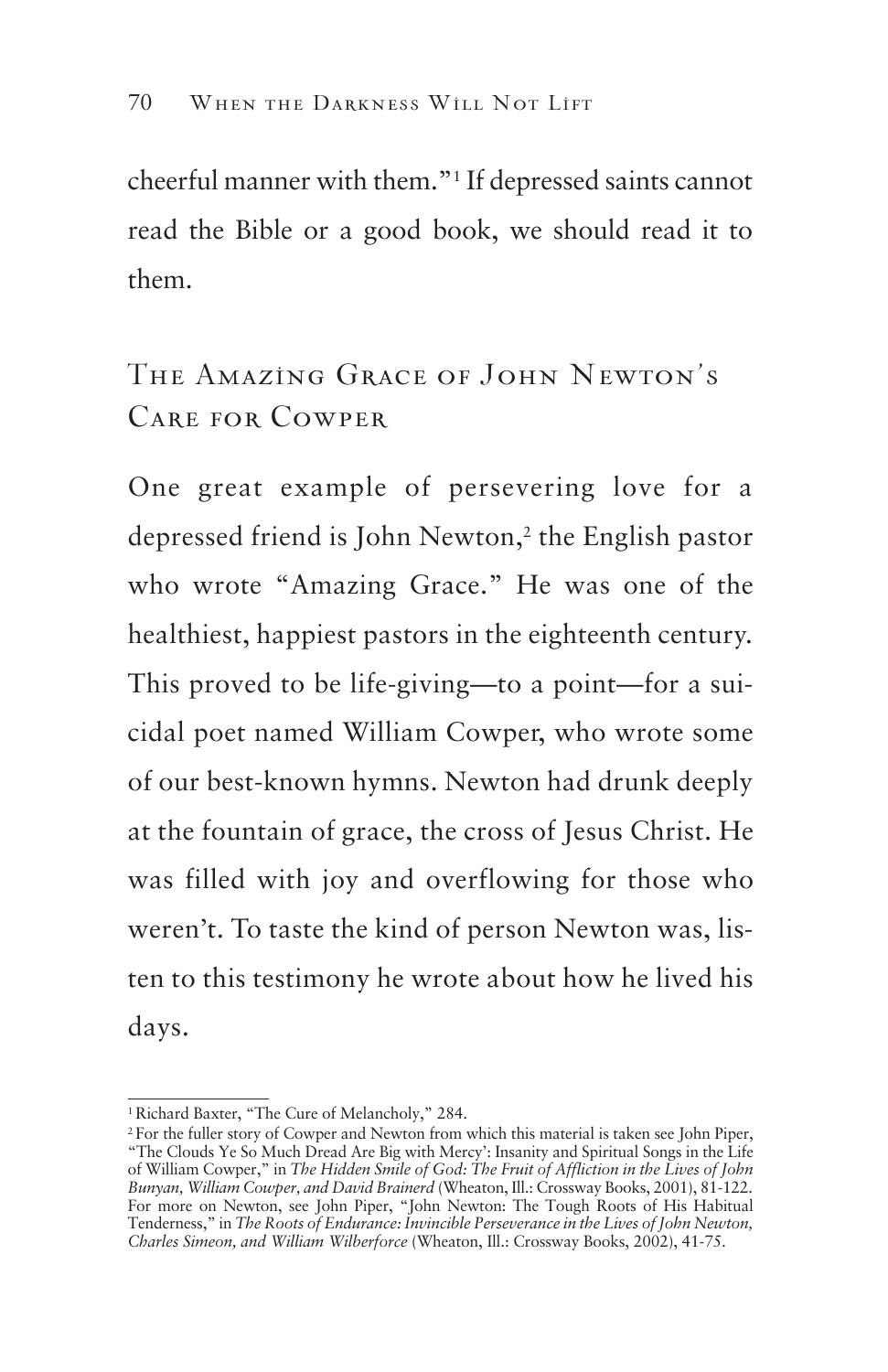Two heaps of human happiness and misery; now if I can take but the smallest bit from one heap and add to the other, I carry a point. If, as I go home, a child has dropped a halfpenny, and if, by giving it another, I can wipe away its tears, I feel I have done something. I should be glad to do greater things, but I will not neglect this. When I hear a knock on my study door, I hear a message from God; it may be a lesson of instruction; perhaps a lesson of penitence; but, since it is his message, it must be interesting.3

In 1767, at the age of thirty-six, William Cowper entered Newton's life while Newton was pastor at Olney. Cowper had already had a total mental breakdown and had attempted suicide three different times. He had been institutionalized at St. Alban's Insane Asylum, where God met him in a powerful way through the loving care of Dr. Nathaniel Cotton, and by a converting encounter with the gospel in Romans 3:25.

Immediately I received the strength to believe it, and the full beams of the Sun of Righteousness shone upon me. I saw the sufficiency of the atonement He had made, my pardon sealed in His blood, and all the fullness and

<sup>3</sup> Gilbert Thomas, *William Cowper and the Eighteenth Century* (London: Ivor Nicholson and Watson, Ltd., 1935), 202.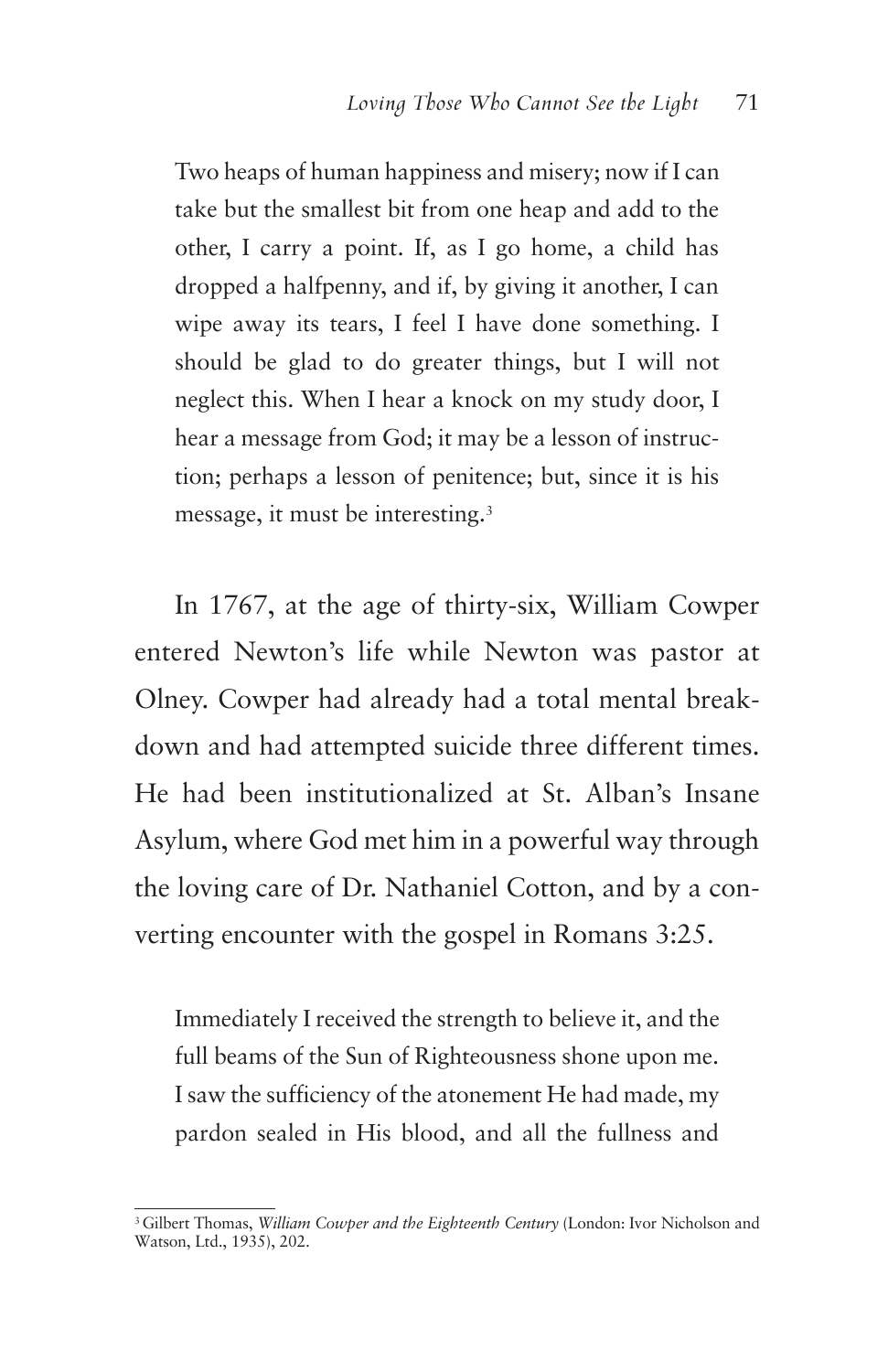completeness of His justification. In a moment I believed, and received the gospel.<sup>4</sup>

After his release from St. Alban's, Cowper moved in with the Unwin family in a parish near Olney. When the father of the family died, Newton came to console them. Cowper was so helped by what he heard that he and Mrs. Unwin moved to Olney to be a part of Newton's church. For the next thirteen years Newton tended the tangled garden of Cowper's soul. Cowper said, "A sincerer or more affectionate friend no man ever had."<sup>5</sup>

While there, Cowper entered a time of spiritual despair that made him feel utterly God-forsaken and lost. This lasted most of the rest of his life until he died in 1800. Again there were repeated attempts at suicide, and each time God providentially prevented him. Newton stood by him all the way through this, even sacrificing at least one vacation so as not to leave Cowper alone.

In 1780, Newton left Olney for a new pastorate in London, where he served for the next twenty-seven

<sup>4</sup> Ibid., 132.

<sup>5</sup> Ibid., 192.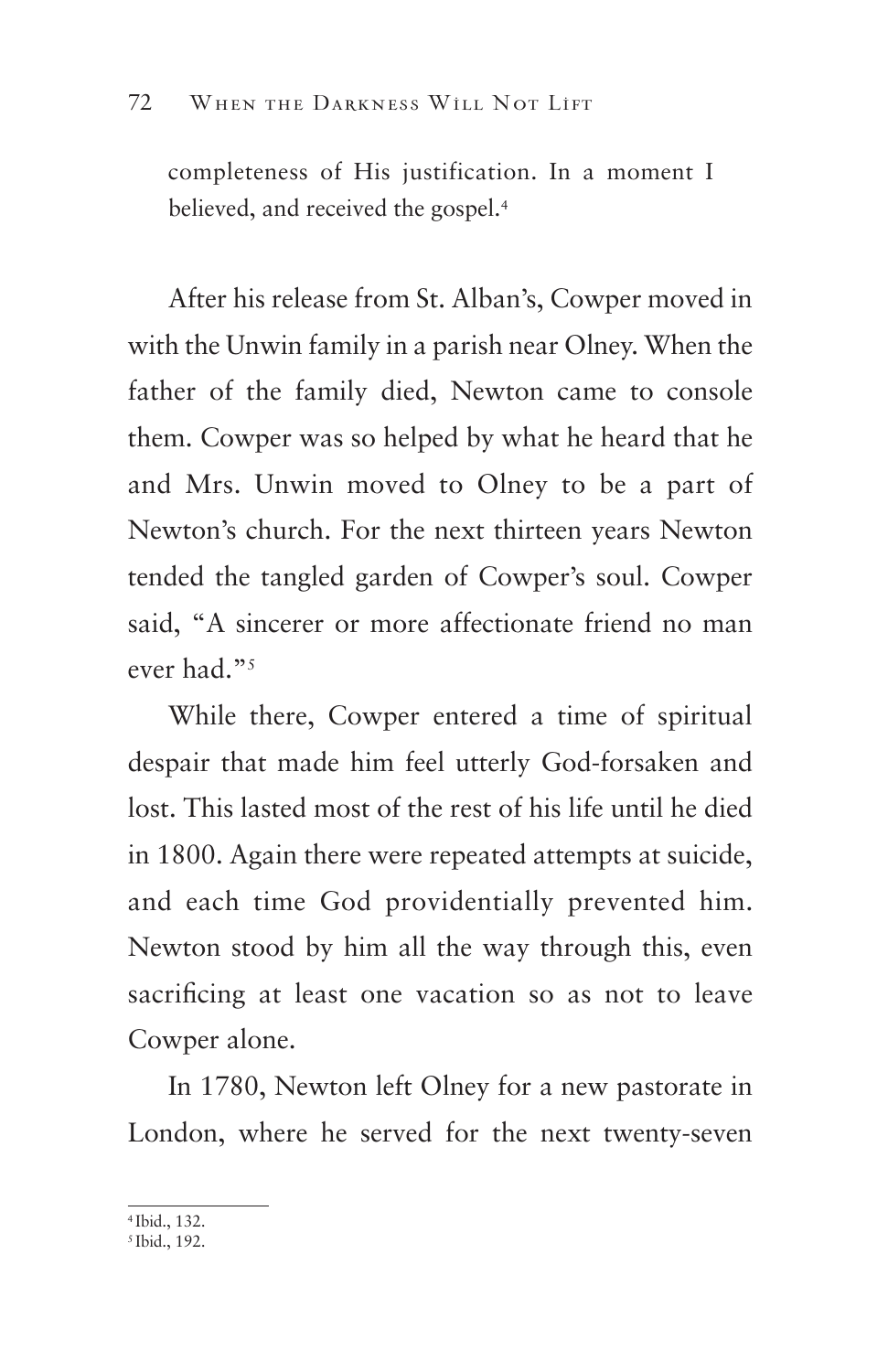years. It is a great tribute to him that he did not abandon his friendship with Cowper, though this would, no doubt, have been emotionally easy to do. Instead, there was an earnest exchange of letters for twenty years. Cowper poured out his soul to Newton as he did to no one else.

The last days of Cowper's life brought no relief. There was no happy ending. In March 1800, Cowper said to the visiting doctor, "I feel unutterable despair." On April 24, Miss Perowne offered some refreshment to him, to which he replied, "What can it signify?" He never spoke again and died the next afternoon.<sup>6</sup>

To the end Newton remained Cowper's pastor and friend, writing and visiting him again and again. He did not despair of the despairing. After one of these visits in 1788 Cowper wrote,

I found those comforts in your visit, which have formerly sweetened all our interviews, in part restored. I knew you; knew you for the same shepherd who was sent to lead me out of the wilderness into the pasture where the Chief Shepherd feeds His flock, and felt my sentiments of affectionate friendship for you the same as ever.<sup>7</sup>

6 Ibid., 384.

7 Ibid., 356.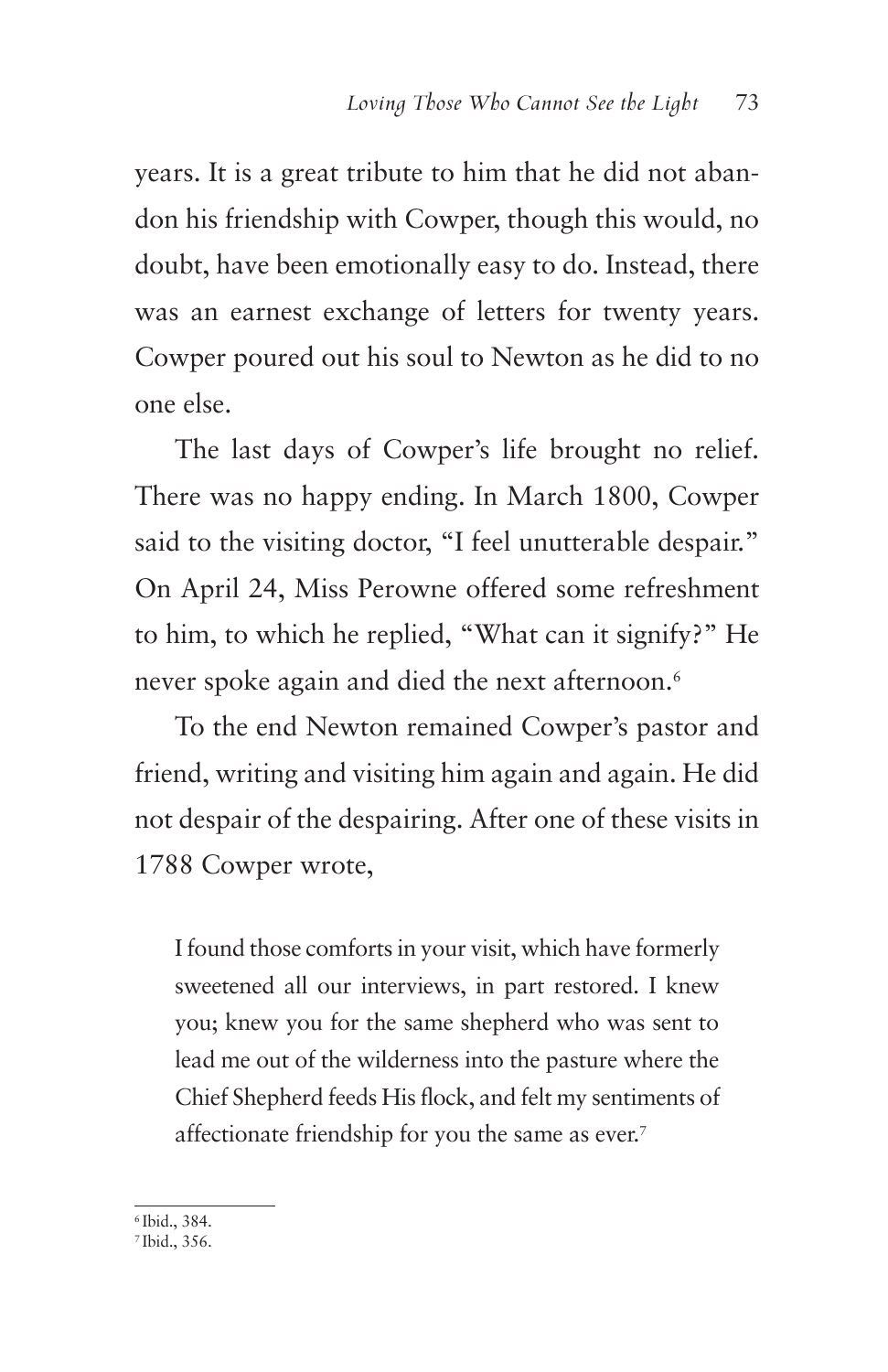### There Is No Wasted Work in Loving Those without Light

You cannot persuade a depressed person that he has not been utterly rejected by God if he is persuaded that he has been. But you can stand by him. And you can keep soaking him, as Newton did for Cowper, in the "benevolence, mercy, goodness, and sympathy" of Jesus, and "the sufficiency of the atonement," and "the fullness and completeness of Christ's justification."8 He may say that the comforts of Christ are wonderful but do not belong to him—as Cowper did. But in God's time these truths may yet be given the power to awaken hope and beget a spirit of adoption. Or, even in the absence of evidence that peace is given, they may be used in some mysterious way to sustain the mustard seed of faith that is so small it cannot be seen.

I do not know with certainty the outcome of Cowper's fight for joy. But I do know that true saints enter dark seasons, and should they die in the midst of one, it is no sure sign that they were not born again, nor that they were not sustained in their darkness by the

<sup>8</sup> Ibid., 131-32.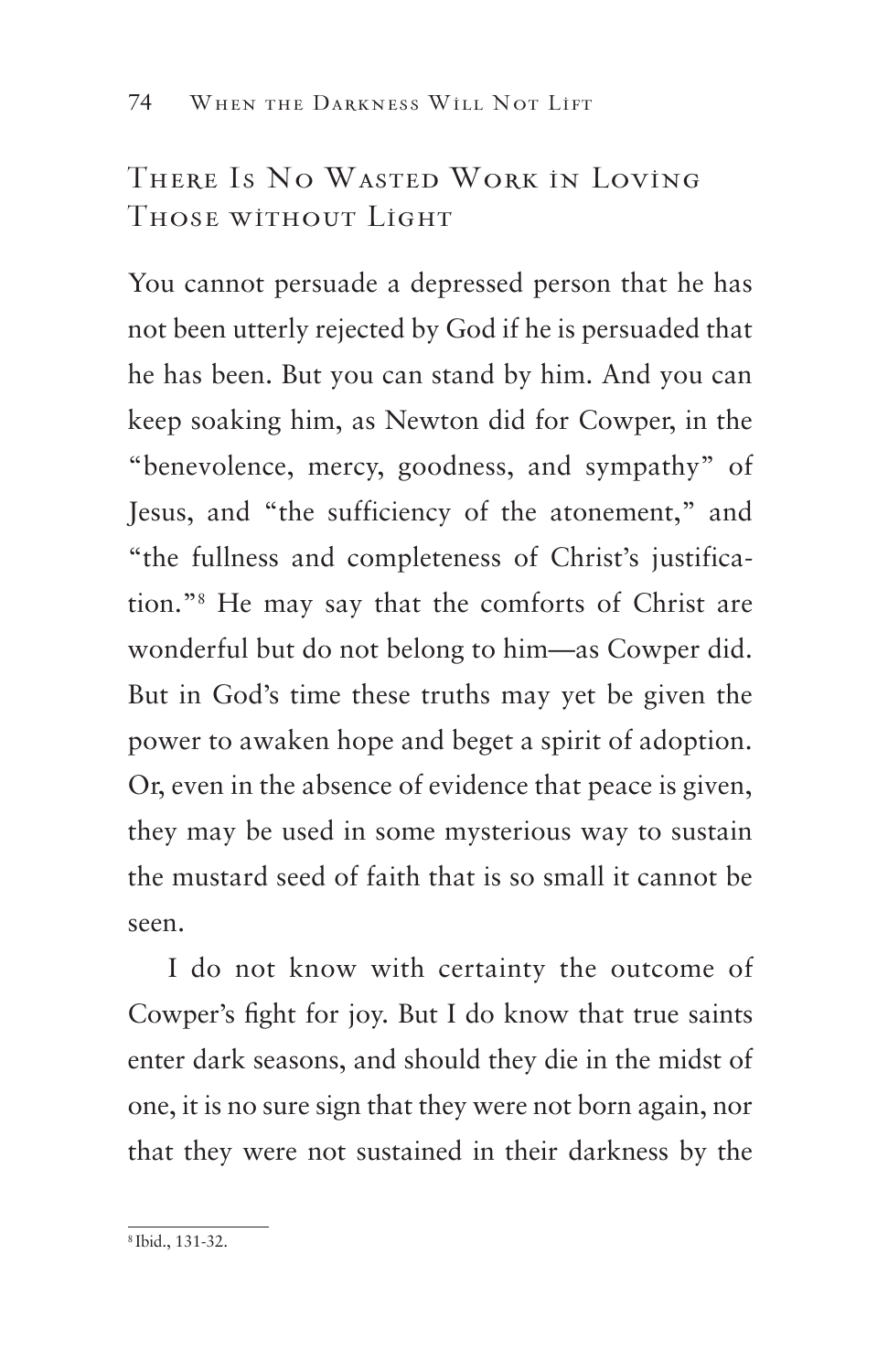sovereign hand of grace. God has his reasons why he would leave one of his dear children feeling so forsaken. Indeed he left his own precious Son forsaken on the cross—"My God, my God, why have you forsaken me?" (Matt. 27:46). And we know his reasons were full of love for him and for us.

God has his reasons, even for the martyrdom of his closest friends. Peter is the clearest example. After Jesus' resurrection he said to Peter, "'Truly, truly, I say to you, when you were young, you used to dress yourself and walk wherever you wanted, but when you are old, you will stretch out your hands, and another will dress you and carry you where you do not want to go.' (*This he said to show by what kind of death he was to glorify God*.) And after saying this he said to him, 'Follow me.'" (John 21:18-19). In other words, Jesus said that Peter will die, it appears by crucifixion ("you will stretch out your hands"), and it will not be in vain. It will be for the glory of God.

But often we cannot see the more detailed reasons why God appoints for us a season of darkness and suffering. Gaius Davies tells the following story:

Winston Churchill used to speak of his "black dog": he survived though he was dogged by depression for much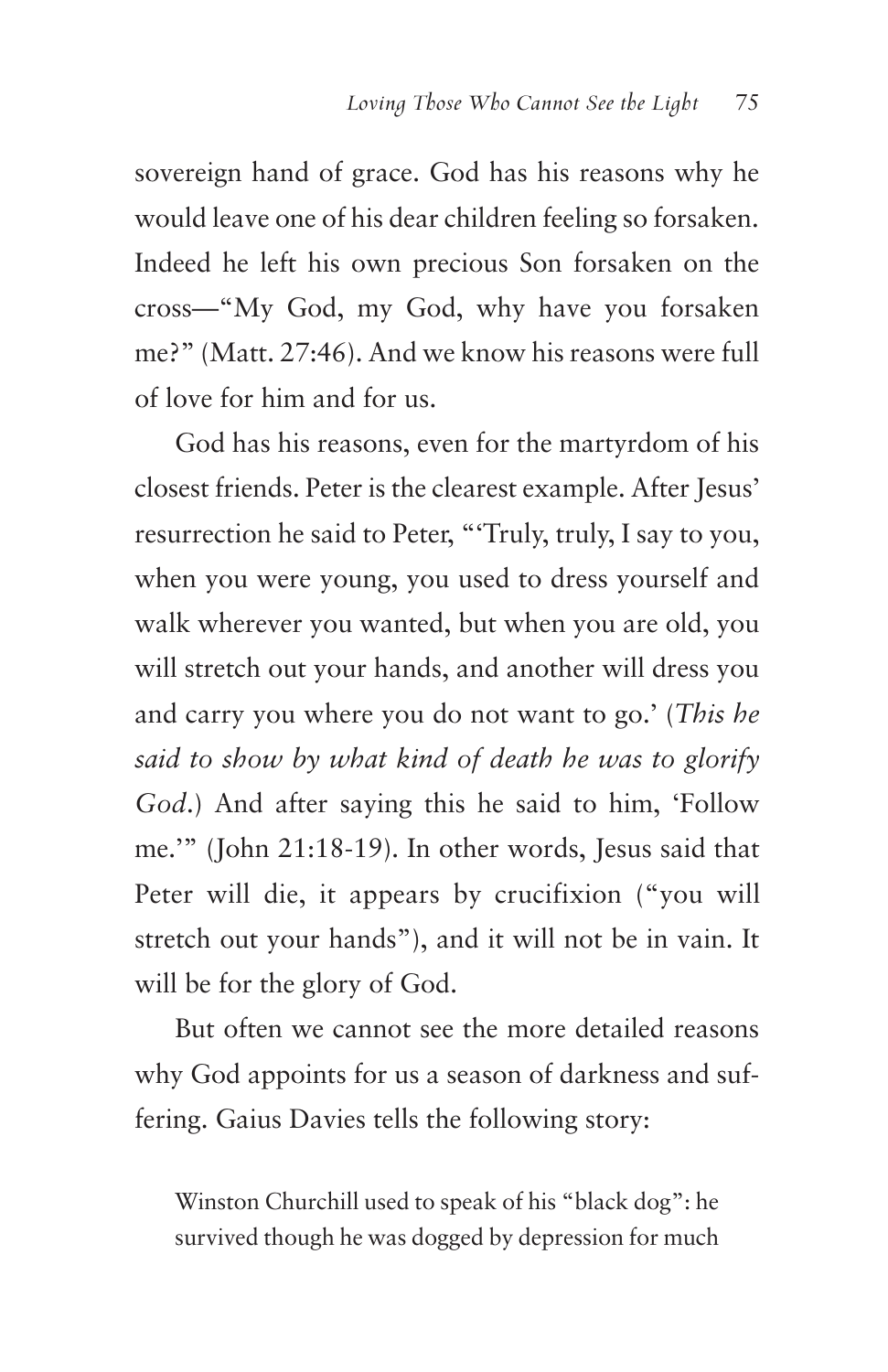of his life. It is said that only because Churchill had faced his own black periods was he able, at sixty years of age, to rally those who felt overwhelmed by the Nazi threat. His own experience of adversity enabled him to be a leader who helped to save the world from the darkness of tyranny.9

But Cowper did not live to lead a nation into triumphant war. He died miserable. What was his "black dog" good for? It is not for us to render this final judgment. But I bear one small testimony. Without his struggles he probably would not have written "There Is a Fountain Filled with Blood" and brought hope to thousands of sinners who fear they have sinned their lives away:

The dying thief rejoiced to see that fountain in his day;

And there have I, though vile as he, washed all my sins away.

Washed all my sins away, washed all my sins away; And there have I, though vile as he, washed all my sins away.<sup>10</sup>

<sup>9</sup> Davies, *Genius, Grief and Grace*, 13.

<sup>10</sup> William Cowper, "There Is a Fountain Filled with Blood" (1772).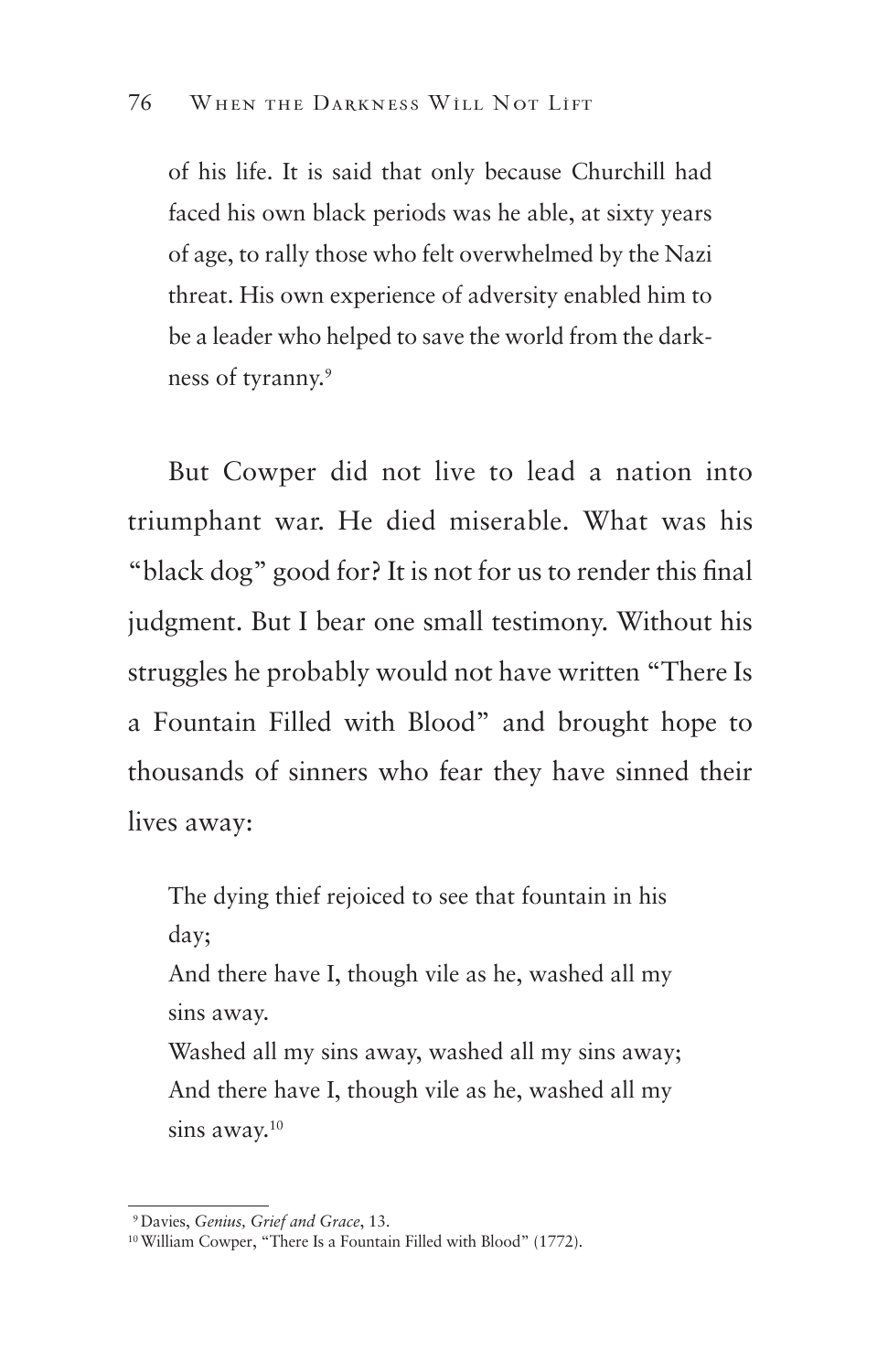And he would not have written "God Moves in a Mysterious Way" and by it helped me and many others through a hundred thickets of discouragement.

God moves in a mysterious way His wonders to perform; He plants his footsteps in the sea And rides upon the storm.

Deep in unfathomable mines Of never failing skill He treasures up his bright designs And works his sovereign will.

You fearful saints, fresh courage take; The clouds you so much dread Are big with mercy and shall break In blessings on your head.

His purposes will ripen fast, Unfolding every hour; The bud may have a bitter taste, But sweet will be the flower.

Blind unbelief is sure to err And scan his work in vain; God is his own interpreter, And he will make it plain.<sup>11</sup>

<sup>11</sup> William Cowper, "God Moves in a Mysterious Way" (1774).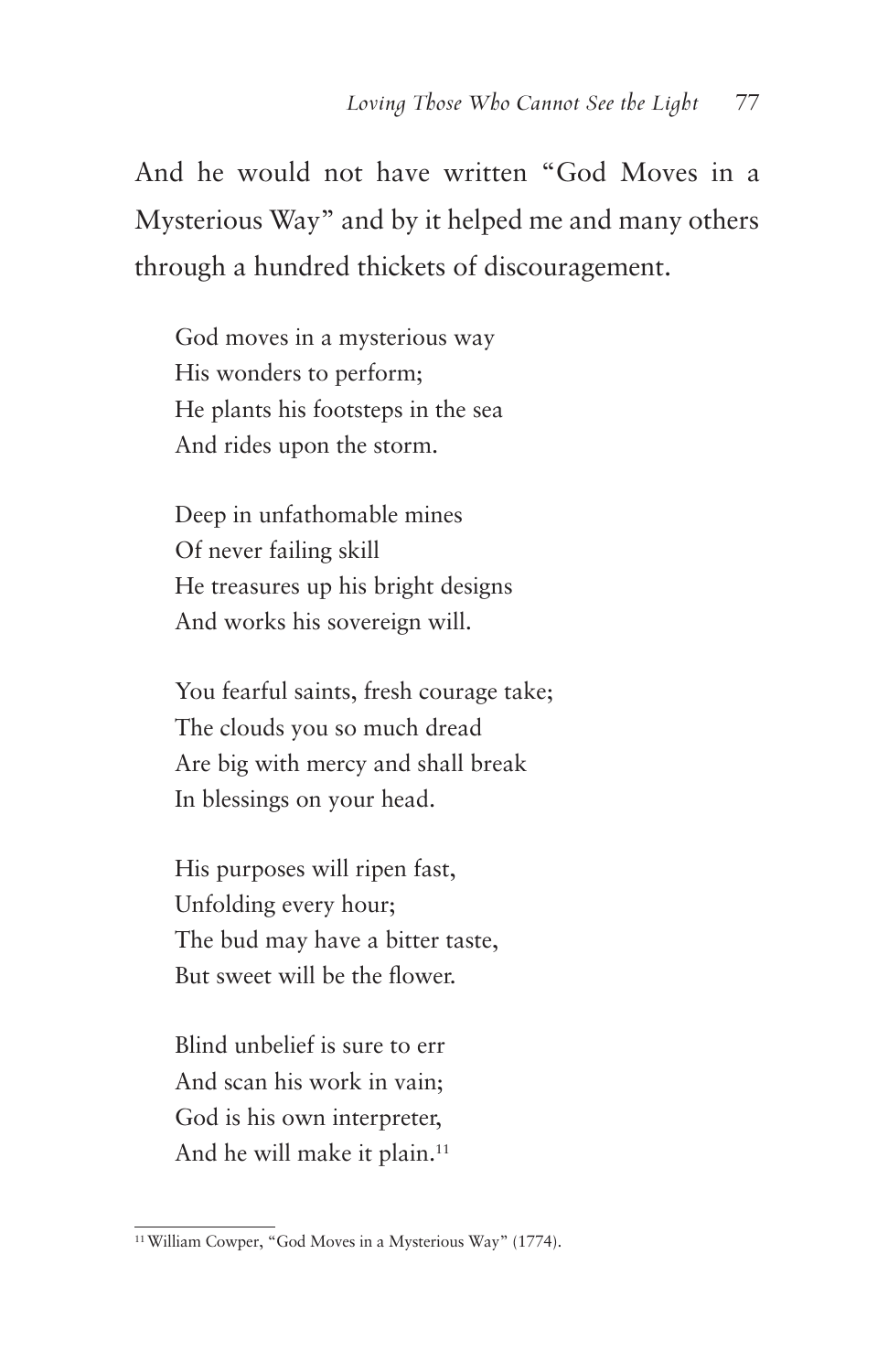There is a legacy of severe mercy in writings such as these. The words are costly. And so they prove precious. So it is with everyone who stands beside a melancholy saint and helps him fight for joy.

William Cowper testified that the legacy had been left to him by another embattled poet and pastor, George Herbert, who had died at the age of thirty-nine in 1633. Cowper said, "This was the only author I had any delight reading. I pored over him all day long; and though I found not here what I might have found—a cure for my malady, yet it never seemed so much alleviated as while I was reading him."12 Not surprisingly, therefore, a poem by Herbert wonderfully sums up this chapter and this book. It's called "Bitter-sweet." I hope you will read it twice, once to get the flow, and once aloud (as poetry is meant to be read) for the beauty and the meaning. Please don't stumble over the old-fashioned spelling. Herbert would be very happy if you were encouraged in your fight for joy.

Ah my deare angrie Lord, Since thou dost love, yet strike; Cast down, yet help afford; Sure I will do the like.

<sup>12</sup> Davies, *Genius, Grief and Grace*, 103-4.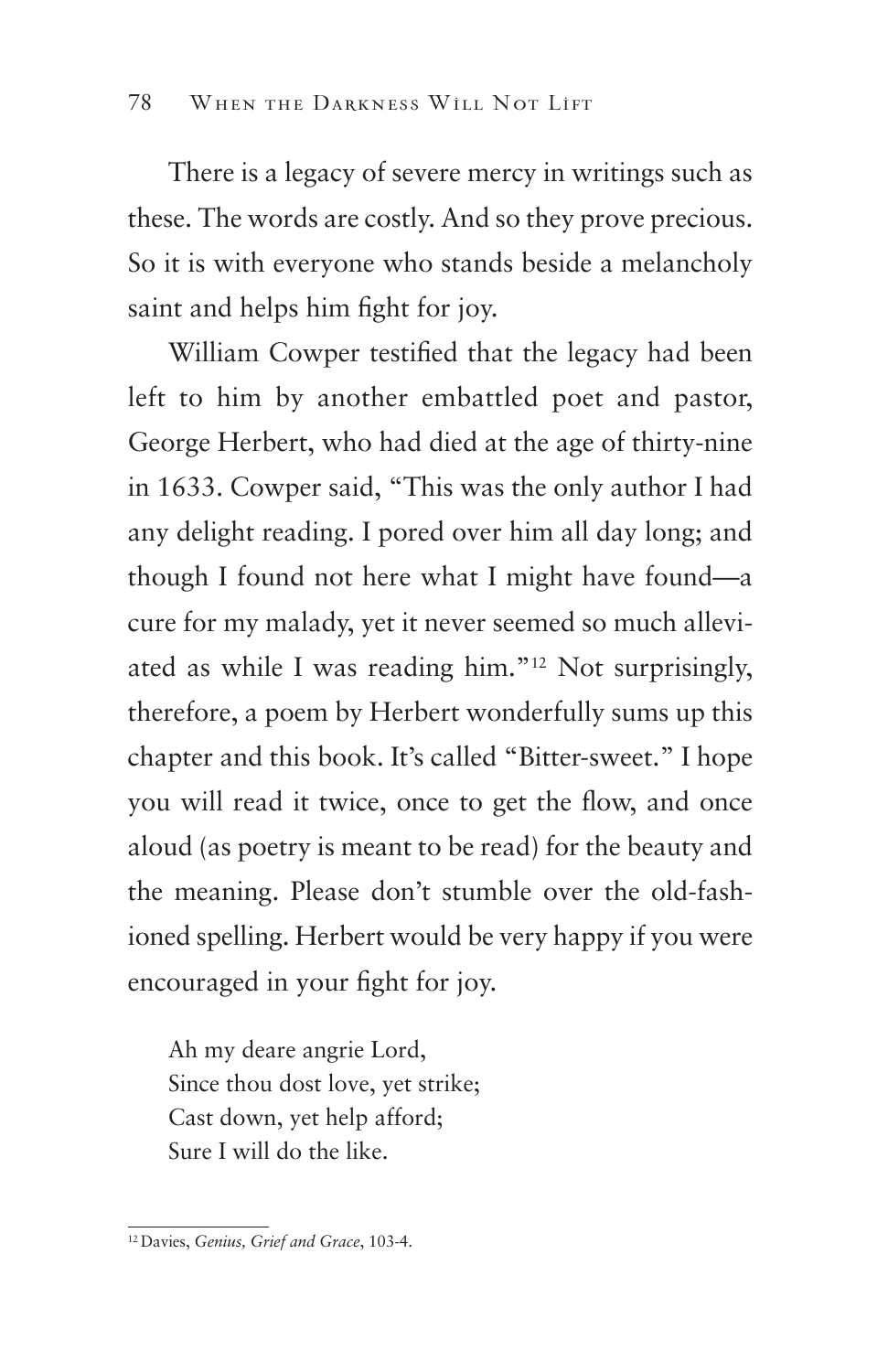I will complain, yet praise; I will bewail, approve: And all my sowre-sweet dayes I will lament, and love.<sup>13</sup>

Or as the apostle Paul put it for all the saints who fight for joy in this fallen world of pain and suffering, we live and minister "as sorrowful, yet always rejoicing" (2 Cor. 6:10).

<sup>13</sup> Herbert, "Bitter-sweet."